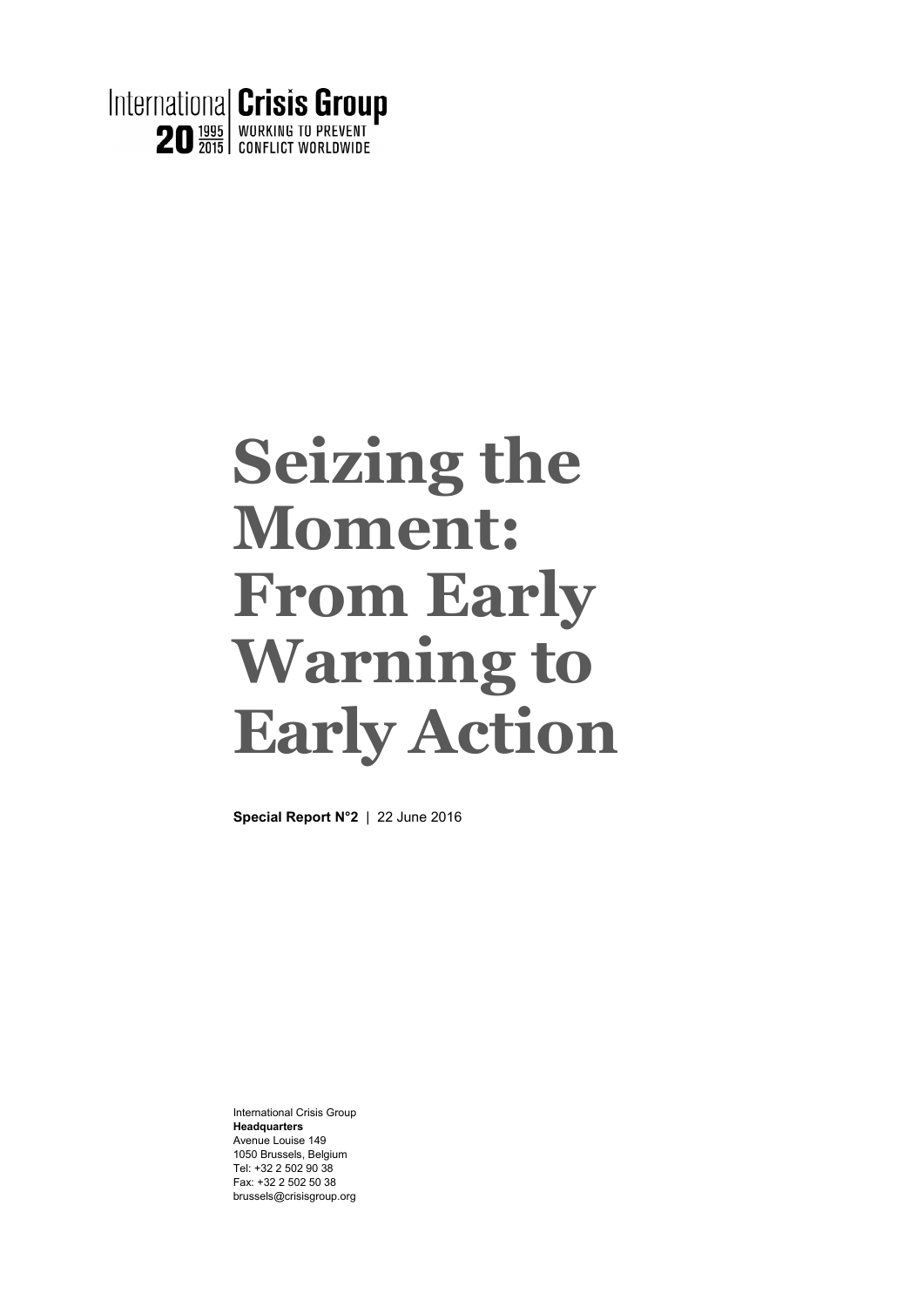## **Table of Contents**

| L.                |                |  | 1 |
|-------------------|----------------|--|---|
| II.               |                |  |   |
|                   |                |  |   |
|                   | B.             |  | 7 |
| III.              |                |  |   |
|                   | $A_{-}$        |  | 9 |
|                   | B.             |  |   |
|                   | $C_{\cdot}$    |  |   |
|                   | D.             |  |   |
|                   | Е.             |  |   |
| IV.               |                |  |   |
|                   | $\mathsf{A}$ . |  |   |
|                   | B.             |  |   |
|                   | C.             |  |   |
|                   |                |  |   |
| V.                |                |  |   |
| <b>APPENDICES</b> |                |  |   |
| A.                |                |  |   |
| <b>B.</b>         |                |  |   |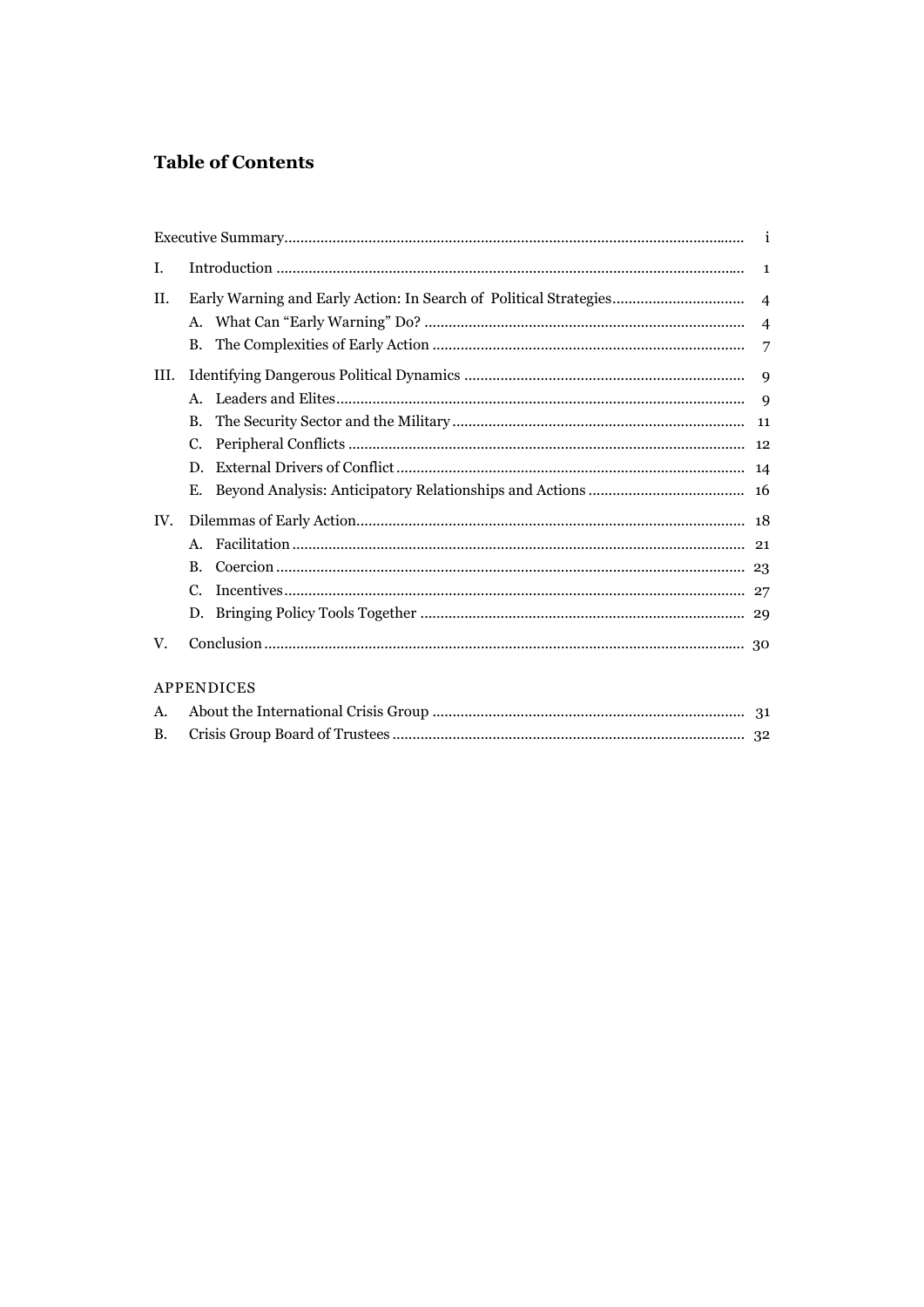**Special Report N°2 22 June 2016** 

# *Executive Summary*

After a period of relative calm, an upsurge of crises is testing the international system, pitting major powers and regional players against one another and highlighting the weaknesses of preventive diplomacy. Governments and international organisations were taken by surprise by the Arab uprisings in 2011 and slow to react to crises in South Sudan and the Central African Republic (CAR) in the years that followed. Global and regional rivalries have weakened diplomacy over Syria, Ukraine and the South China Sea. Policymakers, stretched by the symptoms of this wave of instability, including mass displacement and the spread of transnational terrorism, struggle to focus on conflict prevention.

Yet, preventive diplomacy is not necessarily dead. The Iranian nuclear deal, progress toward peace in Colombia and the high-level push to avoid election-related chaos in Nigeria in 2015 have been reminders of what intensive international engagement can deliver. If politicians, diplomats and international officials invest in key dimensions of early warning and early action – analysing conflict dynamics closely, building sensitive political relationships in troubled countries and undertaking complex "framework diplomacy" with other powers to create political space for crisis management – they still have a chance to avert or mitigate looming conflicts and ease existing wars.

This report, drawing on Crisis Group's field-centred analysis and policy recommendations from the past five years, sets out a broad strategic framework for preventive diplomacy. Its primary focus is on conflicts, like those in Ukraine and Syria, which directly involve outside powers. While classical inter-state conflicts remain rare, internationalised civil wars are a leading source of regional and global frictions. Building frameworks to address both the internal and external tensions that shape them is likely to be a recurrent challenge for big powers, regional players and multilateral organisations in the years ahead.

The first half of this report focuses on the internal drivers of recent and current crises. It argues that while it is exceedingly hard to identify specific triggers of future conflicts, it is possible to identify likely threats to peace and work out how they may play out if left unaddressed. It emphasises the need to understand the political dimensions of conflicts and, especially, the leaders and elites whose choices for or against violence are pivotal. Grasping how such leaders make these decisions is essential for effective early warning, but it must be buttressed by much broader political analysis covering, inter alia, the dynamics of ruling parties, opposition groups and civil society, not just at the national but at all levels of society.

Building anticipatory relations with all these actors constitutes a bedrock for effective early action by outside partners, once a crisis looks set to break. It is important, too, to grasp the politics and strategies of militaries and internal security forces in cases such as Egypt, or of non-state armed groups in chaotic environments like Libya. The report also highlights the sources of many conflicts in countries' marginalised peripheral regions. Local rebellions in Yemen, Mali, the Democratic Republic of Congo (DRC), Pakistan and CAR, to name a few, have expanded unexpectedly and exponentially, causing widespread violence and overthrowing a number of governments.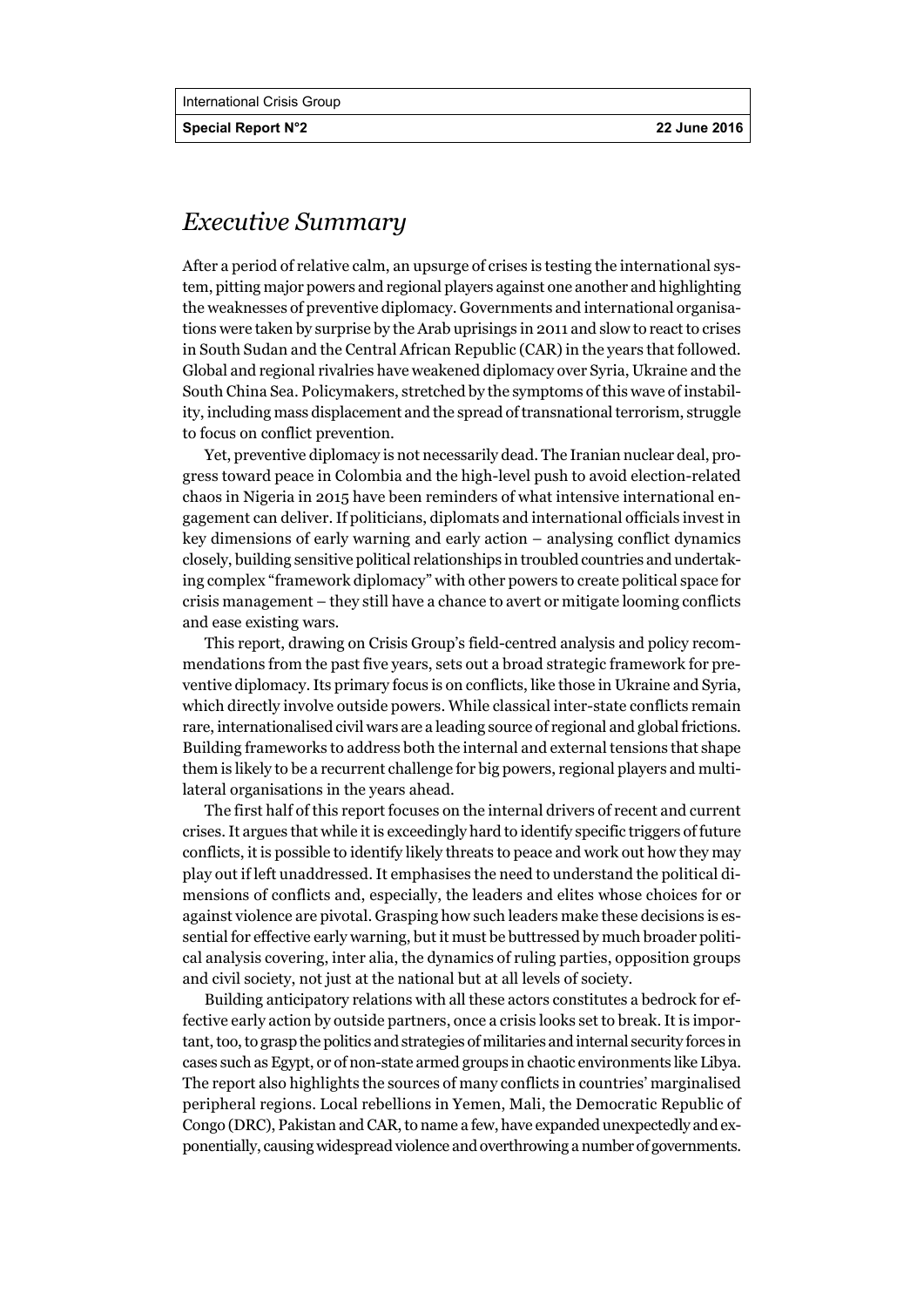A focus on the internal players in countries at risk must be complemented by efforts to engage and balance the interests of external actors, while recognising that the distinction between "internal" and "external" actors is moot in many crises. In the Middle East and Central and West Africa, conflicts frequently flow across borders, and regional powers simultaneously fuel conflicts and position themselves as peacemakers. Ethnic groups such as the Kurds in the Middle East straddle multiple countries, while organised criminal networks and transnational extremist groups are not restricted to individual states. This means that experts engaged in early warning and early action must treat regional and wider international factors as integral to their conflict analysis and development of appropriate policy.

The report goes on to look more closely at the varieties of "framework diplomacy" that can facilitate the requisite engagement. In many crises it is necessary to look beyond established multilateral frameworks – important though these can be – and pull together case-specific groupings of states and institutions to manage a problem, or at least minimise frictions. Sometimes neither formal nor ad hoc inter-governmental arrangements will be suitable: back-channel diplomacy led by local "insider mediators", specialised international NGOs or other actors may be the best initial way to handle looming tensions.

The remainder of the report reviews the means available for directly engaging in conflicts as they escalate or in anticipation of their outbreak. It emphasises the need for inclusive approaches to political dialogue, meaning not only outreach to civil society, women's groups and other constructive forces, but also marginalised minorities and armed groups – including some highly controversial actors such as Islamist extremists. In addition to mediation and other diplomatic options such as deploying high-level envoys, tools include a range of coercive measures and incentives for peace. Coercive tools include diplomatic "naming and shaming", threats of international legal action in response to atrocities and the use of sanctions. All have significant limitations and can worsen rather than alleviate crises if not well coordinated and aligned to a broader political strategy.

At least equal caution should be applied to the use of force. As the Arab intervention in Yemen has underlined, like many interventions before it, military action can prove costly and counterproductive. This caution also applies to deployments of military peace operations, which have become a standard part of international crisis management (especially in Africa) and increasingly tend toward more robust forms of peace enforcement. While such missions can and do save lives, they can also become entangled in local conflicts, get bogged down in situations from which they have no exit strategy and become overly aligned with governments that do not always enjoy much popular support.

Whatever direct or indirect means of engagement states use, they should set explicit and limited political goals and communicate these clearly to other actors (including their opponents) to avoid violence spiralling beyond control. While coercion may have a role to play in management of a specific crisis, it should be balanced with clear incentives for leaders, elites and their supporters to follow paths away from violence. These may include aid for post-crisis demobilisation, governance reforms and reconstruction.

More strategically, the best peace incentives that outsiders may be able to offer are ideas and advice to actors in a crisis on how to structure mutually-beneficial arrangements to share power and resources. In Libya, for example, the interest all sides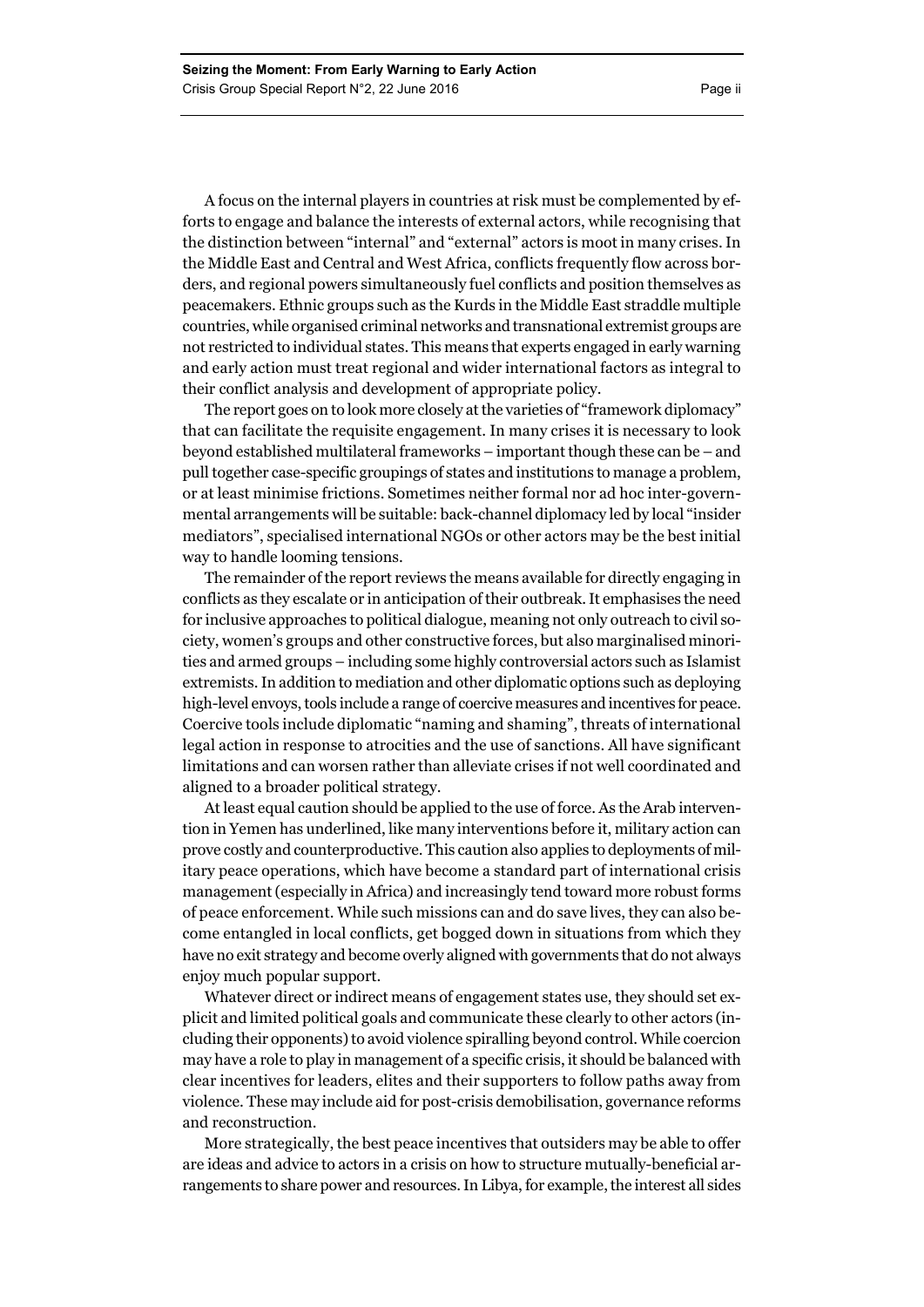ultimately have in a functioning energy sector could be a point of consensus even while political disputes create friction.

No one group of analysts and forecasters is consistently right in its early warnings (Crisis Group included), and no early action strategy is foolproof. Tackling conflicts as they emerge and develop is an inherently chancy business, and governments and international organisations that engage in it inevitably risk failure. Nevertheless, early, strategic, well-designed engagement predicated on the discipline of close analysis, development of anticipatory relationships and framework diplomacy may help prevent conflict or limit its escalation. To the extent that their resources permit, governments, regional bodies and international organisations should invest in four key areas:

- □ Knowledge and relationships. Policymakers, working directly or through others, should develop the closest possible knowledge of troubled countries' political systems and cultivate channels for frank discussions with leaders, elites, security forces and civil society over the risks of crisis. "Early warning" should, in sum, rest not only on economic and other indicators of danger (although these are useful), but also on in-depth political links with crucial actors.
- **Framework diplomacy.** Given the dangers of international and regional tensions exacerbating a crisis, policymakers should make early and concerted efforts to bring international players to the table to assess their interests, hear their analyses and develop common positions on how to act. This can take place in formal multilateral settings or ad hoc, but it is essential to choose mechanisms that enable real bargaining, resulting in frameworks for handling a conflict, rather than formal exchanges or public recriminations.
- □ **Strategic planning and communication.** It is easy for policymakers to stumble into crises without a clear grasp of what they aim to achieve. The constant need to make statements, launch initiatives and satisfy calls for action makes strategic thinking and planning difficult. It is crucial that governments and international organisations invest in laying out clear overall goals for engaging in crises and communicate these clearly both to the players involved in a conflict and other international actors with interests at stake.
- **Creating pathways to peace.** The ultimate goal of all this relationship-building, framework diplomacy and strategic planning is not simply to guide early action, but to signal to the parties at the centre of a conflict that they can take paths to peace rather than wade into violence. Outside actors can rarely compel leaders and factions on the brink of conflict to step back. But if they are able to engage in well-informed political and diplomatic work and sketch out ideas for lasting peaceful solutions to a conflict, they may persuade their interlocutors to pause before escalating – and perhaps follow an alternative political route that avoids, or at least limits, all-out violence.

**Brussels, 22 June 2016**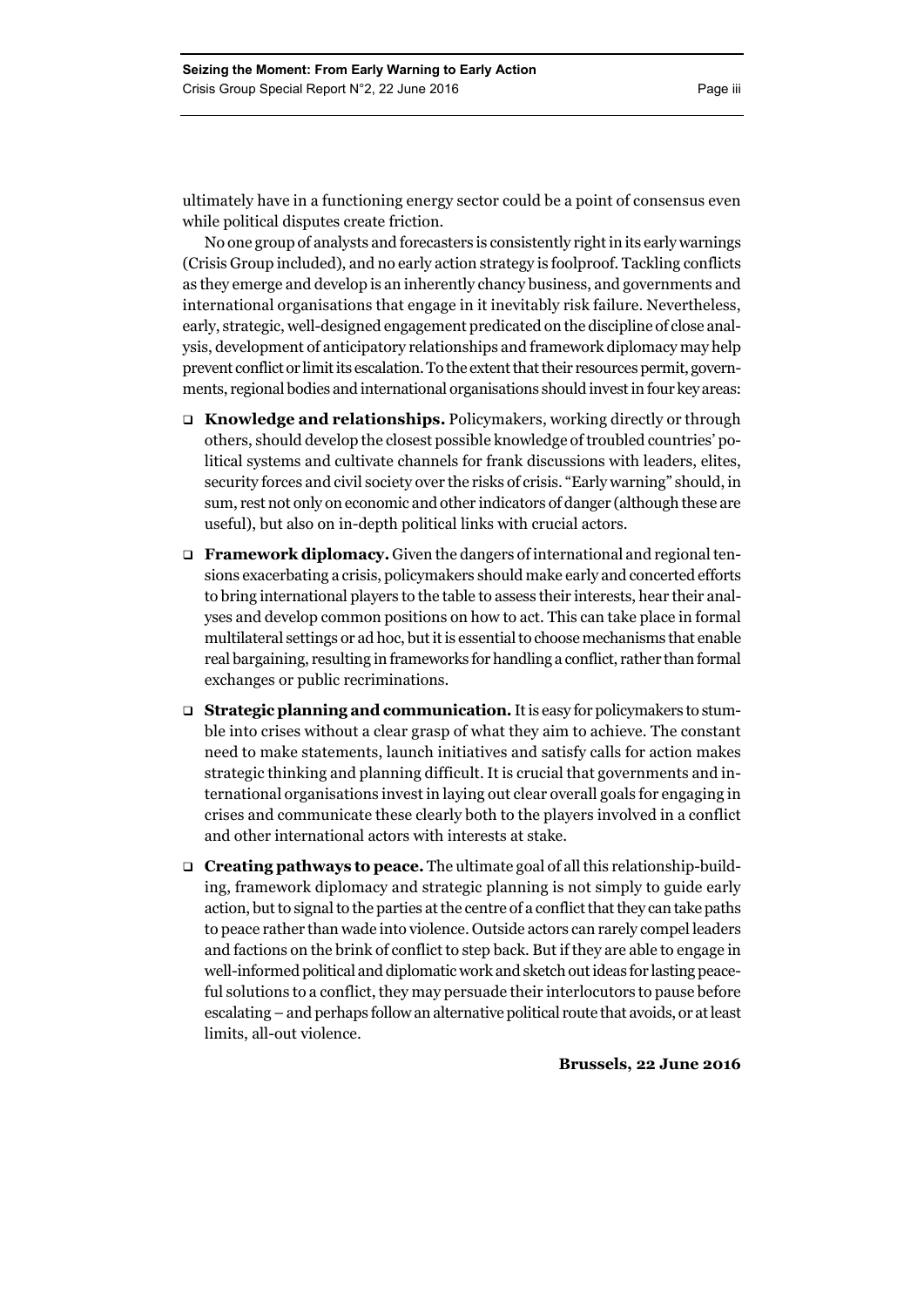**Special Report N°2 22 June 2016** 

# Seizing the Moment: From Early Warning to Early Action

#### I. **Introduction**

Five years ago, the Arab uprisings exposed the weaknesses of existing models of early warning and early action in response to political crises. While many analysts were aware of the political, social and economic factors that led to the uprisings in early 2011, few if any foresaw the wave of disorder that spread across North Africa and the Middle East. Governments and international organisations resorted to a variety of policy tools – ranging from offers of mediation to economic sanctions and threats of international prosecution – that frequently failed to alter the calculations of embattled political elites. In many cases, their efforts backfired badly.

While the United Nations (UN) Security Council mandated military action in Libya to protect civilians in March 2011, the uprising against Muammar Qadhafi resulted in a fractured state that slid into chaos while outside powers focused elsewhere. In Yemen, an initially successful UN mediation ran out of steam, paving the way for the Saudi-led intervention in 2015. Arguments over these crises also fuelled geopolitical confrontations, variously involving the West, Russia, China, and Arab and African powers, that have severely complicated later attempts at conflict management. Doubts about international crisis response have since been compounded, as conflicts have escalated from South Sudan to eastern Ukraine. In some cases, such as Mali and the Central African Republic (CAR), analysts and officials saw crises escalate but did not react promptly or decisively. In others, as in Ukraine, the pace of events appeared to take outside actors by surprise.

By 2014, the Uppsala Conflict Data Program (UCDP) has calculated, there were some 40 conflicts worldwide, eleven involving over 1,000 battle deaths a year: "the highest number of conflicts since 1999".<sup>1</sup> Many governments and international organisations focus on managing the fallout from these conflicts. Donors have had to repurpose funds to handle the record numbers of refugees and internally displaced persons (IDPs). International coalitions are trying to contain and rollback violent Islamist extremist groups in the Middle East and North Africa with a mix of military aid to both state and non-state actors, covert operations and airstrikes. These measures crowd out discussion of long-term conflict prevention and resolution.

This is short-sighted. As UN officials have recently emphasised, the key to stemming the humanitarian crisis in the Middle East is not only to increase funding to aid agencies, but also to resolve the conflicts there. Crisis Group has argued that vital to countering the influence of groups like the Islamic State (IS) and al-Qaeda is to

<sup>1</sup> Therése Pettersson and Peter Wallensteen, "Armed Conflicts, 1946-2014", *Journal of Peace Research*, vol. 52 (4), p. 536. International Institute for Strategic Studies (IISS), with a different methodology, contends that conflicts worldwide have in fact declined since 2010, but there has been a "steady increase in lethality" (which levelled off overall in 2015, despite increased deaths in Afghanistan, Nigeria, Somalia and Yemen) and a long-term rise in conflict-related displacement. Anastasia Voronkova, "Editor's Introduction," in Voronkova (ed.), *Armed Conflict Survey 2016* (IISS, 2016), p. 5.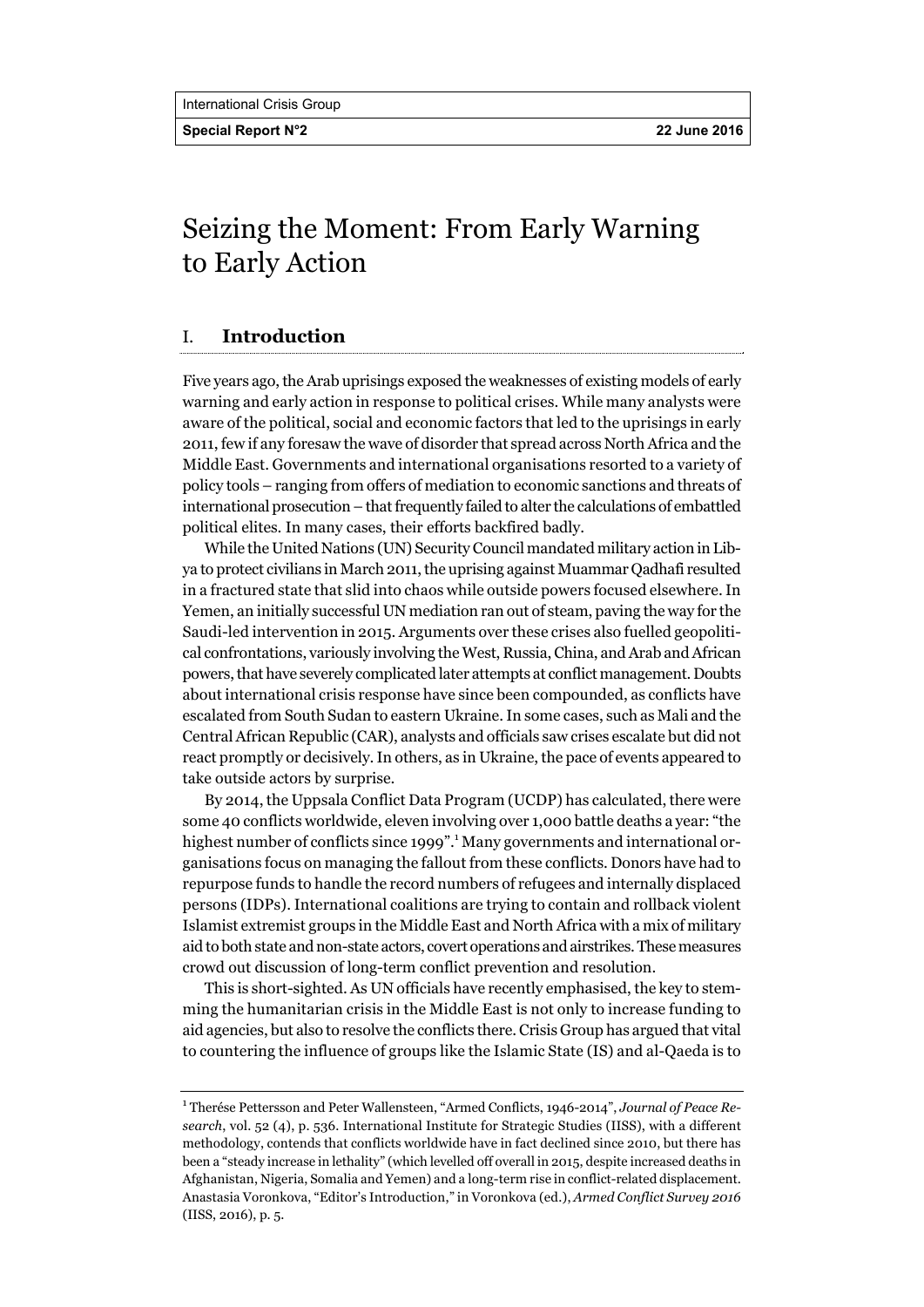ratchet down regional confrontations, in particular the rivalry between Saudi Arabia and Iran; redouble efforts to contain (if not immediately resolve) the conflicts these groups exploit; and work toward local solutions based on the inclusion, rather than alienation of vulnerable communities. Panels convened by the UN and Organization for Security and Cooperation in Europe (OSCE) have underscored the need to focus on politics and diplomacy in addressing conflicts.<sup>2</sup>

Even if governments pay lip service to such notions, many have resorted to covert or overt military actions to manage crises: examples range from Russia in Ukraine and Saudi Arabia and its allies in Yemen to Uganda and Sudan in South Sudan. While the bulk of current conflicts are intra-state wars, at least a third are internationalised – with foreign forces from one or more other countries in the fight – exacerbating regional and wider international tensions and rendering conflict resolution significantly more complex.<sup>3</sup> This report thus pays most attention to internationalised intra-state conflicts, but also draws lessons from other flashpoints, like the South China Sea.

The strategic case for effective early warning tools and early action mechanisms to avert potential conflicts, or at least stop them from escalating and spreading into broader confrontations, seems clear enough. Yet, there is a daunting mix of obstacles to effective early international response. These range from understanding the implications of political frictions in peripheral areas of weak states, such as Mali, to the diplomatic challenges of forging international frameworks to handle cases like Syria. Few if any of these challenges are unprecedented – for examples of the problems of volatile peripheral areas, one can go back to the demise of the Austro-Hungarian Empire a century ago – but addressing them requires sharp political insight, judgment and action that still often elude policymakers.

In parallel with the deterioration of particular conflicts, the norms that have underpinned much post-Cold War thinking on conflict prevention and resolution are in flux. Russia, China and other non-Western powers argue that NATO abused the Responsibility to Protect (R2P) during the Libyan crisis in 2011. Even if political pluralism and representative government still offer the best hope of stability in most countries, the difficulties of democratisation are obvious. Conflict prevention specialists are now as likely to emphasise the dangers associated with elections in fragile states as their advantages. The post-Cold War trend toward strengthening international justice, symbolised by the International Criminal Court, is also encountering increasing pushback. Yet, the last quarter century's ideals still have some purchase. In Africa in particular, the African Union (AU) and sub-regional bodies repeatedly, if inconsistently, cite human security, prevention of mass atrocities and defence of

<sup>&</sup>lt;sup>2</sup> "One Humanity: Shared Responsibility; Report of the Secretary-General for the World Humanitarian Summit", UN document A/70/709, 2 February 2016, pp. 6-12. Crisis Group Special Report, *Exploiting Disorder: al-Qaeda and the Islamic State*, 14 March 2016. "Our Shared Responsibility", Report of the High-Level Independent Panel on Peace Operations, (UN) A/70/95 – S/2015/446, 17 June 2015; "Back to Diplomacy", Final Report and Recommendations of the Panel of Eminent Persons on European Security as a Common Project, OSCE, 3 December 2015.

<sup>&</sup>lt;sup>3</sup> Pettersson and Wallensteen, op. cit., p. 537. A recent summary of the political economy of armed conflicts underlines that most "do not fit neatly" into the categories of intra- and inter-state wars, due to the complex nature of their violence and divisions. Achim Wennmann, "The Political Economy of Violent Conflict", in *Armed Conflict Survey*, op. cit., p. 20.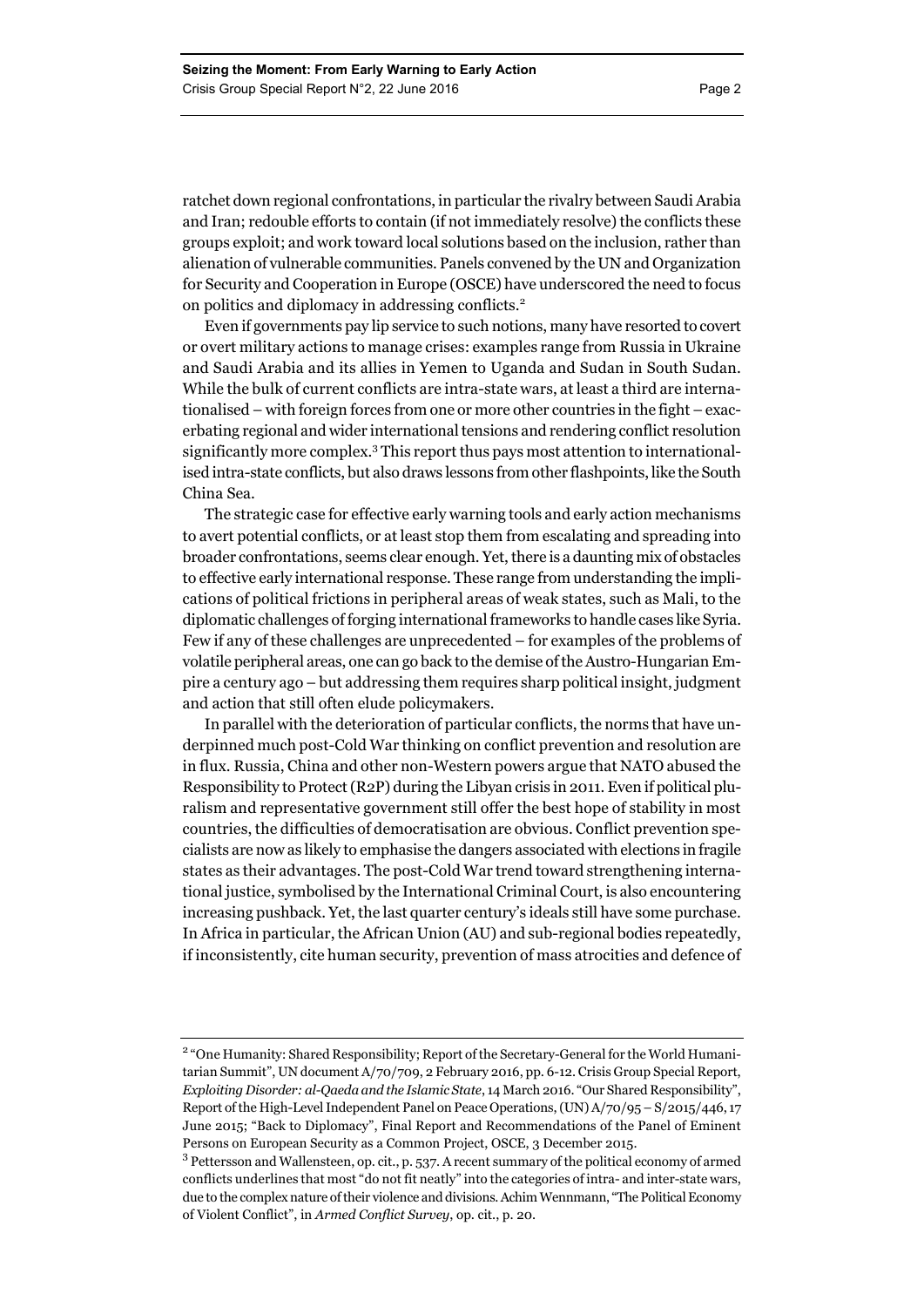legitimate governments to justify interventions.4 Rather than rising or declining linearly, these norms ebb and flow on a case-by-case basis.

This report maps out how governments and multilateral organisations can best respond to looming crises in this uneasy international environment. It begins by asking how relevant existing thinking about early warning and early action is today. It then explores recent lessons about drivers of conflict, including elite decision-making, localised violence and regional political factors. Finally, it turns to the diplomatic tools, coercive measures and incentives typically available to policymakers trying to address crises and the strategic and diplomatic frameworks needed to put these tools to use. It is necessary to be realistic about the chances of halting fast-moving crises, but effective and rapid action is often possible.

<sup>4</sup> See, for example, Crisis Group Africa Report N°234, *Implementing Peace and Security Architecture (III): West Africa*, 14 April 2016, p. 9.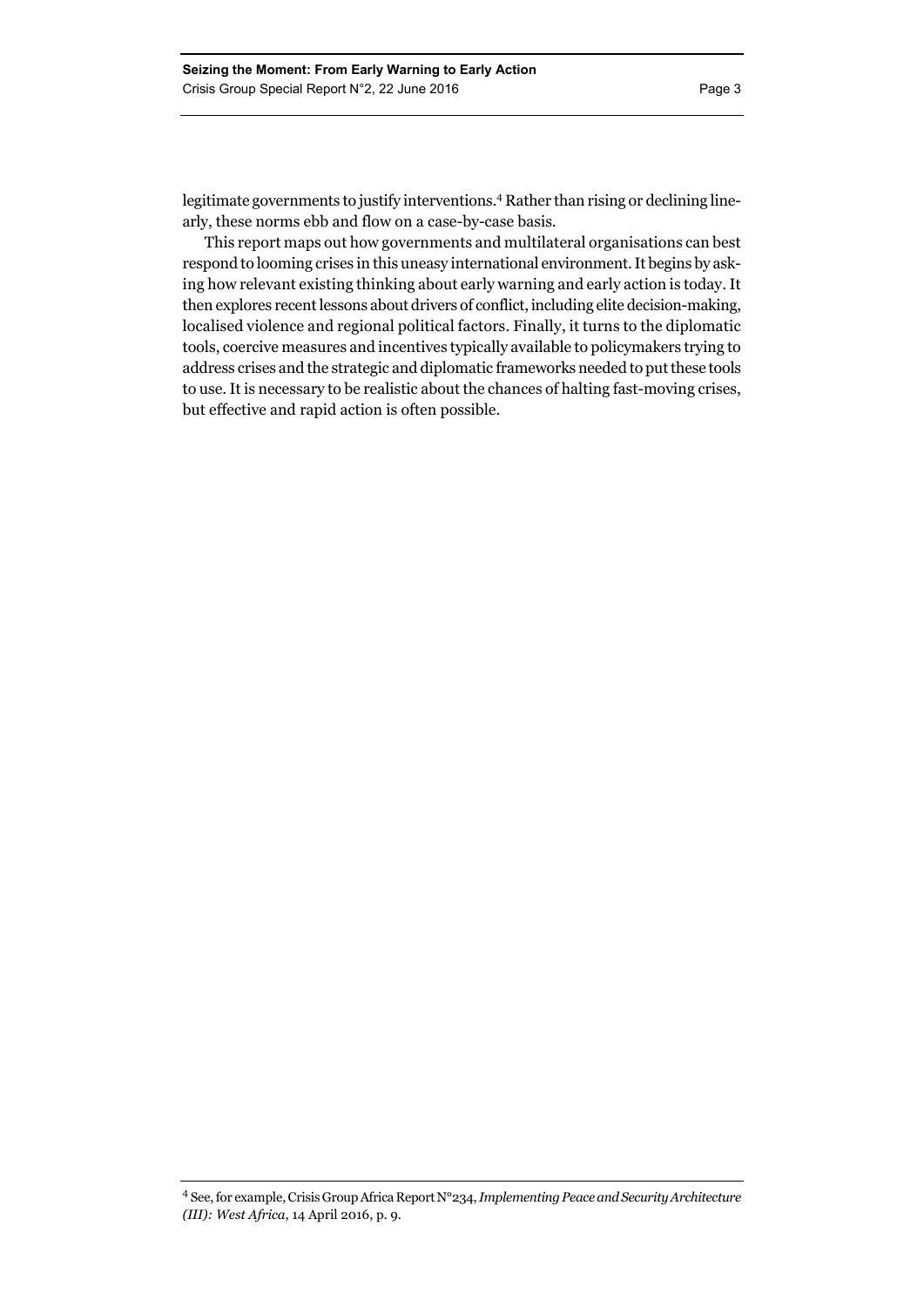### II. **Early Warning and Early Action: In Search of Political Strategies**

"Early warning" and "early action" are phrases open to multiple definitions. This report concentrates on early warnings of violent conflict and strategies of early action that external actors may take to address those risks. There is a perennial debate about what "early" means: should it include long-range indicators of instability and long-term actions, such as economic assistance, that may alleviate them? While acknowledging the value of long-term warnings, this paper takes a narrower view and focuses on medium- and short-term warnings and responses to political dynamics that have a clear potential to lead to violence. This encompasses imminent threats and risks that may require some years to come to fruition. The precise timeline is less important than the presence of signs that leaders, political factions or other armed groups are taking steps that could ultimately lead to conflict.

This focus on looming conflicts requires three qualifications. The first is that political analysis should identify not only threats, but also actors who favour peace and unexpected opportunities for settling disputes. As noted in Section III below, officials and analysts should build relationships with political figures, civil society members and others who can promote non-violent solutions to a crisis.

The second qualification is that, while this report largely discusses emerging and escalating crises, it is essential to keep watch for unexpected developments in active and ongoing conflicts. Events such as the rise of IS in Syria in 2014 or the upsurge of violence in Ukraine in early 2015 can fundamentally transform the dynamics of an existing war. The detailed political and security analysis promoted below can and must continue even after a conflict explodes.

Thirdly, it is necessary to ask who is best-placed to conduct this analysis and direct early action. This report does not focus on the early warning and early action mechanisms of any one government or international organisation. The lessons and advice it offers are designed to apply to a wide range of governments and other bodies concerned with international security; generic references to "outsiders" and "policymakers" are deliberately non-specific.

As Section IV emphasises, who does early warning and early action is increasingly complicated and contentious. When Crisis Group launched in the mid-1990s, the U.S., its allies and the UN appeared to dominate the field. Today, a diverse array of often mutually mistrustful states, organisations and non-governmental groups are engaged. The exact mix of relevant players differs from case to case. Complex "framework diplomacy" – painstaking efforts to establish case-specific diplomatic mechanisms for analysing, managing and mediating conflicts – is frequently required to bring them together, or at least limit friction. By taking a broad view of who can deal with crises and how, this paper points to some principles for such cooperation.

#### A. *What Can "Early Warning" Do?*

A focus on political actors and analysis is in line with earlier studies that argued early engagement in crises must rest on an understanding of political dynamics. The Carnegie Commission on Preventing Deadly Conflict concluded in 1997 that "mass violence invariably results from the deliberately violent response of determined leaders and their groups to a wide range of social, economic and political conditions that …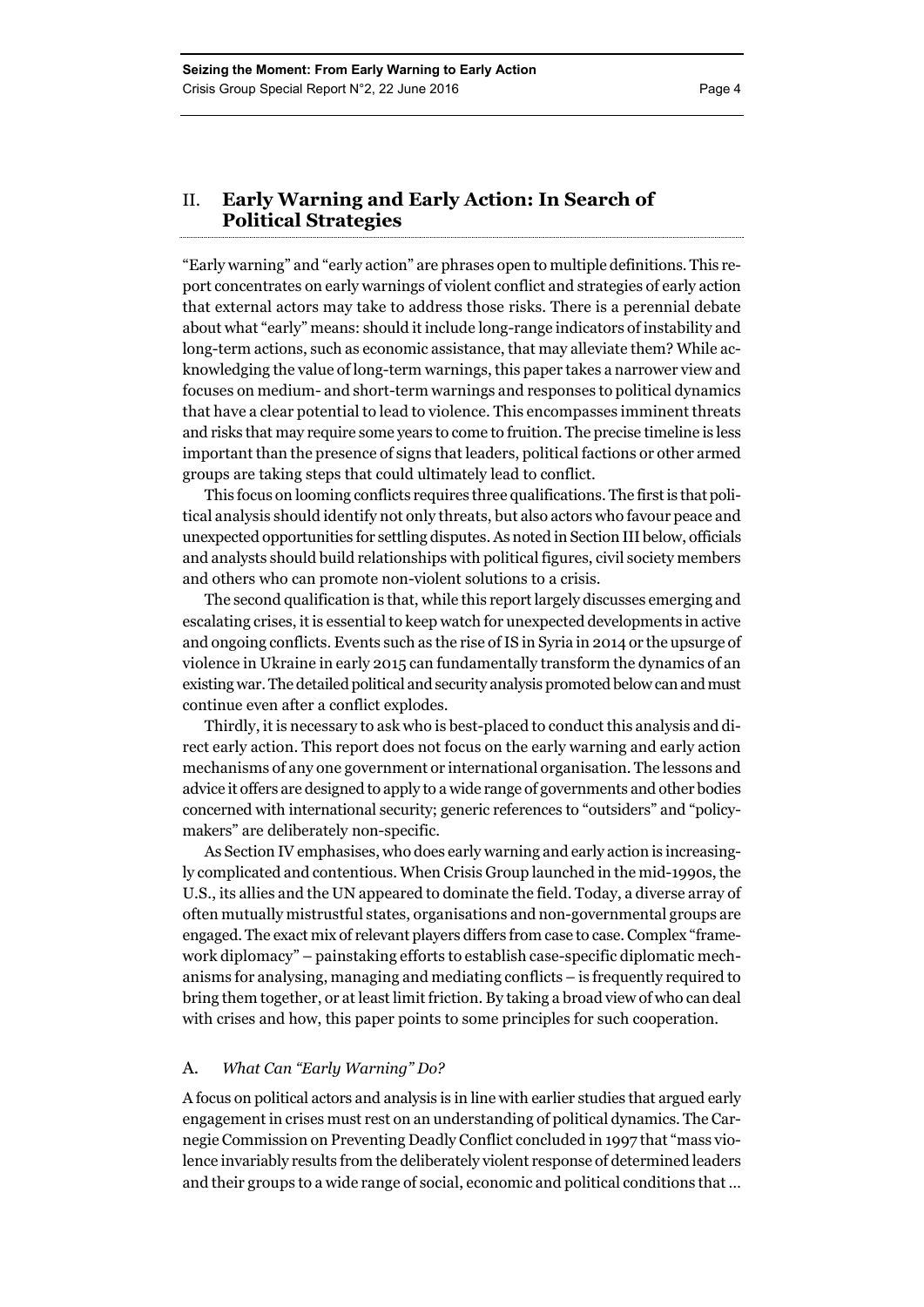usually do not independently spawn violence".<sup>5</sup> Although political scientists and forecasters search for statistically verifiable causes of conflict, such as economic factors, many are giving more weight to leaders and political factors as creators of violence.<sup>6</sup> Whereas researchers once claimed that ethnic cleavages were an innate cause of conflicts, analysts now emphasise that leaders' deliberate use of ethnically-loaded rhetoric plays a crucial part in dividing and radicalising communities.7 Recent work on climate change and environmental degradation, for example, indicates that these "only trigger violence if the social and political context of a country are particularly disadvantageous".<sup>8</sup>

This basic assumption about the importance of political factors has long underpinned policy thinking on early crisis response, with a focus on developing strategies to shape crucial elites' decision-making. If diplomats or international officials want to engage in a country on the verge of conflict, they need not only to develop a sense of its underlying problems, but also to have a working knowledge of the interests and political calculations of the leaders, parties and factions involved.

Experts on early warning are often rightly wary of quantifying these issues: "the exact degree to which elites are in harmony or conflict, to which opposition movements have popular support, or to which the ruler is supported by neighbouring or foreign states, is not always easy to pin down".<sup>9</sup> It is arguably even harder to anticipate the precise trains of events that lead to specific acts of violence. Some potential flashpoints, such as divisive elections or the death of an authoritarian leader, may have a high chance of engendering instability. Nonetheless, "long term trends ('causes') are often clear enough, but not the proximate causes, or triggers…. What precipitates a conflict may be a sudden, unforeseen event: an accident, misreading or miscalculation, or a temperamental leader's flash of hubris".<sup>10</sup>

We can, however, still identify and assess the political factors that make a crisis more or less likely and explore how that crisis might play out. Through detailed information gathering and analysis, it is possible to show how the policies and strategies of leaders and other power-brokers are liable to raise tensions, destabilise societies and initiate conflicts. It is feasible to foresee the political dividing lines that might emerge at trigger moments in the future. In some cases, this information also allows observers to estimate how the ensuing confrontations could unfold, if often only roughly, offering a spectrum of possible developments. A review of Crisis Group reports demonstrates the potential of such analysis to flag looming risks, even if it cannot identify precise triggers.

A good example of a medium-term warning comes from Crisis Group's work on Iraq. In August 2013, it published a report highlighting sectarian tensions and that "Prime Minister al-Maliki has implemented a divide-and-conquer strategy that has

<sup>&</sup>lt;sup>5</sup> "Preventing Deadly Conflict", Carnegie Corporation of New York, December 1997, p. 29.

<sup>6</sup> See Michael C. Horowitz, Allan C. Stam and Cali M. Ellis, *Why Leaders Fight* (Cambridge, 2015). 7 Wennmann, "The Political Economy of Violent Conflict", op. cit., p. 22; Crisis Group Africa Report N°235, *Burundi: A Dangerous Third Term*, 20 May 2016, pp. 5-7.

<sup>&</sup>lt;sup>8</sup> Gerald Schneider, Nils Petter Gleditsch and Sabine C. Carey, "Exploring the Past, Anticipating the Future: A Symposium", *International Studies Review*, vol. 12 (1), 2010, p. 5.

<sup>&</sup>lt;sup>9</sup> Jack A. Goldstone, "Using Quantitative and Qualitative Models to Forecast Instability", United States Institute of Peace, 1 March 2008, p. 6.

<sup>10</sup> Joost Hiltermann, "Chemical Wonders", *London Review of Books* vol. 38 (3), 4 February 2016, p. 3. Hiltermann is Crisis Group's Middle East and North Africa Program Director.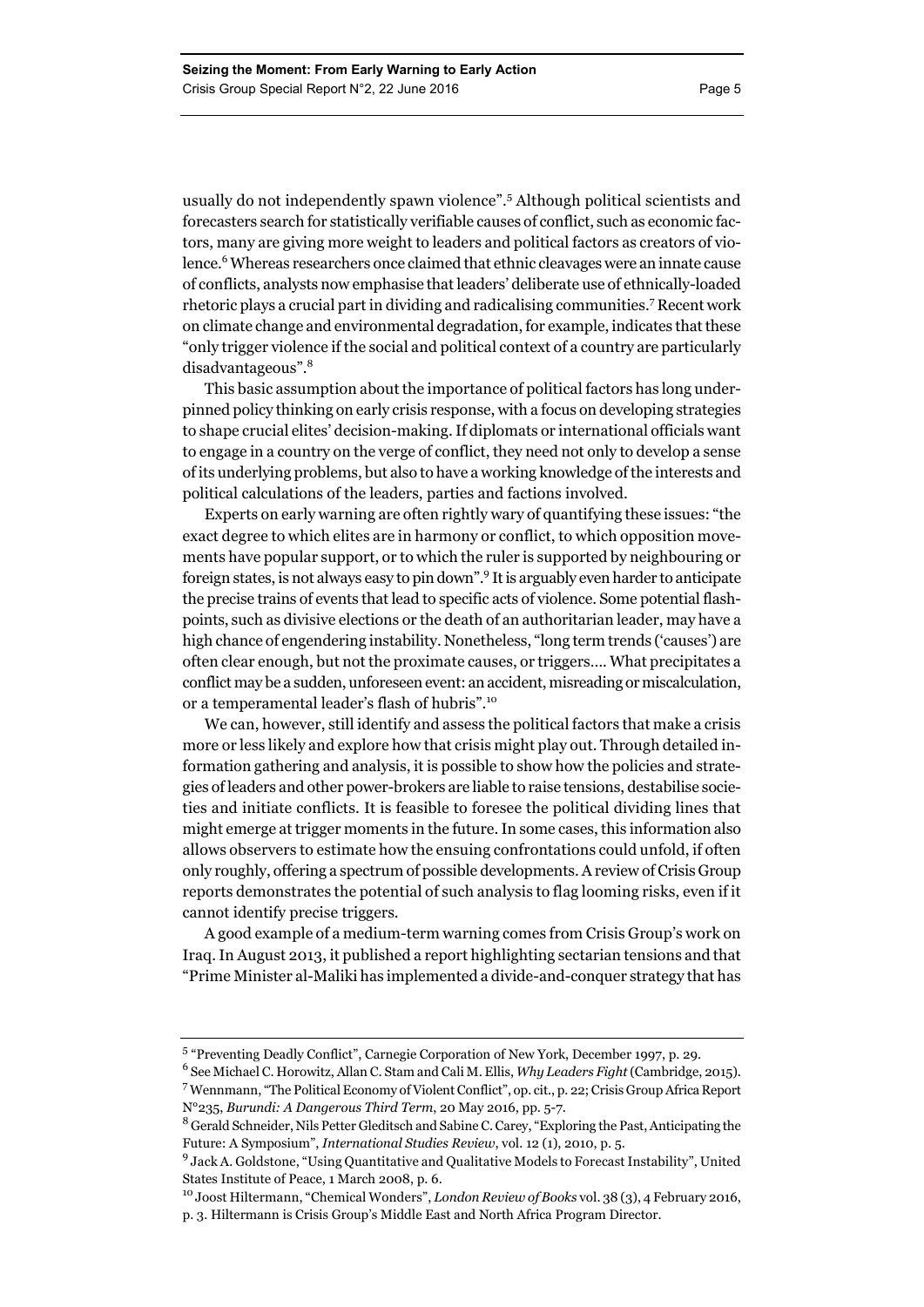neutered any credible Sunni Arab leadership".11 The report warned that many Sunni Iraqis now felt that their "only realistic option is a violent conflict increasingly framed in confessional terms". While noting the increased activism of the "newly minted" IS, it did not foresee the speed and scale of the group's offensive in northern Iraq the following year. But in identifying the poisonous effects of Maliki's political strategy, its impact on Sunni opinion and the probability of armed conflict, it did diagnose many of the drivers of the 2014 crisis. At a time when the U.S. was keen to put the Iraq war behind it, and its allies had disengaged, however, the warning went largely unheeded.

Crisis Group similarly laid out well in advance the dynamics that led to the recent crisis in Burundi, highlighting President Nkurunziza's strategy of centralising as much power in his hands as possible. Crisis Group insisted in 2012 that the country was "regressing" toward a "one party system characterised by the end of dialogue between the opposition and the ruling party, the government's authoritarian drift and the resumption of political violence". Nonetheless, international actors with a stake in Burundi's stability largely attempted to work with the government rather than confront it: the EU increased aid, while the UN cut back its political presence, even as warning signs grew stronger.<sup>12</sup>

These two cases show how focusing on the strategies and behaviour of leaders can help identify impending crises, even if those strategies and behaviours are informed by deeper contextual factors. Where conflicts intensify, analysts may also be able to identify how short-term political developments may create instability and potentially reshape dynamics. Crisis Group was, for example, one of the first to recognise how the growing power of the Huthis in Yemen could upset the country's fragile peace. The group did not initially appear to be a major spoiler, but military success turned it into a significant and ambitious political force in 2013-2014. In February 2014, a Crisis Group Conflict Alert raised the possibility it would try to take the capital, Sanaa.13 Yet, many outsiders, keen to see Yemen as a success story, focused on UN-led efforts to consolidate a new political settlement and played down the threat until the Huthis did indeed enter Sanaa that September.

Elsewhere, early warnings have more successfully led to early action. In late 2014, Crisis Group was among organisations that emphasised signs Nigeria's 2015 presidential elections could lead to large-scale violence. Signals included increasing low-level sectarian attacks and local politicians arming followers in anticipation of worse to come. Crisis Group advocated a high-level international push to persuade President Goodluck Jonathan and his opponent, Muhammadu Buhari, to renounce violence. Following intensive personal diplomacy by luminaries such as U.S. Secretary of State John Kerry and former UN Secretary-General Kofi Annan, coupled with pressure by domestic powerbrokers, Jonathan accepted his eventual defeat gracefully.

<sup>11</sup> Crisis Group Middle East Report N°144, *Make or Break: Iraq's Sunnis and the State*, 14 August 2013, p. i.

<sup>12</sup> Crisis Group Africa Report N°192, *Burundi: Bye-Bye Arusha*, 25 October 2012, p. i. Thierry Vircoulon, "Burundi: How to Deconstruct Peace", International Peace Institute Global Observatory, 24 November 2015. Vircoulon was then Crisis Group's Central Africa Project Director.

<sup>13</sup> Crisis Group Middle East Report N°154, *The Huthis: From Saada to Sanaa*, 10 June 2014; and "Yemen: Conflict Alert", 26 February 2014.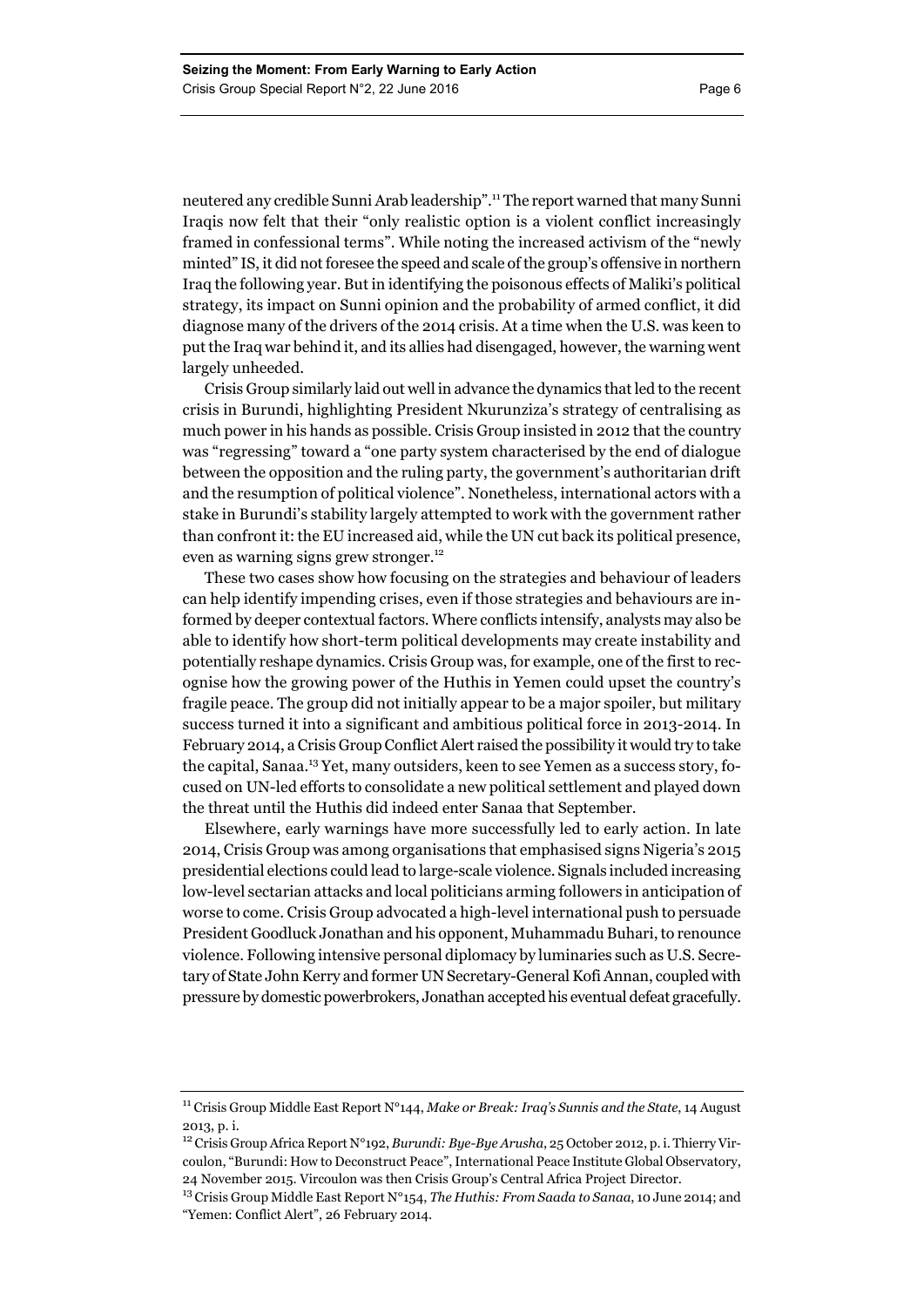Analysts with a good grasp of the political dynamics can also make credible (if inherently probabilistic) assessments of how events will unfold. In late 2011, for example, Crisis Group assessed the increasingly chaotic security picture in Syria and identified factors that have since come to characterise the conflict, including the prevalence of "sectarian retribution and criminal activity" and the mounting risks of "foreign intrusion".15

Crisis Group certainly does not always foresee future developments accurately: it did no better than others in forecasting the 2011 Arab uprisings and gave no advance alert of South Sudan's collapse or the Ukrainian crisis.<sup>16</sup> At best, analysts work with partial information and have to make judgment calls about which risks are most pressing. If policymakers are sometimes inclined to discount warning signs, there is a parallel danger of "over warning", of perceiving every fresh political twist as a harbinger of inevitable conflict.

Nonetheless, good analysis-based early warning can identify not only the underlying risks of future conflicts, but also *(i)* how political actors are exacerbating the dangers of a crisis through their medium-term strategies; *(ii)* how shorter-term tactical developments may accelerate tensions; and *(iii)* what possible paths a conflict could take if not controlled. The goal of early action is then to determine how to persuade or push actors to pursue alternative courses that avert or minimise violence, or, where the internationalisation of a conflict is a risk, at least contain it.

#### B. *The Complexities of Early Action*

Early action "tools" fall into three broad categories: *(i)* facilitative (high-level diplomacy, mediation and confidence-building measures); *(ii)* coercive (diplomatic penalties, sanctions, threats of international justice and, ultimately, use of force); and *(iii)* incentives (such as financial aid, security guarantees and institutional support for new power- and resource-sharing arrangements). While it is important to understand the strengths and weaknesses of specific tools, they can only rarely be utilised in isolation from each other.

It remains true, as argued in a 2000 essay on early action, that "preventive diplomacy will usually require 'mixed strategies' combining coercive elements capable of posing a credible deterrent, and inducements and other reassurances that provide positive incentives for cooperation". Optimally, such strategies should include a concept of a peaceful end-state to a crisis that all major players can buy into. "In even the most terrible of civil wars, for some there is always a threat more terrifying than the war itself", noted a former UN official, namely, "the wrong peace".17 Parties to a

<sup>14</sup> Crisis Group Africa Reports N°s 220, *Nigeria's Dangerous 2015 Elections: Limiting the Violence*, 21 November 2014; and 231, *Curbing Violence in Nigeria (III): Revisiting the Niger Delta*, 29 September 2015, p. 14.

<sup>15</sup> Crisis Group Middle East Briefing N°31, *Uncharted Waters: Thinking Through Syria's Dynamics*, 24 November 2011, pp. 5-6.

<sup>&</sup>lt;sup>16</sup> Like governments and other actors, Crisis Group's analysis is affected by resource constraints: it did not have staff in Ukraine in 2013 (this has since been remedied).

<sup>17</sup> Bruce W. Jentleson, *Opportunities Missed*, *Opportunities Seized: Preventive Diplomacy in the Post-Cold War World* (Carnegie, New York, 2000), p. 13. Tom Hill, "Fear of the Peace: Why Assad is Not the Main Obstacle to a Deal on Syria", *The Daily Telegraph*, 3 October 2015.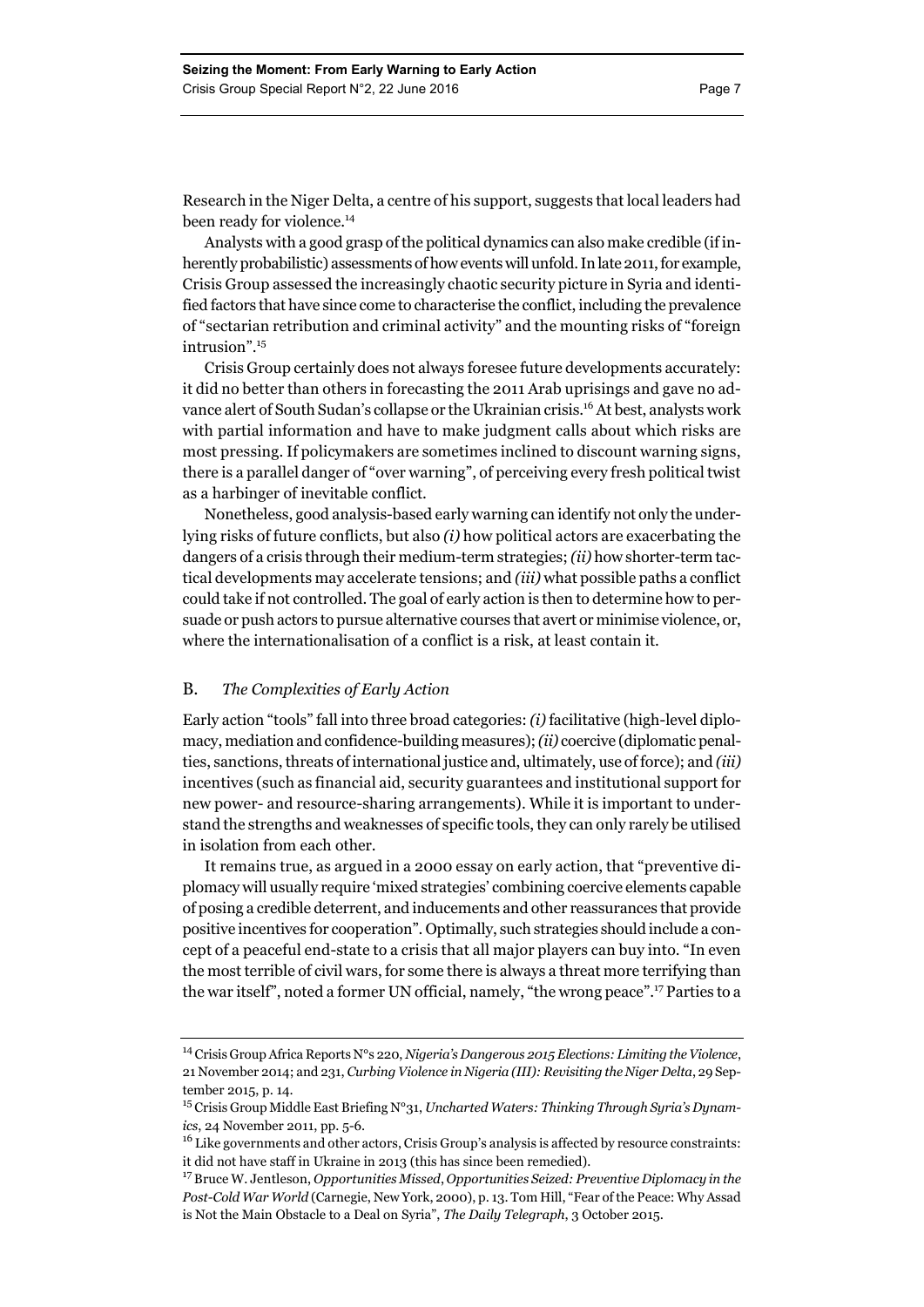conflict may ignore both coercion and incentives if they believe they will lose fundamentally from a final political settlement. This long-term view must be factored into early action where possible, even if there is inevitably always a short-term focus on averting an immediate crisis.

This is all hard. Devising and applying "mixed strategies" to manage emerging or ongoing crises typically involves bringing together not only the tools available to a single government or international organisation, but also pooling the influence and resources of multiple actors, who often have very different short- and long-term perspectives. Even where concerned international actors have roughly similar strategic goals, it can be hard to match up their strategies. In 2015, for example, Crisis Group warned that the Security Council risked undermining regional peace-making in South Sudan by threatening sanctions on six generals who actually favoured a settlement (two were sanctioned, duly creating resentment).<sup>18</sup>

More daunting still, it is sometimes necessary to coordinate strategies with actors with deeply opposed views, as in recent efforts involving regional powers, Russia and the West in Syria. In such cases, it is impossible to distinguish neatly between mediators and parties to the conflict and strategic competitors and diplomatic collaborators. As Crisis Group President Jean-Marie Guéhenno has argued, such situations demand a "multi-layered" response with wider international, regional, national and local diplomatic efforts continuing in parallel.<sup>19</sup>

<sup>18</sup> Crisis Group Statement, "South Sudan: No Sanctions Without Strategy", 29 June 2015. This case underlines the advantage of close political analysis. The Council targeted the generals largely due to their positions; Crisis Group argued they were comparatively moderate due to their views. 19 "The World's Fragmenting Conflicts", Crisis Group "Future of Conflict*"* series, 26 October 2015.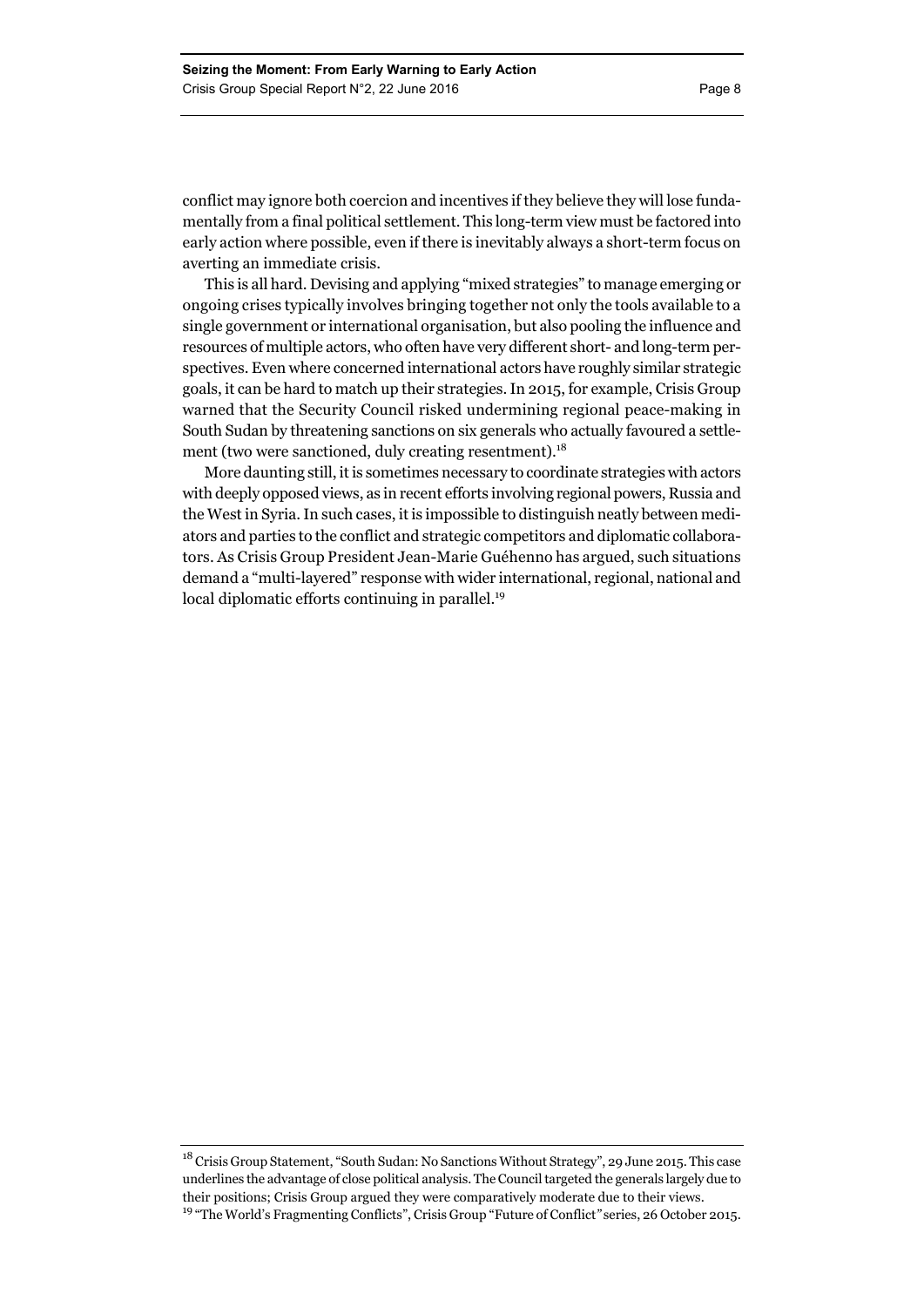#### III. **Identifying Dangerous Political Dynamics**

If diplomats, analysts and international officials want to recognise warning signs of political dynamics that are liable to lead to violence, what should they look for? It is necessary to nod to the cliché that all politics is local, and no two crises play out precisely the same way. Nevertheless, Crisis Group reports highlight four recurrent sets of warning signs: *(i)* evidence that leaders and elites are adopting political strategies conducive to conflict, or signs of breakdowns in the bargains that hold leaders and elites together; *(ii)* evidence of discontent or political radicalisation among militaries and security forces; *(iii)* violence in "peripheral" areas with potentially broader implications; and *(iv)* signals that outside actors are engaging in an "internal" conflict, or spillover effects from such a conflict. This section concludes with thoughts on how policymakers can use knowledge of such warning signs to build "anticipatory relationships" and take very early preventive action.

#### A. *Leaders and Elites*

Some observers argue that there is an "end of leadership" globally, as transnational communications and organisations gain influence at the expense of national figures. Where a leader such as Nigeria's President Jonathan is willing to release his grip on power, however, underlying political and social tensions can be eased, while a recalcitrant chief can have the reverse effect. As Crisis Group observed in 2011, the initial protests in Syria, having created an "unprecedented sense of awareness, solidarity and responsibility among large segments of the population", had the potential to engender peaceful change, but President Bashar al-Assad guaranteed wider violence by whipping up the fears of his base, especially in the Alawite community, and signalling his intention to "go down fighting".<sup>20</sup>

It is essential to understand not only individual leaders but also the political currents around them. As Guéhenno has argued, "political leaders have lost some of their capacity to control outcomes, and multiple actors, from the bottom up, need to be influenced". This involves understanding the political organisations, factions and elites that underpin any leader, as well as the strength and strategies of opposition groups and the wider constellation of local leaders, armed groups and other secondary players who might exploit a crisis.21

The need to understand such secondary political actors was made clear in South Sudan in 2013. For much of that year, there were signs of an "unravelling" of the ruling Sudan People's Liberation Movement (SPLM), which had papered over serious internal divisions on gaining independence from Sudan in 2011. Civilian and military factions now jockeyed for control of the party, creating discontent in the army and threatening President Salva Kiir's grip on power. While symptoms of this struggle became increasingly public, UN and Western diplomats focused on working with Kiir. They arguably missed opportunities to engage with a wider range of actors and were caught badly off-guard when the country collapsed into war that December. A host of armed groups and ethnic militias joined in, fighting grew exponentially, and

<sup>20</sup> Moisés Naim, *The End of Power* (New York, 2014). Crisis Group Middle East Briefing N°31, *Uncharted Waters: Thinking Through Syria's Dynamics*, 24 November 2011, p. 3. 21 Guéhenno, "The World's Fragmenting Conflicts", op. cit. Wennmann, "The Political Economy of

Violence", op. cit., pp. 23-26.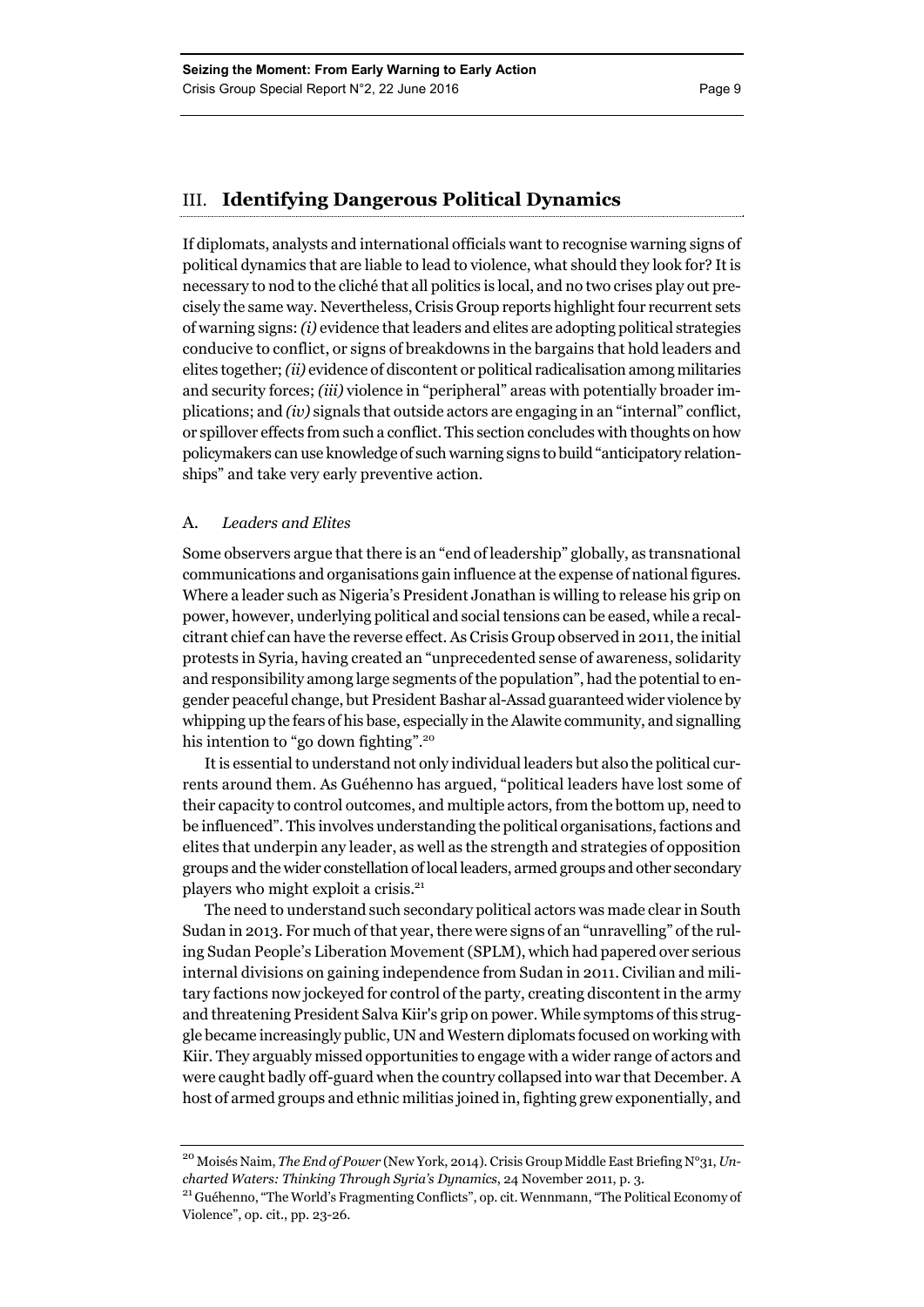"communal mobilisation and spiralling violence quickly led to appalling levels of brutality against civilians, including deliberate killings inside churches and hospitals".<sup>22</sup>

Egypt has also highlighted the importance of tracking opposition and other interest group dynamics. From their 2012 election, President Mohamed Morsi and his Freedom and Justice Party had a confrontational relationship with the bureaucracy, which went "on an informal strike". He and his foes adopted polarising policies, culminating in emergence of the Tamarod opposition movement, supported by a mix of "activists, political parties and establishment figures" and later businessmen and religious leaders.23 The security services and military manipulated these groups and exploited Morsi's intransigence to legitimise his overthrow.

In more propitious circumstances, civil society and economic interest groups can act as restraints on violence. The National Dialogue Quartet (a coalition of civil society groups with a strong popular base) helped to avert a similar breakdown in Tunisia in 2014. "In a region where civil-society groups often face repression and are marginalised", Crisis Group's North Africa Project Director noted, "the Tunisian example shows the value of having actors outside formal politics play a role in moments of crisis".24 In West Africa, Guinea has avoided the full-scale wars that affected many neighbours in part thanks to the role of civil society groups as "powerful balancing mechanisms" against violence.<sup>25</sup>

"Civil society" is, of course, an amorphous phrase that covers very different types of entities with variable levels of leverage in different societies. These are most likely to have a positive effect when and where they have a solid popular base, and key political factions have some willingness to compromise. In Tunisia, the Quartet was able to sustain peace in part because the Islamist government chose to relinquish power voluntarily, due both to its leaders' greater inclination toward compromise and their fear of suffering Morsi's fate. Where political factions are intent on violence, civil society may only be able to mitigate the resulting conflict. National Christian and Muslim leaders have, for example, called for peace throughout the CAR crisis but could not stop the deterioration in 2013. Some lower-level religious figures actually incited sectarian violence.<sup>26</sup>

This brief cross-section of cases shows that the best way to predict how crises may evolve is to have a clear picture of the politicians and factions at the centre of decision-making and that political drivers of violence must be analysed from a range of angles. First, it is necessary to recognise when a leader is willing to address threats to his/her rule through long- or short-term strategies of polarisation and radicalisation. It can be helpful to focus on inflection points in political processes, such as elections or the date of a constitutionally-set term limit, which are likely to be polarising

<sup>22</sup> Crisis Group Africa Report N°217, *South Sudan: A Civil War by Any Other Name*, 10 April 2014, pp. 3-5, p. i.

<sup>23</sup> Crisis Group Middle East/North Africa Briefing N°35, *Marching in Circles: Egypt's Dangerous Second Transition*, 7 August 2013, p. 3, fn. 6 (interview, senior National Salvation Front member, Cairo, 9 June 2013); p. 4.

<sup>24</sup> Issandr el Amrani, "Tunisia's National Dialogue Quartet Set a Powerful Example", Crisis Group In Pursuit of Peace Blog, 10 October 2015.

<sup>25</sup> Crisis Group Africa Report N°178, *Guinea: Putting the Transition Back on Track*, 23 September 2011, p. 29.

<sup>26</sup> Crisis Group Africa Briefing N°96, *Central African Republic: Better Late Than Never*, 2 December 2013, p. 4.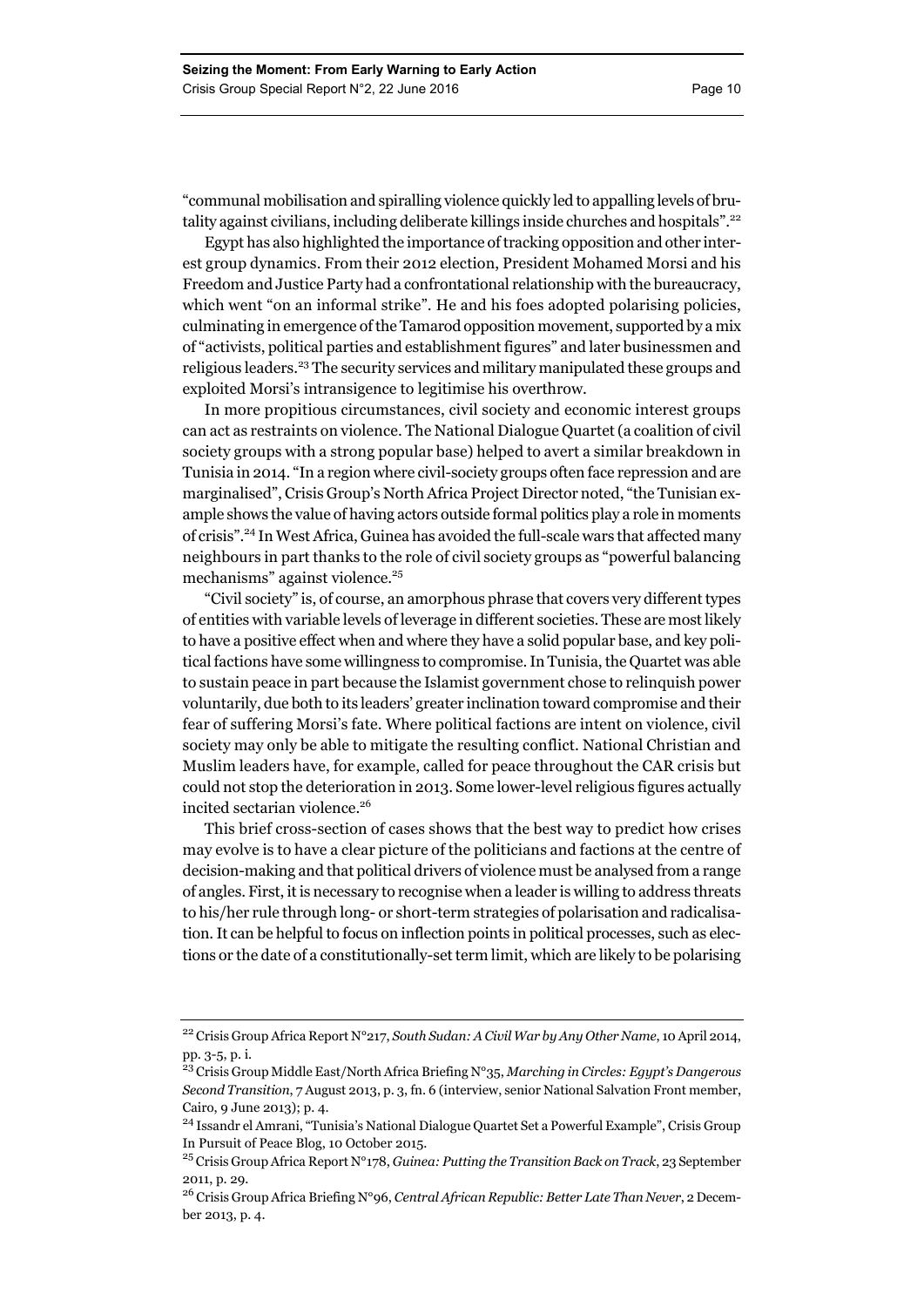moments. Of course, analysts should not concentrate solely on such risky moments lest they miss other tensions and flashpoints.<sup>27</sup>

Secondly, it is important to understand the coalition of political actors that support – or aim to undermine – a leader in his/her party, such as Kiir's opponents in the SPLM. Thirdly, how opposition forces and civil society may fuel, defuse or mitigate a political crisis must be assessed. Where there is high political polarisation and few domestic constraints on violence, leaders can easily initiate civil conflict by design or accident. Conversely, they may take advantage of conflict abroad to strengthen their position at home, as Russian President Vladimir Putin appears to have done in Ukraine.

#### B. *The Security Sector and the Military*

Egypt also highlights the need to monitor national security forces and militaries as sources of instability. A strong army's capacity to threaten constitutional government is obvious. Yet, it is also necessary to recognise the dangers associated with security forces that have lost status and self-confidence (post-2011 revolutionary Tunisia), lack cohesion to ward off internal and external enemies (Iraq, 2014), are not rooted as an established institution (Libya) or are linked to only part of society (Syria). While outsiders often invest heavily in training and equipping militaries and security forces, their political dynamics tend to be poorly understood.

It is not enough to ask to what degree civilians formally control the military and security structures. In many states, relations between uniformed and civilian authorities are a matter of constant manoeuvre. In the run-up to the 2012 coup that combined disastrously with secessionist violence in the north to push Mali to the brink of collapse, Bamako was "buzzing with accusations of dangerous liaisons between political and military elites and major drug and hostage traffickers and rumours of plots by junior officers angry about the way the president pampered senior officers". In Tunisia, tensions are growing between the army, Internal Security Forces (ISF), political parties and the public. ISF "isolation" from the public is a potential source of fresh political friction. There is evidence of breakdowns in the ISF chain of command and "emergence of mutually exclusive clans" in units that limit their ability to fight dangerous Islamist extremists.28

Outsiders concerned by such security dynamics need to assess *(i)* whether national security forces have the political cohesion to threaten a government in their own right; *(ii)* whether their divisions could lead to in-fighting or create security vacuums; and *(iii)* if, where states face external threats or internal disorder, security forces have

<sup>&</sup>lt;sup>27</sup> On "inflection points", see Richard Gowan, Bruce D. Jones, Sara Batmanglich and Andrew Hart, "Back to Basics: The UN and Crisis Diplomacy in an Age of Strategic Uncertainty", NYU Center on International Cooperation, pp. 12-15. In 2012, for example, Crisis Group warned that violence around Libya's first post-war election risked "undermining an already fragile transition". It was relatively successful but arguably lulled many outsiders into a false security sense, so they did not track the ensuing deterioration closely enough. Crisis Group Alert, "Libya's Elections under Threat", 3 July 2012. President Jonathan's concession in Nigeria's 2015 election may have averted serious violence in the Niger Delta, but that region remains tense. Nnamdi Obasi, "Buhari's Nigeria: Boko Haram Off Balance, But Other Troubles Surge", Crisis Group In Pursuit of Peace Blog, 30 May 2016. 28 Crisis Group Africa Report N°189, *Mali: Avoiding Escalation*, 18 July 2012, p. 18; Middle East and North Africa Report N°161, *Reform and Security Strategy in Tunisia*, 23 July 2015, pp. 15-16.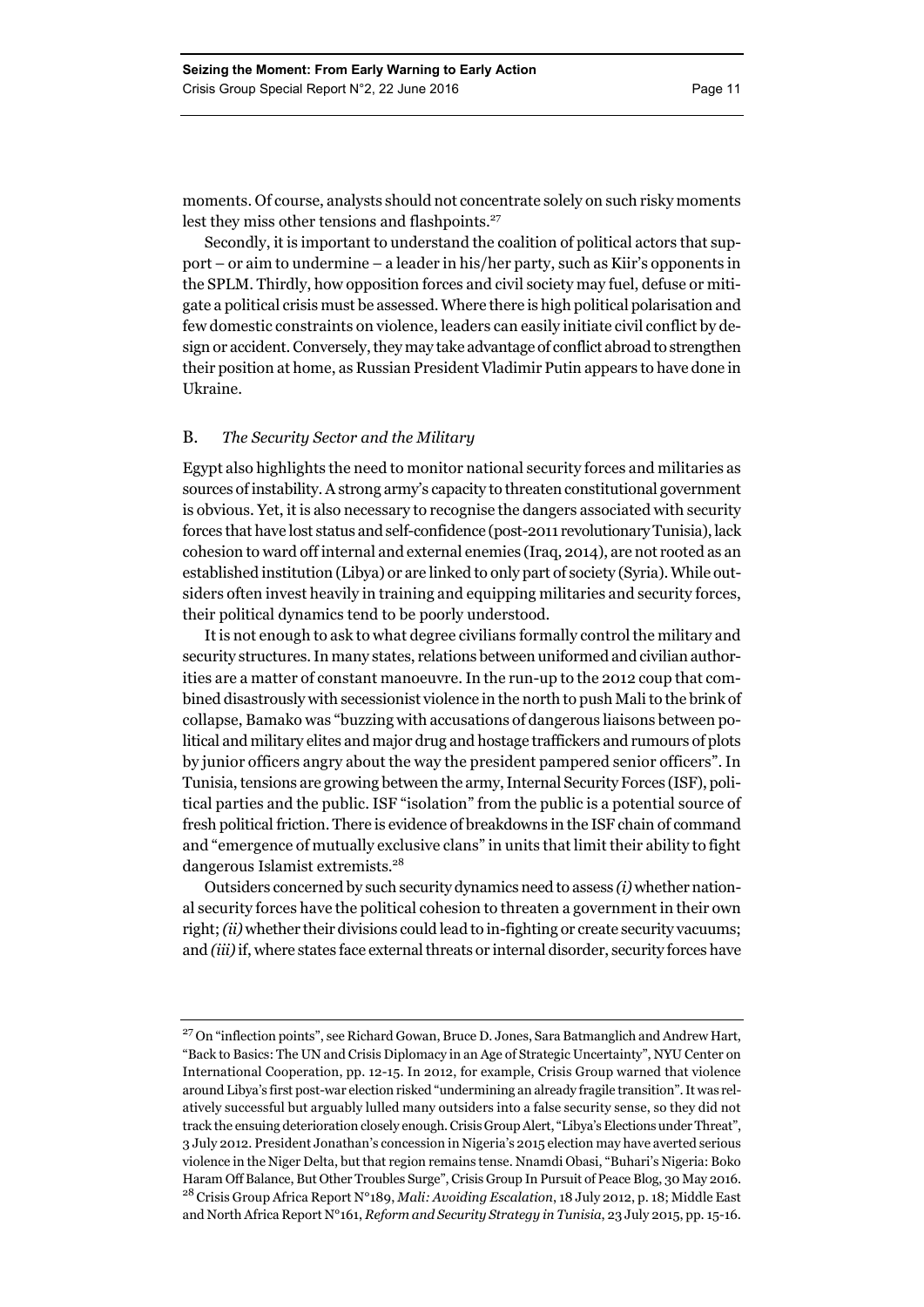the capacity to provide an adequate defence and the discipline and professionalism to maintain public trust.

Troubling examples include the "shambolic" nature of Nigerian law enforcement in areas Boko Haram threatens and the Kabul government's use of the "cheap and dangerous" Afghan Local Police. The Pakistan army's "poorly conceived counterinsurgency strategies, heavy-handed methods and failure to restore responsive and accountable civil administration and policing" complicate efforts to oust Islamist extremists from tribal areas, creating or exacerbating more problems than they resolve. Elsewhere, security forces may act as forces for restraint in volatile situations: there are indications Venezuela's military has played a positive if opaque role in lowering tensions after potentially explosive 2015 elections.<sup>29</sup>

The difficulties of assessing the intentions and capacities of formal military and security forces are often compounded by the proliferation of militias and informal armed groups with uncertain affiliations. In the wake of the Minsk II agreement to halt fighting in Ukraine in February 2015, for example, Crisis Group warned that both Moscow and Kyiv needed to be ready for a "mass collapse of discipline" among the militias that had sprung up in the east (including such oddities as "an Orthodox Christian unit, now in schism"). In the event, Russia has kept a firm grip over these groups, but it is sometimes necessary to treat irregular and semi-regular armed groups as serious political actors, not marginalise them. Crisis Group has thus criticised the UN-led political process for not including "a concerted effort to bring [Libya's] security actors together in support of [a national] government".<sup>30</sup> While outsiders may be tempted to write off "warlords", it remains necessary to assess – and potentially engage – them as real political actors.

#### C. *Peripheral Conflicts*

Studies of armed groups can link to another, often-overlooked challenge to weak states: disruptive political dynamics and trends in violence in peripheral regions, where central authorities have poor relations or little control or oversight.<sup>31</sup> Outside observers sometimes assume that widespread disorder in outlying regions is either insignificant or normal.32 This happened at the start of the CAR crisis, when the Seleka

<sup>29</sup> Crisis Group Reports, Africa N°s 216, *Curbing Violence in Nigeria (II): The Boko Haram Insurgency*, 3 April 2014, p. 32; 237, *Nigeria: The Challenge of Military Reform*, 6 June 2016; Asia N°s 268, *The Future of the Afghan Local Police*, 4 June 2015, p. i; 242, *Pakistan: Countering Militancy in PATA*, 15 January 2013, p. i; and Latin America Briefing N°34, *The End of Hegemony: What Next for Venezuela?*, 21 December 2015, p. 7.

<sup>30</sup> Crisis Group Europe Report N°235, *Eastern Ukraine: A Dangerous Winter*, 18 December 2014, p. 13. Testimony by Claudia Gazzini, Crisis Group senior analyst, U.S. Senate Committee on Foreign Affairs hearing on "Libya: The Path Forward", p. 4.

<sup>&</sup>lt;sup>31</sup> "Peripheral" refers here not only to geographically remote regions (though in many cases, such as northern CAR, volatile areas are far removed from national power centres), but also to those that are marginalised politically and/or economically, or cut off from state institutions. A more detailed study would also look at the emergence of "peripheral" areas within cities, where services and rule of law are absent. Crisis Group recently chronicled Mexico's efforts to address social and economic alienation in Ciudad Juaréz as part of its campaign against drug cartels. Latin America Report N°54, *Back from the Brink: Saving Ciudad Juaréz*, 25 February 2015. Robert Muggah, "Visualizing Urban Fragility", UN University Centre for Policy Research Blog, 10 February 2016.

<sup>&</sup>lt;sup>32</sup> National elites can easily fall into the same trap. Addressing the Syrian regime's instability in 2011, Crisis Group experts Peter Harling and Robert Malley noted that "today's ruling elite has forgotten its roots. It has inherited power rather than fought for it, grown up in Damascus, mingled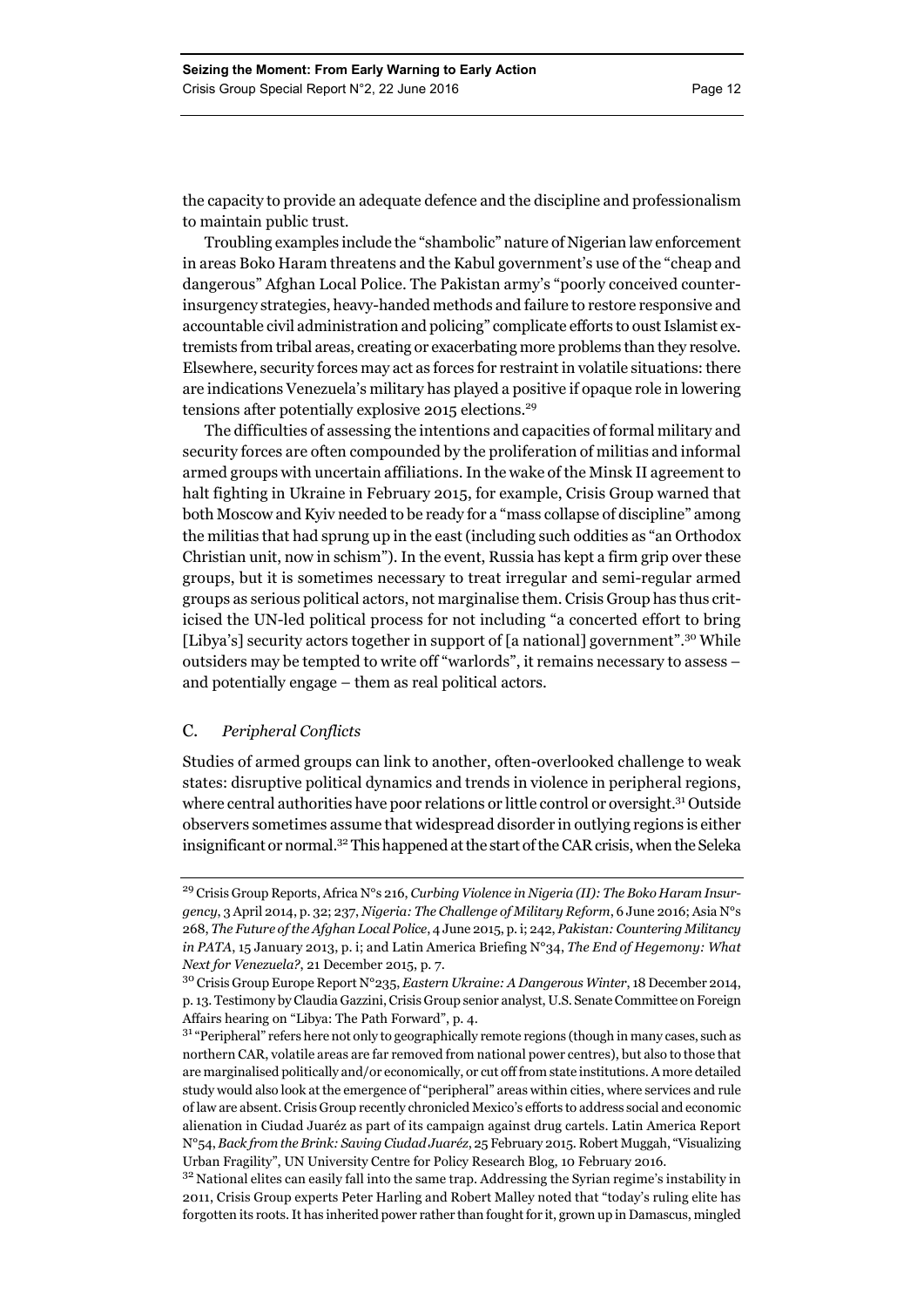rebel group that overthrew the government in 2013 was initially dismissed as a "heterogeneous consortium of malcontents" from the perennially unstable north east.33 Yet, it morphed into a serious threat, as it seized territory, realised it could overthrow the government and became more radical.

Similar threats have emerged in the peripheries of other weak states with highly destabilising results: recent major crises have often been tied to regions where minority groups feel cut off from, or threatened by, national political dynamics, such as the Tuaregs in northern Mali, ethnic Russians in eastern Ukraine and the Huthis in northern Yemen. In 2015, Nepal's gradual recovery from civil war was severely set back when its ruling parties rushed through a constitutional statute that alienated minorities, including those in the southern plains, where mass protests contributed to a five-month blockade on goods entering from India.34 Even where there is no immediate trigger, disputes over ethnic issues, language rights or religion in peripheral regions can combine with economic grievances to create fertile conditions for political tensions and violence.35

Watching how authorities handle a specific area's problems can illuminate dangers affecting the state as a whole. Crisis Group recently explored heavy-handed army tactics in Arsal, a Lebanese border town host to many Syrian refugees, as a case-study of a much wider "self-reinforcing loop in which the measures the government takes to compensate for its shortcomings make matters worse".36

It is often hard for diplomats and international officials in capitals (or further afield) to get a clear picture of developments in peripheral regions. If violence is widespread, they may be banned from travelling, leaving them reliant on other sources, such as humanitarian workers who resent being turned into "spies with food". Central governments are often happier to relay "news" that is not always reliable: in Russia, "a powerful propaganda machine promotes the 'success story' of today's Chechnya", despite its continued "intimidation, humiliation and violence".37 Observers should look past such misinformation to ask how direct security threats may emerge from peripheral regions and how arguments over ways to engage these regions may feed back into central political tensions in capitals.<sup>38</sup>

with and mimicked the ways of the urban upper class and led a process of economic liberalization that has benefited large cities at the provinces' expense. The state abandoned vast areas of the nation, increasingly handling them through corrupt and arrogant security forces". "How the Syrian Regime is Ensuring its Demise", *The Washington Post*, 1 July 2011.

<sup>33</sup> Crisis Group Africa Report N°203, *Central African Republic: The Priorities of the Transition*, 11 June 2013, p. 6.

<sup>34</sup> Crisis Group Asia Report N°276, *Nepal's Divisive Constitution: An Existential Crisis*, 4 April 2016. <sup>35</sup> For a further case study by Crisis Group of a little-known region facing this mix of problems, see Europe Briefing N°63, *Georgia: The Javakheti Region's Integration Challenges*, 23 May 2011.

<sup>36</sup> Crisis Group Middle East Briefing N°46, *Arsal in the Crosshairs: The Predicament of a Small Lebanese Border Town*, 23 February 2016, pp. 2-3. For other recent examples of analysis of peripheral towns and regions see Africa Reports N°s 198, *Sudan's Spreading Conflict (i): War in South Kordofan*, 14 February 2013; 204, *Sudan's Spreading Conflict (ii): War in Blue Nile*, 18 June 2013; and 209, *Sudan: Preserving Peace in the East*, 26 November 2013.

<sup>37</sup> Crisis Group Europe Report N°236, *Chechnya: The Inner Abroad*, 30 June 2015, pp. i-ii.

<sup>38</sup> Not all conflicts emerge in peripheral regions. Disorder in Cairo's Tahrir Square and Kyiv's Maidan can be equally or more threatening. Politically and culturally symbolic sites are potential flashpoints: the Holy Esplanade in Jerusalem (the Temple Mount and Noble Sanctuary to Jews and Muslims respectively) has become "a microcosm of the Israeli Palestinian-conflict. It sees repeated violent upsurges that never decisively end, only fade; as a final status issue it is in a stalemated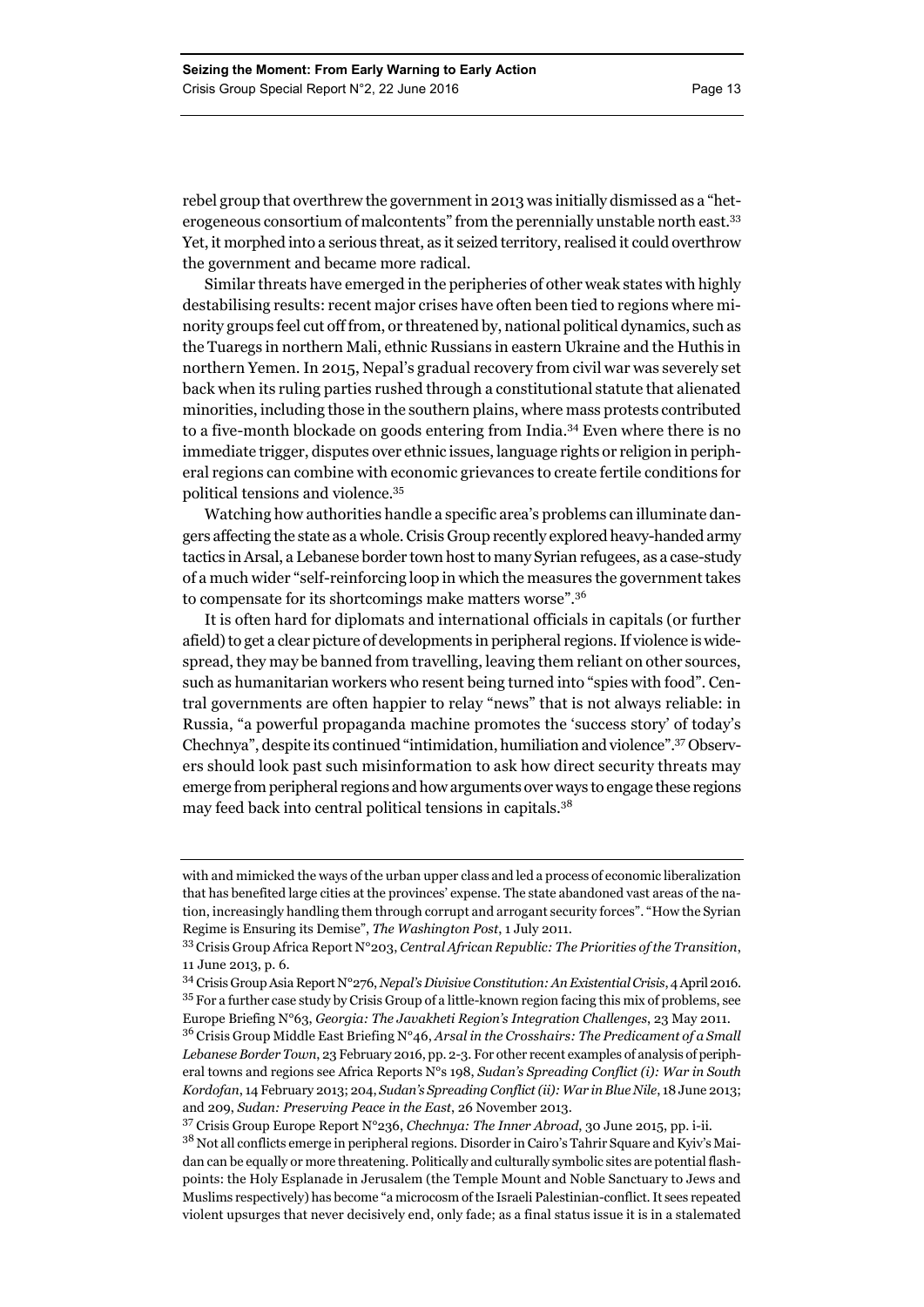#### D. *External Drivers of Conflict*

A focus on national leaders, political factions, security politics and peripheral conflicts can give outside observers a clearer understanding of the chains of events that may destabilise a government or create conditions for violence. But, as noted above, it is also necessary to evaluate how these internal factors are tied to external political pressures and outside actors' interests, and how international actors may assess each other's engagement. One country's peripheral conflict may be another's bid for security or influence: there is evidence that the emergence of Seleka as a threat in CAR was at least abetted by neighbouring Chad. Moscow used ethnic Russian concerns in Ukraine to legitimise its incursions in 2014. Saudi Arabia interpreted the Huthis' rise in Yemen as proof of Iranian meddling in its backyard, though it may have overestimated Tehran's original involvement and pushed the Huthis closer to its regional rival by intervening.39

Strains within security forces and between uniformed and civilian leaders in a fragile country may also be exacerbated by external threats. In 2014, Crisis Group tied growing rifts in the security apparatus to broader anxiety arising from Tunisia's insecure neighbourhood: "an increase in violence along the Algerian border; the chaotic situation in Libya; the advance of radical Islamism in the Middle East – all made all the more acute by an alarmist anti-terrorist discourse".40 It added that arms and drugs traffickers had become increasingly active along the borders. Transnational criminal networks frequently exacerbate instability in other vulnerable regions. Crisis Group's Latin American experts, for example, regularly balance political analyses with research on parallel dynamics in the drug trade.<sup>41</sup>

The activities of cross-border political movements, bound together by ethnicity, faith or strategic calculations, can also easily result in spillover conflicts. This pattern is all too familiar from past Balkans cases and is currently a matter of urgency in the Middle East, where the rise of Syria's Kurds has contributed to Turkey's repressive approach toward its own Kurdish population.42

However, policymakers now tend to prioritise two facets of the internationalisation of conflict: the spread of violent jihadist groups, primarily al-Qaeda and IS, in many troubled states in the Middle East, North Africa and Central Asia; and regional and wider international powers' roles in proxy wars, including in Ukraine, Syria, Yemen and South Sudan. Given the prominence of these trends in diplomatic discourse, it is worth testing their importance.

peace process [and] its disposition remains unclear".38 Crisis Group Middle East Report N°159, *The Status of the Status Quo at Jerusalem's Holy Esplanade*, 30 June 2015, p. i.

<sup>39</sup> Crisis Group Reports, *Central African Republic: The Priorities*, op. cit., p. 8; Middle East N°167, *Yemen: Is Peace Possible?*, 9 February 2016, pp. 10-12.

<sup>40</sup> Crisis Group Middle East and North Africa Briefing N°41, *Tunisia's Borders (II): Terrorism and Regional Polarisation*, 21 October 2014, p. 1.

<sup>&</sup>lt;sup>41</sup> Just as analyses of the Libyan and Ukrainian conflicts must pay attention to the outlooks and capacities of armed groups, it is necessary to see how shifting balances of power inside criminal networks affect their trajectories. "The capture of … local drugs lords has shaken once powerful organisations", Crisis Group observed regarding Central American trafficking, "allowing a new generation of sometimes more violent leaders to emerge". Latin America Report N°52, *Corridor of Violence: The Guatemala-Honduras Border*, 4 June 2014, p. i.

<sup>42</sup> Crisis Group Middle East Briefing N°49, *Steps Toward Stabilising Syria's Northern Border*, 8 April 2016.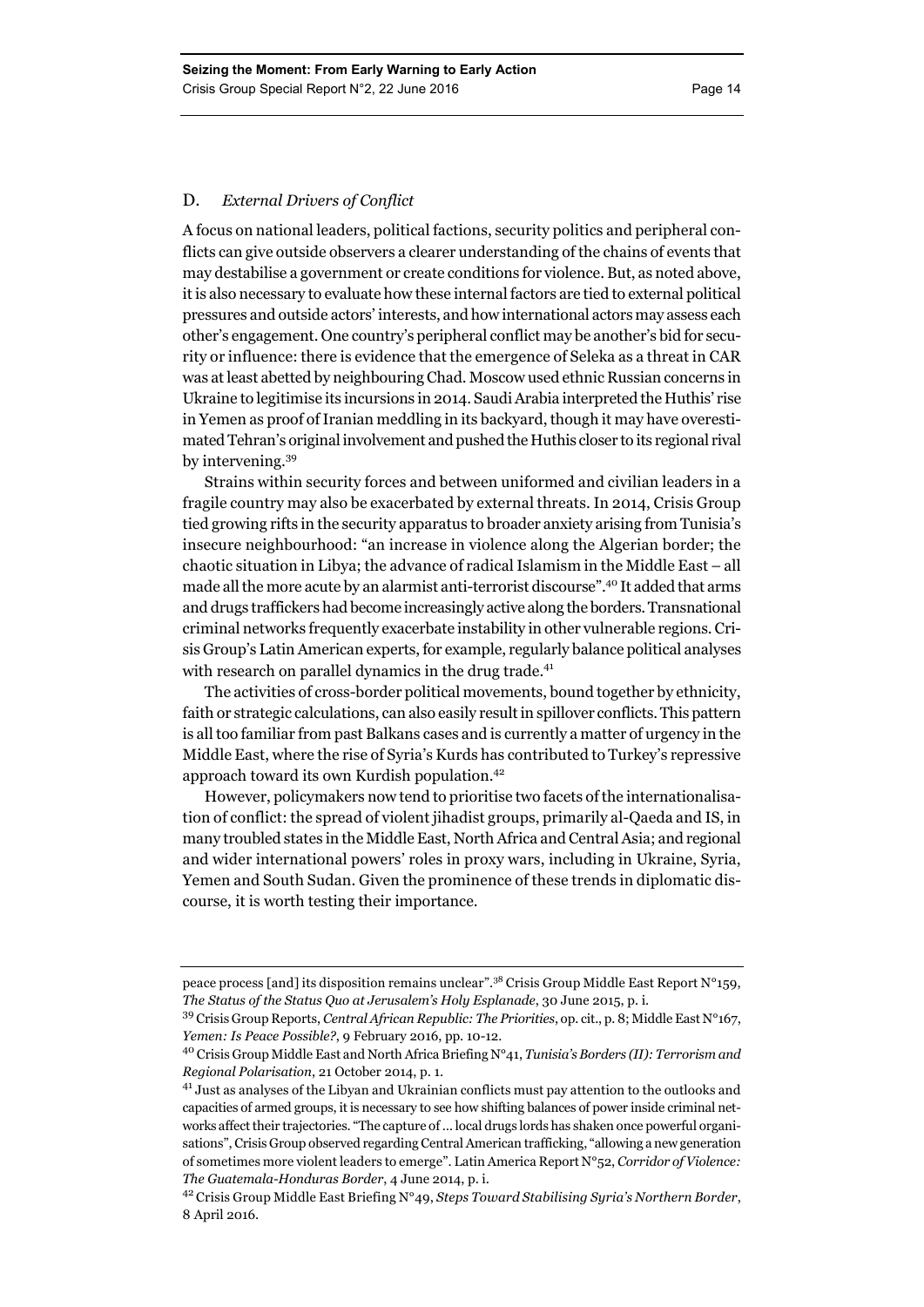There is no doubt that jihadist groups have played a brutal part in recent conflicts in the Arab world, in addition to instigating and inspiring terrorist acts globally. Yet "jihadists' growing prominence over the past few years is more a product of instability than its primary driver".43 The Iraqi government's prolonged marginalisation of Sunnis, noted above, fuelled the rise of IS, which then benefitted from President Assad's vicious, radicalising response to the Syrian uprising. In Mali, Libya and Yemen, IS, al-Qaeda or other extremist movements have taken advantage of existing instability to seize territory.

It would be foolish to argue these groups are not a serious threat in many regions. Their presence vastly complicates efforts to end conflicts, given the increasing military potency of some of them and that their aspirations and ideology are hard to envisage as part of a political settlement; in any case, few show much interest in peace processes.44 Overall, though, these groups prey on existing crises and wars more than they start new ones. There are risks Western policymakers will see Syria, Libya, Yemen and the rest of the Muslim world solely through the prism of a renewed "war on terror" (or "countering violent extremism"), targeting jihadist movements but not addressing other, deeper stresses. Applying a counter-terrorism lens to such cases risks stigmatising members of disadvantaged communities as potential extremists, reducing the chance to solve their underlying grievances.

Equally, there is nothing new about outside powers engaging in proxy warfare, subversion and direct intervention in long-suffering states such as Yemen. As Stephen John Stedman underlined on the basis of a monumental study of civil wars in 2001, the greatest threats to peace agreements are "spoilers – factions or leaders who oppose the peace agreement and use violence to undermine it – and neighbouring states that oppose the peace agreement and assist the spoilers".45

Nonetheless, the tense international politics that surround many of today's conflicts – and that so many powers have overt or covert military roles in other states' wars – fundamentally complicates efforts to analyse and respond to existing and looming crises. In South Sudan, Uganda's decision to send troops to back President Kiir in the 2013 crisis, coupled with Sudan's support to his foes, threatened to turn the conflict into a proxy war. In eastern Ukraine, the supposed leaders of the separatist groups know they are "expendable" and that "all major political and military decisions are taken in Moscow, and their implementation is overseen by Russian officials on the ground".<sup>46</sup>

The Libyan conflict has been fuelled by arms supplies and other forms of military aid from countries including Chad, Egypt, Qatar, Sudan, Turkey and the United Arab Emirates; in some cases this is motivated by security concerns, in others by "ideology and regional rifts, notably over what role Islamist movements such as the Muslim Brotherhood will play in Libya and whether they will use its wealth to support like-

<sup>43</sup> Crisis Group Report, *Exploiting Disorder*, op. cit., p. 8.

<sup>44</sup> But Crisis Group believes it is as necessary to understand the political goals of jihadists as of other actors, since "what they want, particularly related to the state system, their openness to sharing power and tolerance toward other sects or religious groups, bears on policy" (ibid, p. 29).

<sup>45 &</sup>quot;Implementing Peace Agreements in Civil Wars: Lessons and Recommendations for Policymakers", International Peace Academy, May 2001, p. 2; Stedman, Donald Rothchild and Elizabeth M. Cousens (eds.), *Ending Civil Wars: The Implementation of Peace Agreements* (Boulder, 2002). 46 Crisis Group Africa Report N°223, *Sudan and South Sudan's Merging Conflicts*, 29 January 2015; Europe and Central Asia Briefing N°79, *Russia and the Separatists in Eastern Ukraine*, 5 February 2016, p. 7.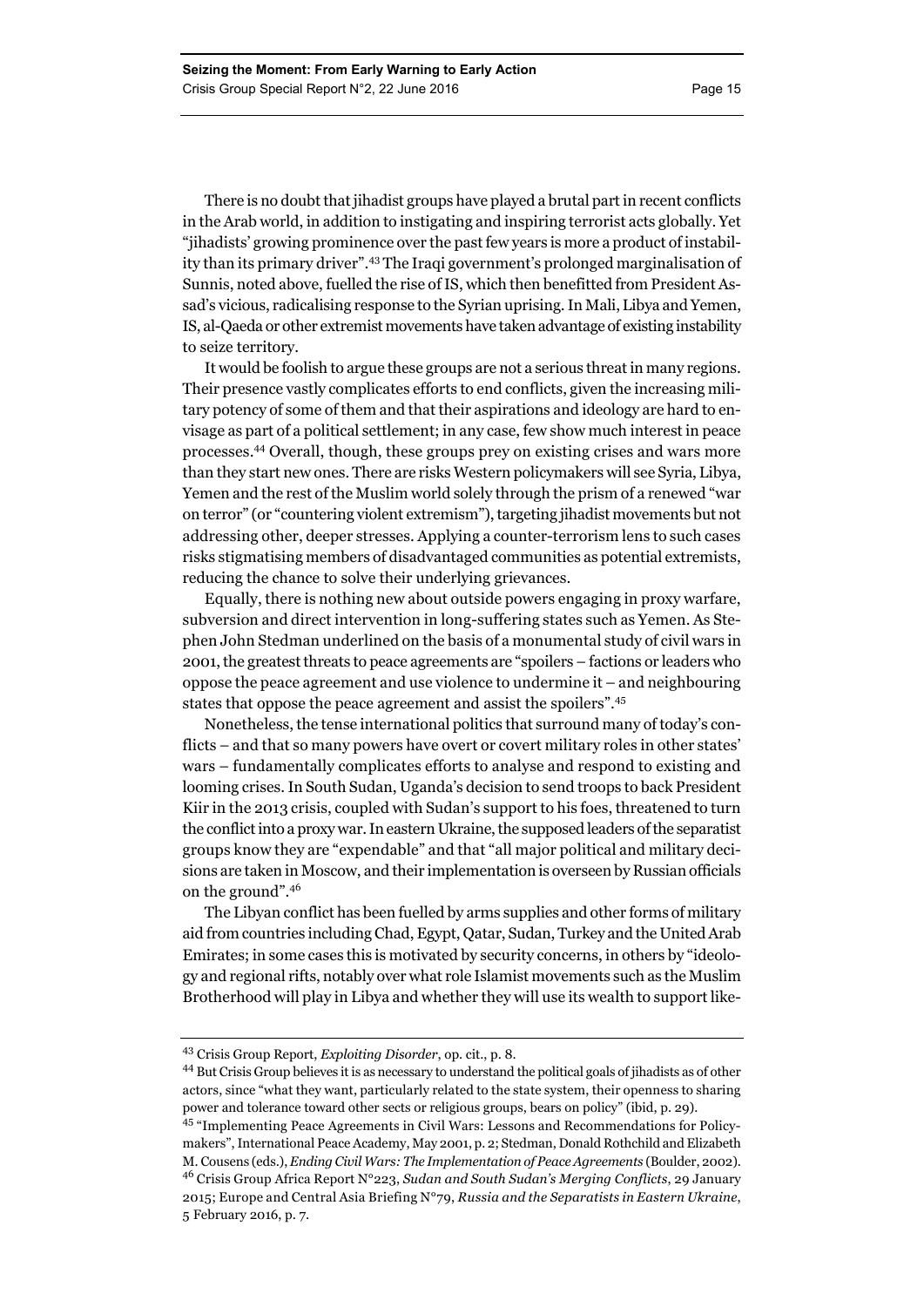minded movements elsewhere".47 The regional animosities and great power tensions that have grown up around the Syrian civil war are even more complex and destructive, if it is possible to quantify such things.

This report considers how governments and international organisations may be able to manage such complicated tensions around future conflicts. Yet, the divisions that have sprung up around these cases are not simply the product of chance or bad policy. They represent deeper shifts in the international context for early warning/ early action. Much thinking on these issues dates from the first ten to fifteen post-Cold War years, when Western analysts presumed (sometimes optimistically) that the U.S. and its allies could line up sufficient states behind specific conflict management and resolution strategies if only they tried. While Washington retains far more power to play a guiding role in managing conflicts than any other state, the geopolitical context is shifting: lining up political actors for early action is becoming more difficult, a dilemma considered in greater depth below.

#### E. *Beyond Analysis: Anticipatory Relationships and Actions*

The preceding pages have laid out a series of issues that should interest analysts and policymakers looking for signs of looming crises. These include: *(i)* evidence of leaders promoting political polarisation or radicalising their bases, and signs of political elites and parties breaking up and/or interest groups mobilising against leaders; *(ii)* political discontent and divisions among security forces and military actors; *(iii)* emerging threats from violent groups in peripheral regions of weak states; and *(iv)* signs of external actors fuelling conflicts through military engagement, supplying weapons or political and diplomatic means.

Policymakers and analysts need to combine tracking these issues with other indicators, such as economic trends, to strengthen their understanding of potential risks. They should also use knowledge of developments in countries at risk as the basis for early, direct, low-key political action; useful analysis should identify not only how key players are behaving, but also chances to nudge them away from dangerous strategies. Diplomats and international officials can build on early warning by creating a network of "anticipatory relationships" with relevant actors.<sup>48</sup>

Optimally, this should include channels for frank communication with leaders on choices and strategies. Persuading presidents like Burundi's Pierre Nkurunziza or the DRC's Joseph Kabila to respect term limits should be a long-term project, not a hasty gamble: "There comes a point when leaders are so entrenched that there seems little point in challenging their right to hold office. Calling it early is therefore vital to avoid a position where all the options look bad".49

Outsiders who build close ties with authoritarian leaders can, however, become over-entangled with them. As an ex-UN official put it, "we pick or create a leader who is capable of dealing with the international community, but forget to engage with the rest of the society and political sphere".50 Diplomats should aim to reach beyond the

<sup>47</sup> Crisis Group Middle East and North Africa Report N°157, *Libya: Getting Geneva Right*, 26 February 2015, p. 11.

<sup>48 &</sup>quot;Back to Basics", op. cit., p. 4.

<sup>49</sup> Richard Moncrieff (Crisis Group's Central Africa Project Director), "The reluctance of Joseph Kabila to cede power could push Congo to the brink", *The Guardian*, 2 May 2016.

<sup>50</sup> Crisis Group communication, 10 May 2016. Richard Gowan, "The Peacekeeping Quagmire", *Georgetown Journal of International Affairs*, vol. 16 (2), pp. 39-46. There is, of course, a parallel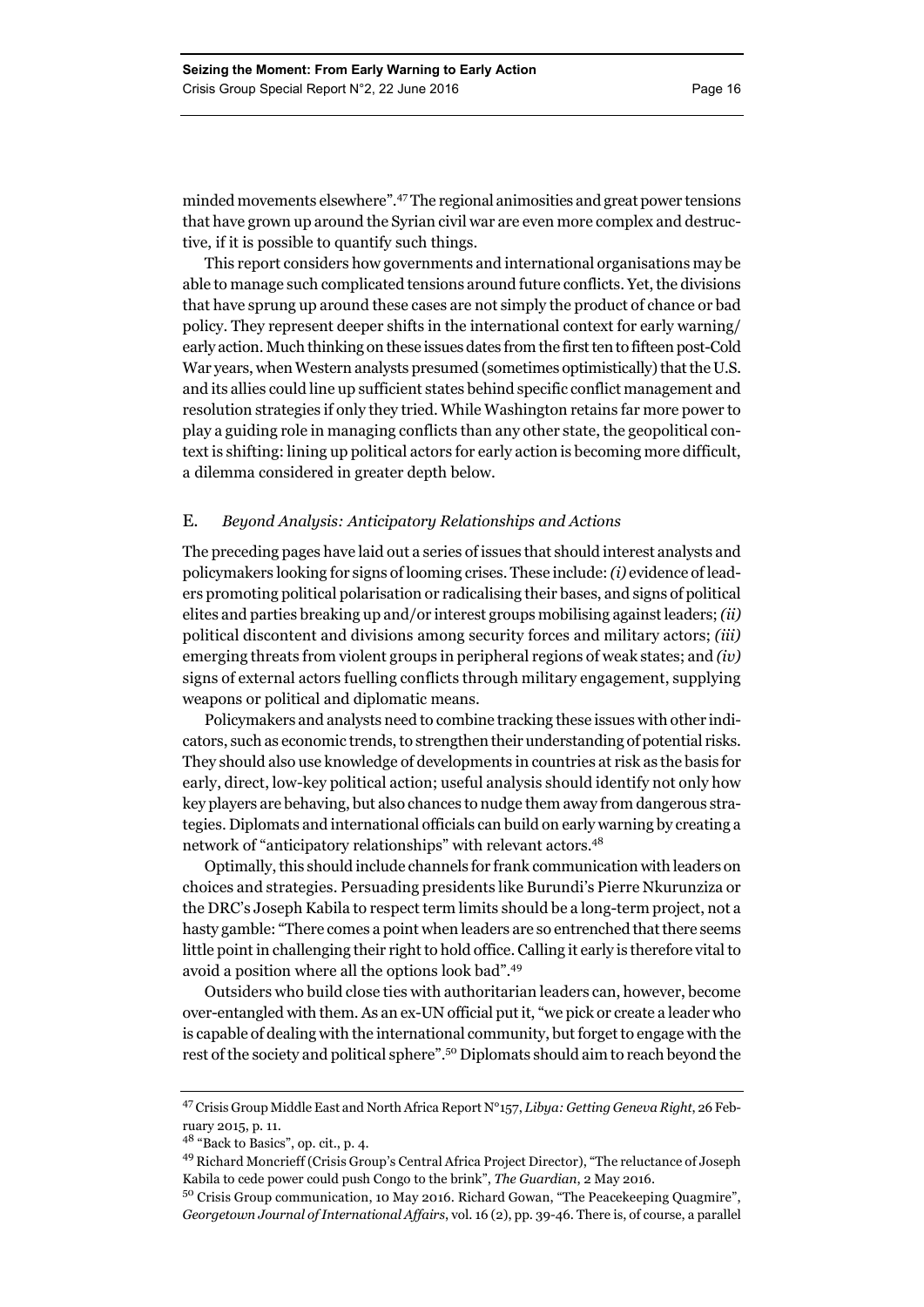relatively narrow range of officials, contacts and polite society in a capital to include more opposition figures, security officials and representatives of marginalised communities. As noted, international actors' lack of insight into South Sudan's politics in 2013 meant they struggled to engage with its breakdown. It may be possible to cultivate potential "insider mediators" (figures from civil society or official circles in a country at risk who may be able to guide crisis talks better than outsiders) or work via international NGOs with more leeway to engage key opposition actors and non-state armed groups than formal diplomats.<sup>51</sup>

Building anticipatory relationships may go hand in hand with "anticipatory actions": steps to resolve structural dangers in troubled societies, such as misuse of justice, before they fuel worse trouble. Crisis Group recently highlighted that Bangladesh's "dysfunctional criminal justice system" has potential to fuel wider conflict by "provoking violent counter responses, benefitting violent party wings and extremist groups alike". It argued that donors should tie some aid to government efforts to improve this. Western countries often prioritise institutional reforms and capacitybuilding, as these may offer a path to lasting stability, or at least give fragile states "the tools to deal constructively with the violent potential of future conflicts". However, it is important to recognise the stakes many actors have in stymying reforms and potential political repercussions. In Bangladesh as elsewhere, "years of partisan recruitment, promotions and postings have polarised… institutions to the point that officials no longer conceal their allegiances".52

In some cases, outsiders may be better advised to focus on supporting civil society groups and other unofficial actors who may help constrain violence, but doing so requires considerable time, and may meet high-level political opposition. Given the mixed chances of success of such preventive actions, it is necessary to consider the tools that external actors can bring to bear on crises as they escalate.

danger of choosing "good" rebels and opposition figures who prove to be misleading partners, as in the U.S. administration's collaboration with Iraqi exile politician Ahmad Chalabi prior to Saddam Hussein's overthrow. See Loveday Morris and Brian Murphy, "Ahmad Chalabi, Iraqi Exile Who Helped Spur U.S. Invasion, Dies of Heart Attack," *The Washington Post*, 3 November 2015.

<sup>51</sup> Simon Mason and Oliver Wils, "Insider Mediators: Their Key Role in Informal Peace Processes", Berghof Foundation for Peace Support, 2009.

<sup>52</sup> Crisis Group Asia Report N°277, *Political Conflict*, *Extremism and Criminal Justice in Bangladesh*, 11 April 2016, p. i. Sophie-Charlotte Brune, Anne Kovacs, Anaïs Reding and Maryse Penny, "Crisis and Conflict Prevention Strategies: An International Comparison", RAND, 2015, p. 4.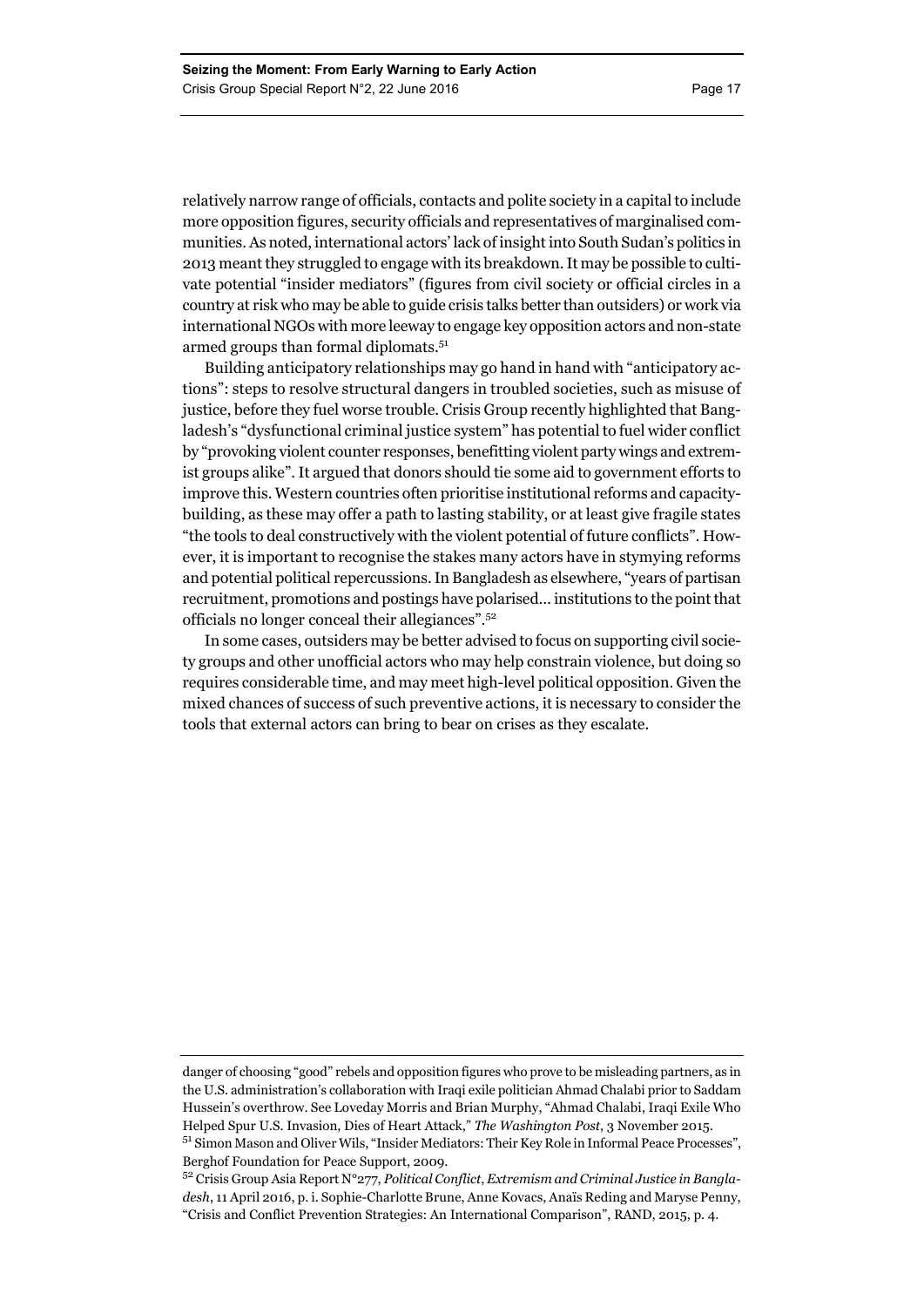#### IV. **Dilemmas of Early Action**

Successful early action consists of steps – including efforts to facilitate a political process, coerce key actors or create incentives for peace – that may open paths to a sustainable settlement of a crisis. A sustainable settlement may range from tweaking the status quo in an unstable country to make it acceptable to all sides, through steps such as limited political reforms, to a large-scale rebalancing of power, including constitutional changes and leadership transitions. Where conflicts are internationalised, territorial compromises and/or the creation of new regional security arrangements may be necessary, albeit difficult steps.

Outsiders must tread carefully when pursuing these goals. All early action involves engaging in fluid political environments. There is a high chance of political friction, with misunderstandings and miscalculations derailing plans. No form of crisis response is neutral. Domestic actors will always perceive outsiders as biased. In some cases they will still welcome engagement as a means to secure their own goals, resolve complex policy issues or minimise violence; in others, they may decide to misuse such help, for example by extending political talks indefinitely.

Understanding domestic political actors' intentions and interests, which as argued, is at the centre of early warning, is thus also crucial to effective early action. Pathways outsiders want to help devise to avoid or curtail violence must be based on appreciation of what local factors will accept. In country-focused Crisis Group reports in the first third of 2016, 61 per cent of recommendations were aimed at governments or domestic political actors. External actors often appear unable to do more than encourage contacts to behave responsibly. When it comes to complex steps needed to unravel many crises – reducing political influence over institutions, for example, or reining in security services – even the best-placed outsider usually lacks the insights or contacts to do more than nudge national leaders to act.

There are also constraints on external actors in most cases. Policymakers who consider engaging in an escalating conflict assess whether it is in their own interests to expend the resources and take the risks. Internal political issues and competing bureaucratic priorities may militate against acting, even when good policy options are available. This report does not reflect at length on these problems, but it is essential to keep in mind that even when decision-makers want to launch early action to end a crisis abroad, they do not have infinite resources.

In the current context of internationalised conflicts, policymakers face a further layer of dilemmas: how to balance, align or corral other international actors to follow a more-or-less coherent strategy. The trend toward states acting as both combatants and peacemakers (Saudi Arabia in Yemen, Russia and the U.S. in Syria) has been noted but is only one facet of the growing complexity of conflict management. There is a broader diffusion of conflict prevention and peacemaking responsibilities, with new powers, ambitious regional organisations and non-governmental actors taking roles that might once have been filled by the U.S., its allies or the UN. New actors may vary as markedly in strength and style as China and Chad.

China often appears tentative in crises outside its immediate Asia-Pacific area, even if it has been increasingly prominent in Afghan affairs since NATO drew down its main force there in 2014. By contrast, Chad has tried to downplay its internal weaknesses and develop regional leverage in Africa by "pursuing a strategy of military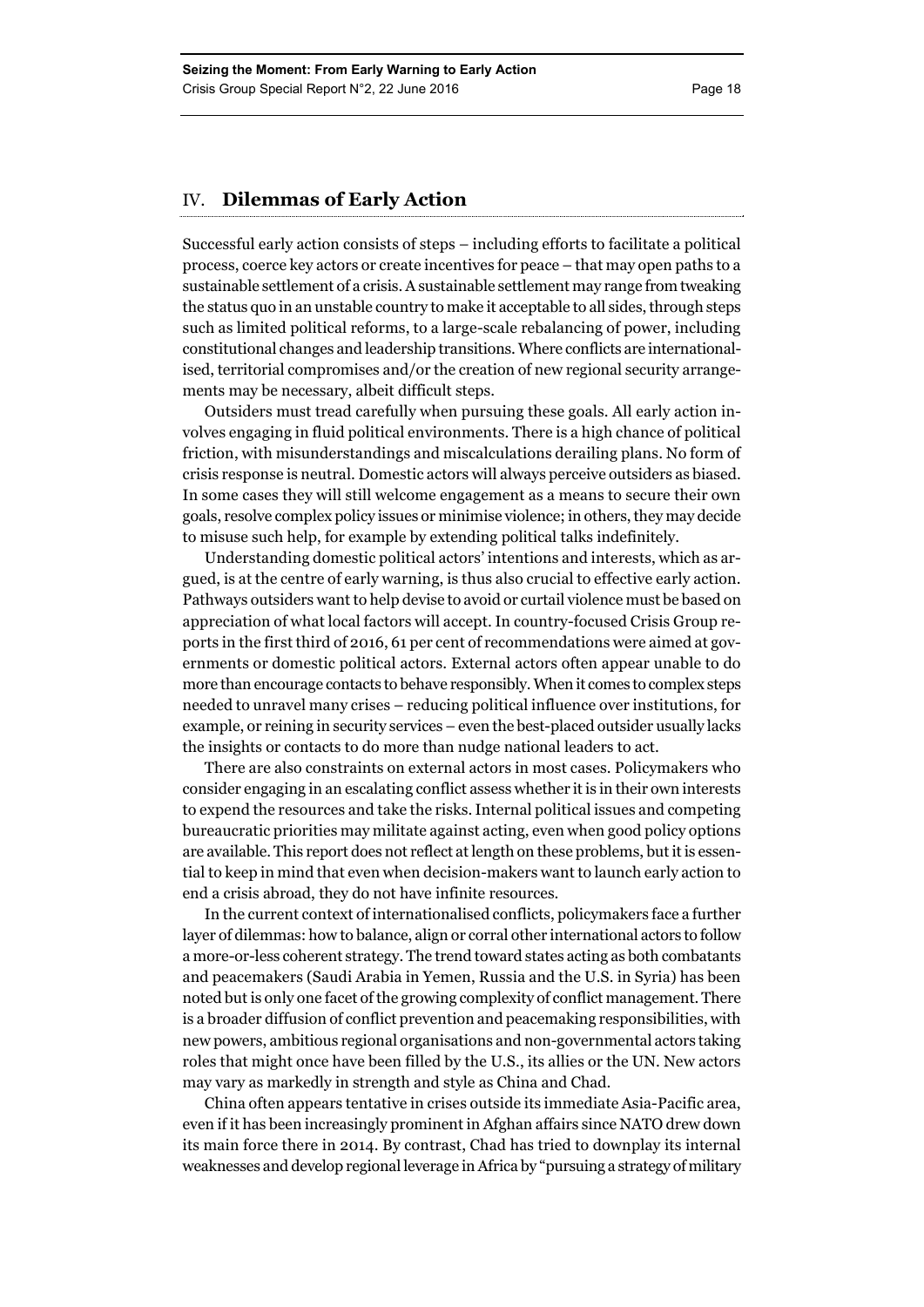diplomacy, hoping to lead the fight against terrorism in the region", including operations in Mali and CAR and the fight against Boko Haram.<sup>53</sup>

Regional and sub-regional organisations have, meanwhile, increasingly attempted to take primary responsibility for conflict issues in their own areas. The best known examples are in Europe and Africa, but others include the Association of Southeast Asian Nations (ASEAN) and, in Colombia, the Union of South American Nations (UNASUR). These actors often enjoy clear advantages of legitimacy and local contacts, but internal political divisions and capacity gaps can hold them back. The Economic Community of West African States (ECOWAS), for instance, is candid about "the lack of coordination and cooperation between [its] different departments and slow implementation of decisions".54

Multiple local, regional and other international actors often pile into efforts to resolve new crises and create frictions between themselves. ECOWAS "believes the AU disregards it and tends to take over its role at the first opportunity". It is not hard to find AU officials equally critical of African sub-regional bodies or convinced the UN treats them with disdain; UN officials grumble that the AU sometimes overreaches.55 The tensions are almost endless and perhaps inevitable.

"Framework diplomacy" is thus an essential element of handling any crisis: working out which international actors should *(i)* set strategies; *(ii)* handle direct contacts with key political actors; and *(iii)* manage information exchange and other practicalities.56 Since the Cold War, diplomats have created multiple frameworks for individual conflicts with mixed results, including the Contact Group for Bosnia and later Kosovo, the Quartet for the Israeli-Palestinian peace process and multiple "friends groups" at the UN.57 Recent cases include successful, low-key cooperation by Cuba, Chile, Norway and Venezuela to assist Colombia's peace talks (see below) and the higher-profile, larger and troubled International Syria Support Group (ISSG) Russia and the U.S. formed under UN auspices in 2015.

The South Sudan case shows the complexity of framework diplomacy. After the country's collapse, regional leaders – including some of those overtly and covertly fuelling the conflict – initially attempted to mediate a solution under the Inter-Governmental Development Authority (IGAD). After more than a year of failure, the AU, China, Britain, Norway, the U.S. and others joined an "IGAD-PLUS" format as a "bridge between an 'African solution' approach and concerted high-level, wider international engagement" that forged a peace deal in August 2015.<sup>58</sup>

IGAD-PLUS's complexity is not unique. In an attempt to resolve the long-running insurgency on Mindanao in the southern Philippines in 2009, Japan, Saudi Arabia, Turkey and the UK formed a "hybrid" International Contact Group with four inter-

<sup>53</sup> Crisis Group Asia Report N°244, *China's Central Asia Problem*, 27 February 2013, p. i; Africa Report N°233, *Chad: Between Ambition and Fragility*, 30 March 2016, p. i.

<sup>54</sup> Crisis Group Report, *Implementing Peace and Security Architecture (III)*, op. cit., p. 23.

<sup>55</sup> Ibid, p. 22. On sub-regional organisations' weaknesses, see Crisis Group Africa Report N°181, *Implementing Peace and Security Architecture (I): Central Africa*, 7 November 2011.

<sup>56 &</sup>quot;Framework diplomacy" is taken from Jack F. Matlock, *Superpower Illusions: How Myths and False Ideologies Led America Astray – And How to Return to Reality* (New Haven, 2010), pp. 31-56, referring to U.S.-USSR negotiations over the global framework to end the Cold War.

<sup>57</sup> See Teresa Whitfield, *Friends Indeed? The United Nations, Groups of Friends, and the Resolution of Conflict* (USIP Press, 2007).

<sup>58</sup> Crisis Group Africa Report N°228, *South Sudan: Keeping Faith with the IGAD Peace Process*, 27 July 2015.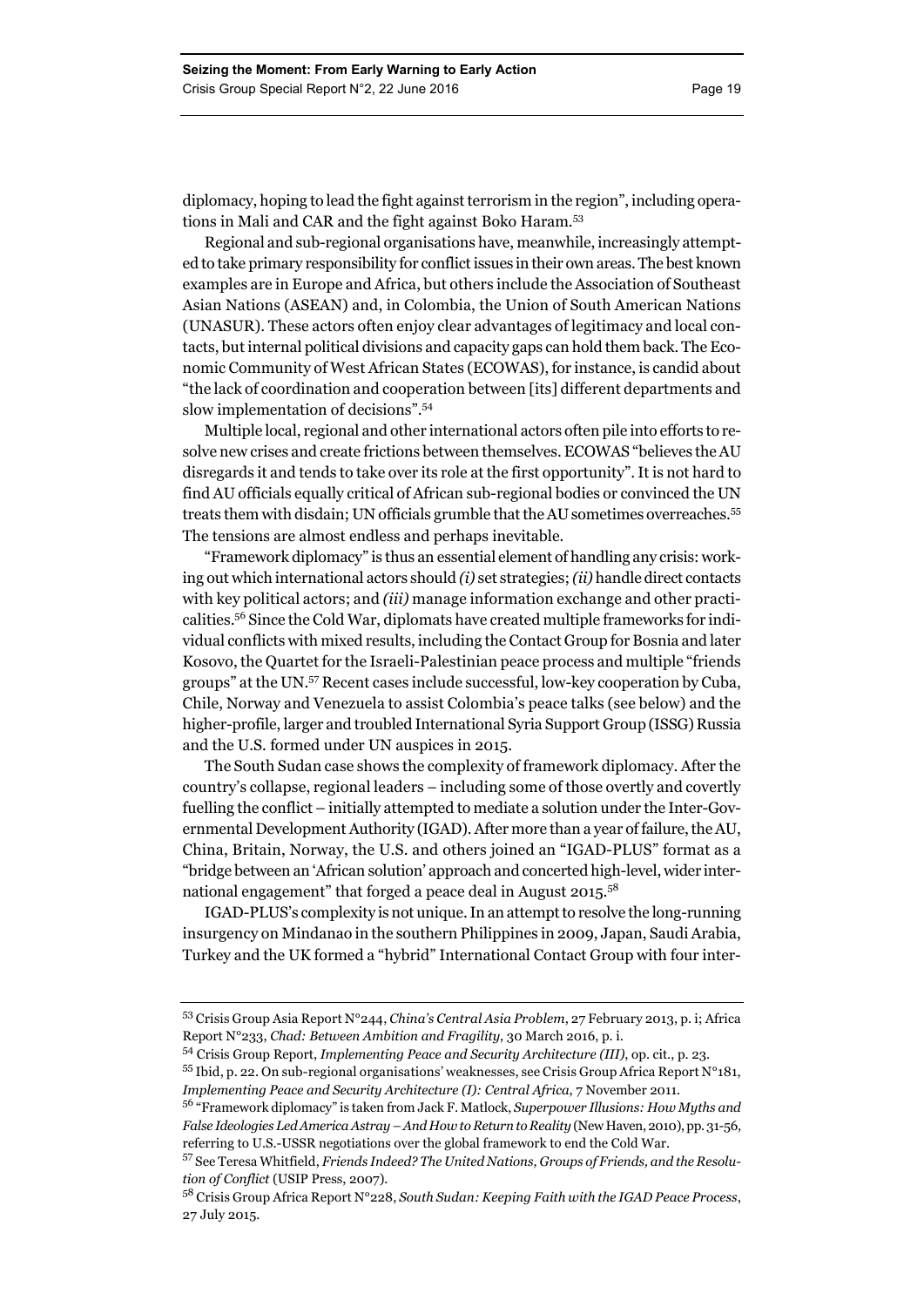national NGOs. In the view of one of the latter, this was useful, as "states provide a level of diplomatic leverage that NGOs do not have", but NGOs "provide specific expertise in conflict transformation, which embassies do not necessarily have".59 The group helped midwife a peace deal in 2012 that has since faltered.

Framework diplomacy can extend to mandating parallel mediators and, in a few, generally difficult, cases such as Syria or Darfur, deploying joint mediation teams and peace operations. Transaction costs are high, but the alternative is often fragmentation of international efforts, as in Libya in 2011, where the AU insisted on mediation, while NATO and the Arab League engaged in military action.<sup>60</sup>

Concrete interests and trade-offs lie beneath disputes about which international actors should "own" a peace process. Policymakers must balance their approach to one crisis with their stakes in others. European officials cannot help viewing the Middle East through the prism of the refugee issue; the U.S. seeks to complement implementation of the 2015 nuclear deal with efforts to contain Iran's strategy of "forward defence" in Iraq, Syria and Lebanon; Iranian policymakers try to reconcile implementation of the nuclear deal with fears that the U.S. seeks regime change. Efforts to resolve Burundi's crisis are complicated by the fact that its troops play significant roles in Somalia and CAR.<sup>61</sup>

Once again, these difficulties are not new. The "herding cats" problem in conflict management has persisted since the end of the Cold War; many mediation difficulties in cases such as Burundi echo 1990s Balkans dilemmas.<sup>62</sup> A sub-set of today's crises, however, presents especially acute coordination challenges: those that pit the U.S., Russia and China directly or indirectly against one another.

Escalation risks and obstacles to framework diplomacy are especially great in cases such as Syria, Ukraine and the South China Sea. Even if China has often been "tentative" outside its immediate sphere, its "foreign policy decision-making and implementation skew toward stridency" when its core interests are at stake. A similar logic has guided Moscow in recent years and can still gain traction in Washington.63 Cooperation over a serious crisis is not impossible for the main powers, as the P5+1 (E3+3) process with Iran demonstrated, but it often relies on fissiparous negotiating mechanisms, such as the ISSG and the "Normandy format" for Ukraine.<sup>64</sup> In many cases, leader-to-leader contacts are necessary, which can leave regional allies alienated, risking new tensions: Saudi Arabia, Turkey and Iran have all pushed back against U.S.-Russian efforts to find an accommodation over Syria.

Under these circumstances, framing strategies for early action in looming crises typically involves acting on at least three levels: *(i)* preparing a response to the imme-

<sup>59</sup> Kristian Herbolzheimer and Emma Leslie, "Innovation in Mediation Support: The International Contact Group in Mindanao", Conciliation Resources, 2013, p. 3.

<sup>60</sup> Alischa Kügel, "Three's a Crowd? Inter-organizational Cooperation in Conflict Mediation", *Global Peace Operation Review*, 19 November 2015. Emily O'Brien and Andrew Sinclair, "The Libyan War: A Diplomatic History, February-August 2011", NYU Center on International Cooperation, 2011, p. 14. 61 Crisis Group Middle East Report N°166, *Iran After the Nuclear Deal*, 15 December 2015, p. 20; Statement, "Burundi: Time for Tough Messages", 24 February 2016.

<sup>62</sup> See Chester A. Crocker, Fen Osler Hampson and Pamela A. Aall (eds.), *Herding Cats: Multiparty Mediation in a Complex World*, United States Institute of Peace, 1999.

<sup>63</sup> Crisis Group Asia Report N°267, *Stirring up the South China Sea (III): A Fleeting Opportunity for Calm*, 7 May 2015, p. ii; Europe Report N°231, *Ukraine: Running out of Time*, 14 May 2014, pp. 18-20.

 $64$  The P5+1 were the five permanent Security Council members (China, France, Russia, the UK and U.S.) and Germany; E3+3 refers to the same states in a Europe/non-Europe configuration.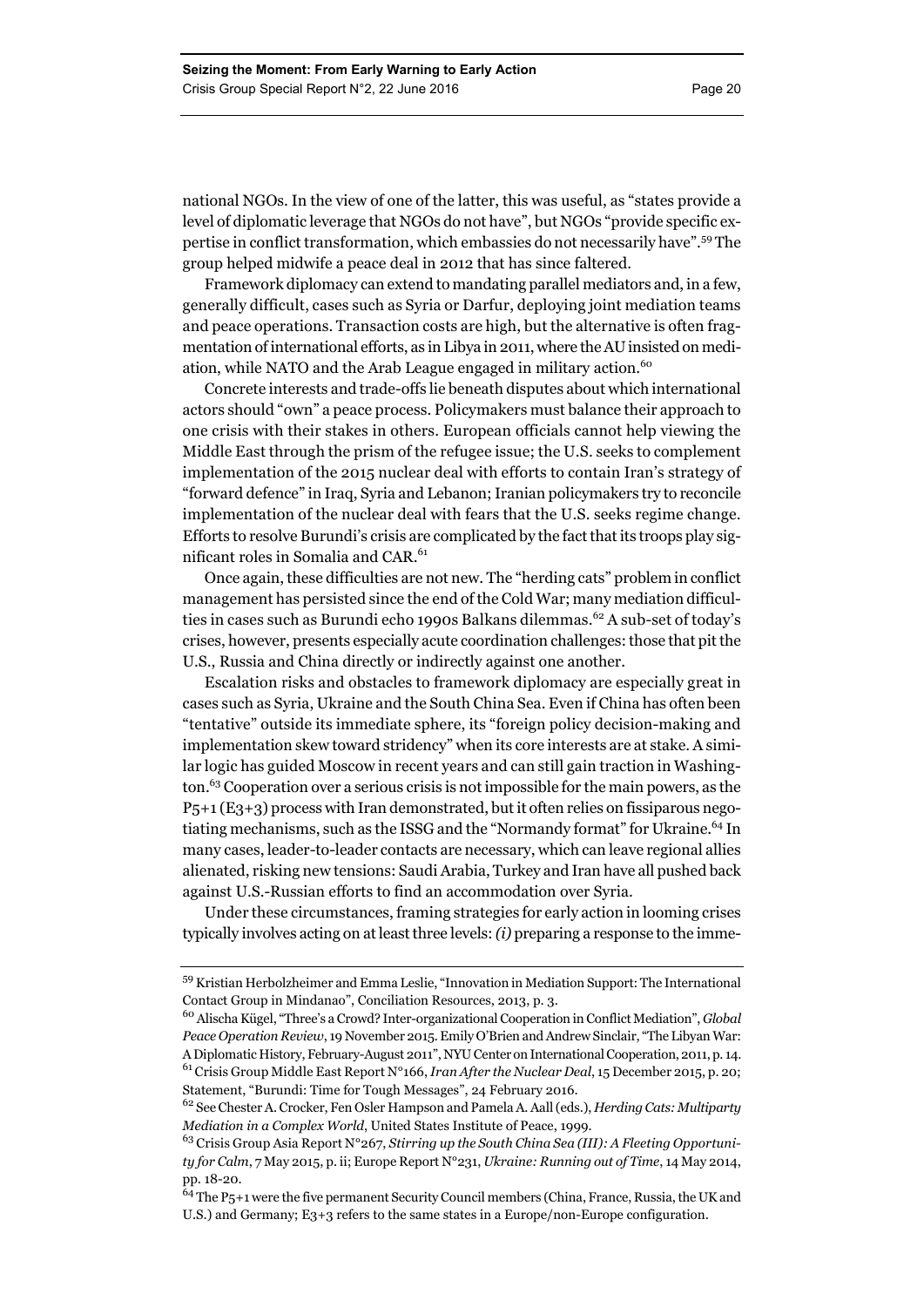diate circumstances; *(ii)* assessing and addressing regional political dynamics; and *(iii)* where necessary, engaging with international powers. Understanding and balancing the external actors' competing priorities is difficult and time-consuming. A key dimension of any early action strategy should be rapid, multi-level diplomacy to bring on board as many actors as possible. This also involves understanding which policy tools may affect a crisis.

#### A. *Facilitation*

Facilitative tools make the most straightforward contribution to creating short-term pathways to avoid violence, if they have political credibility. These include *(i)* deployment of senior officials for leader-to-leader talks; *(ii)* mediation; and *(iii)* confidence-building, including military or civilian monitoring missions. Governments and international organisations have invested heavily in mediation in recent years, often setting up special units to assist high-level envoys.<sup>65</sup> Even so, "the institutional capacity to provide effective support has not caught up with the collective aspiration to offer it". Senior envoys "resist the idea of support outside their trusted staff, grounded in the confidence that they have been engaged for their lifetime experience and authority, and no further expertise or training is required".<sup>66</sup>

While this confidence is not always justified, senior figures remain in demand as crisis managers. Crisis Group frequently notes that outsiders' best entry-point for dealing with a crisis is leader-to-leader contacts, as shown by the contributions of envoys such as U.S. Secretary of State John Kerry in persuading Nigeria's President Jonathan to avoid post-electoral violence in 2015. It is now the norm in many African crises for serving or ex-senior politicians to mediate rapidly developing conflicts. South Africa's Thabo Mbeki has had an extensive post-presidential career in cases such as Côte d'Ivoire and the Sudans.<sup>67</sup> Nor is this solely an African phenomenon: German Chancellor Angela Merkel and French President François Hollande have been essential interlocutors with President Putin; Kerry bases much of his Syria strategy on ties with Russian Foreign Minister Sergei Lavrov.

Senior political engagement is often tricky to initiate and maintain. Even when willing to engage, top politicians are busy. A good mediator does not mean a particular crisis is actually amenable to resolution or containment: Kofi Annan ended violence in Kenya in 2008 but had little leverage as UN envoy in Syria in 2012. Overreliance on very senior figures can hamper the work of middle- and lower-level officials on details of a political process. Crucial time was lost when IGAD's leaders took responsibility on South Sudan: "Without them, no one was empowered to advance the process, and often little was done for weeks, and the parties were left to refocus on the war rather than the peace process".<sup>68</sup>

Alternatives to big-name mediators include quiet diplomacy and using NGOs, such as the Centre for Humanitarian Dialogue and Crisis Management Initiative, or local civil society groups to undertake back-channel talks. The value of discreet dis-

 $^{65}\,$ Multilateral examples include the UN Mediation Support Unit, EU Mediation Support Team and Commonwealth Good Offices Section.

<sup>66</sup> Teresa Whitfield (senior adviser to Crisis Group's president), "Support Mechanisms; Multilateral, Multi-Level and Mushrooming", *Global Peace Operations Review*, 17 December 2015.

<sup>67</sup> See African officials' comments on the uses of high-level mediators in Nora Gordon, "Meet the Envoys", *Global Peace Operations Review*, 7 December 2015.

<sup>68</sup> Crisis Group Report, *South Sudan: Keeping Faith*, op. cit., p. 16.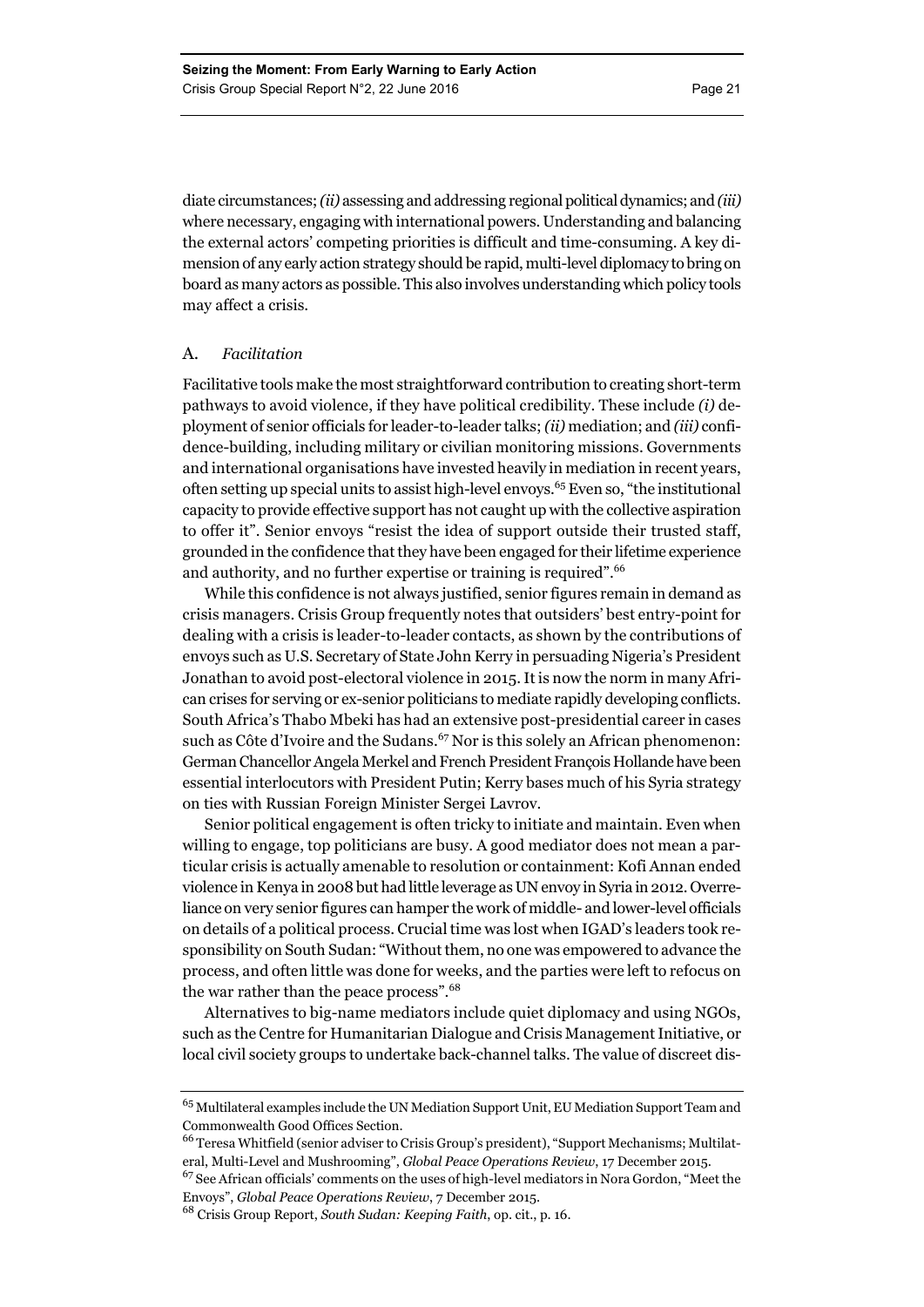cussions has been clear in the peace process between the Colombian government and the Revolutionary Armed Forces of Colombia (FARC). While not an early action example, it emerged from a year of secret contacts Cuba, Venezuela and Norway facilitated. That process also confirmed the importance of senior leaders: Venezuelan President Hugo Chávez helped enable it via confidential contacts with both sides that required a high degree of secrecy.<sup>69</sup>

Crisis Group often advocates such quiet diplomacy and that there should be no taboo on talking to non-state armed groups, despite the difficulty: "Opportunities to open discreet lines of communication to at least try to define whether groups have demands that could be used as the basis for talks and can be moved away from those that are irreconcilable are usually worth pursuing". Opportunities have been missed to engage leaders in such groups, including in Afghanistan, Libya, Nigeria and Somalia, in ways that might have offered hope of reducing violence.<sup>70</sup>

A major challenge is often to move as quickly as possible from initial contacts to creation of a framework and recognised process for discussing and defusing tensions. Inclusivity is a recurrent stumbling block: in the rush to set up a mediation process to avert escalation, it is easy to exclude essential participants. Inclusivity is open to interpretation and is often used as shorthand for involving civil society and women in peace processes. As a recent UN report highlighted, this is frequently more a matter of rhetoric than reality: "A study of 31 major peace processes between 1992 and 2011 revealed that only nine per cent of negotiators were women". There is evidence that such exclusion reduces chances of sustainable settlement. Minority groups in peripheral regions are also frequently excluded, such as the "progressively marginalised" Rohingya in Rakhine State, who have become targets of serial violence during Myanmar's transition to democracy.<sup>71</sup>

Yemen shows the danger of getting inclusion wrong. In 2011, the Gulf Cooperation Council (GCC), Western powers and the UN stopped immediate violence by setting up a transitional political process, "protecting traditional power centres to prevent war". This alienated factions in both north and south, including the Huthi movement, which later "thrived by presenting itself as an uncorrupted outsider". By contrast, pro-government and opposition groups in Mali have made positive efforts to reinforce their political agreements with lower-level pacts "involving local actors and strengthening their trust in a peace otherwise externally imposed".<sup>72</sup>

There are also risks of processes becoming ends in themselves and of conflict parties deliberately stringing out talks as cover for political games or violence. In eastern Ukraine, "the Minsk process [risks] becoming a substitute for a settlement", as Russia follows a deliberate strategy of making "parties concentrate more on the process

<sup>69</sup> Crisis Group Latin America Report N°45, *Colombia: Peace at Last?*, 25 September 2012, pp. 1, 16. The conflict, dating back to FARC's formation in the early 1960s, is one of the world's oldest. 70 Crisis Group Report, *Exploiting Disorder*, op. cit., pp. 45-48.

<sup>71</sup> Radhika Coomaraswamy et al., "Preventing Conflict, Transforming Justice, Securing the Peace: A Global Study on the Implementation of United Nations Security Council Resolution 1325", UN Women, 2015, p. 14. On the importance of civil society inclusion to sustainable settlements, see Desirée Nilson, "Anchoring the Peace: Civil Society Actors in Peace Accords and Durable Peace", *International Interactions* vol. 38 (2), 2012, pp. 243-266. Crisis Group Asia Reports N°s 251, *The Dark Side of Transition: Violence Against Muslims in Myanmar*, 1 October 2013; and 261, *Myanmar: The Politics of Rakhine State*, 22 October 2014.

<sup>72</sup> Crisis Group Middle East Report N°167, *Yemen: Is Peace Possible?,* 9 February 2016, pp. 2; Africa Briefing N°115, *Mali: Peace From Below?* 14 December 2015, p. i.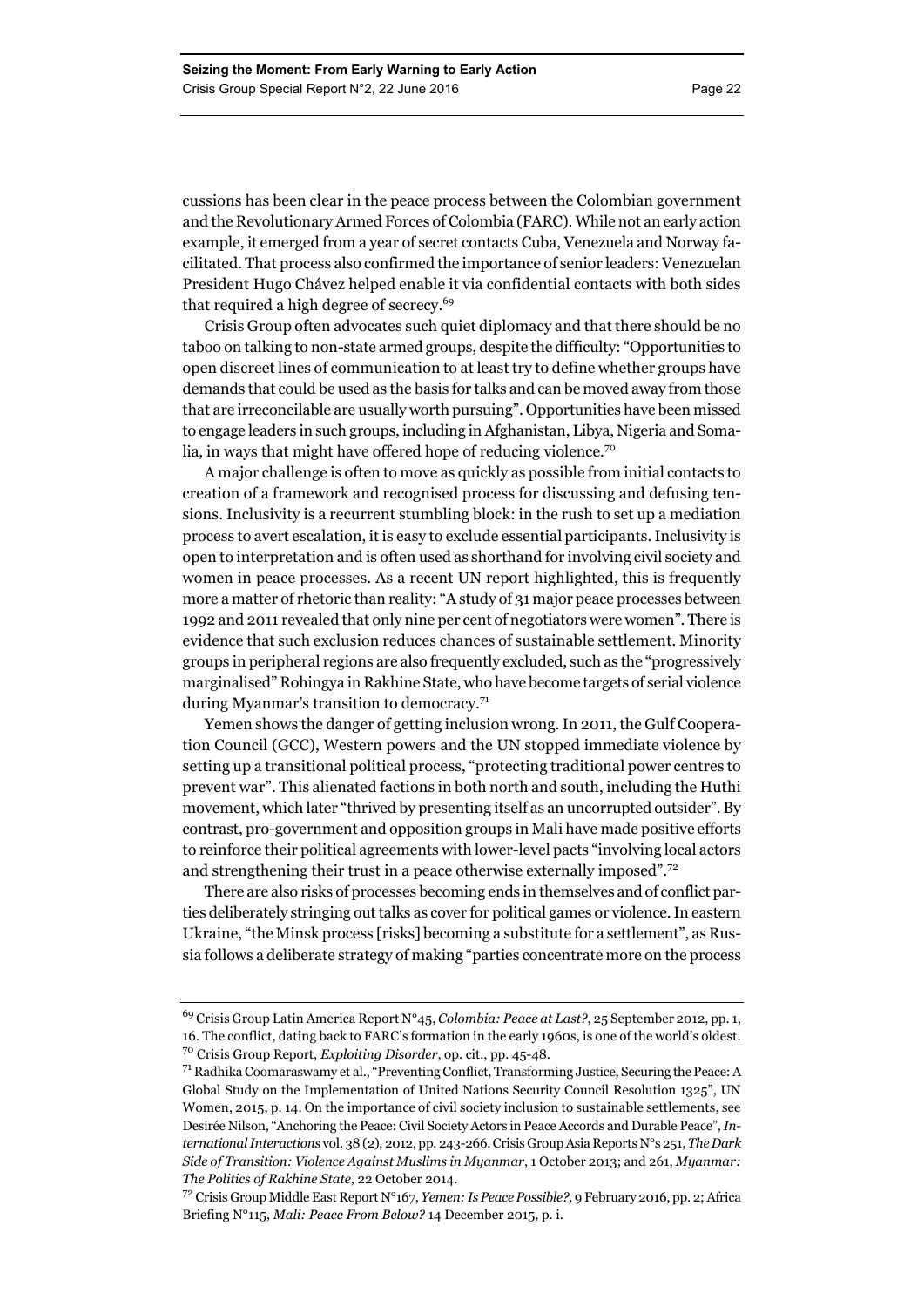than the settlement". The Israeli-Palestinian peace process has been criticised as "low-intensity management of the conflict masquerading as the only path to a solution".73 In situations where great power interests are at stake, it is difficult to push back. In other circumstances, it may be possible to hustle talks forward by setting timelines and parameters for bargains: though the South Sudan peace process dragged on for nearly two years, regional leaders, the U.S. and China finally strong-armed President Kiir into a peace deal in August 2015.

Alternatively, mediators may try to disaggregate difficult political questions and persuade actors to address specific problems in isolation. This can include focusing on particular economic issues: Crisis Group has argued, for example, that to stop the energy sector falling apart, Libyan factions should hold focused talks on economic governance in parallel with broader political reconciliation efforts. Where no political progress on any level seems likely, it may still be possible to keep open humanitarian talks to minimise suffering or technical military talks to avoid accidents. Crisis Group has highlighted a need for China and neighbours to have functioning capitalto-capital hotlines to handle South China Sea incidents.<sup>74</sup>

Confidence in political processes can also be built by measures such as international observer missions to monitor factions' behaviour in parallel with talks. In Ukraine, the OSCE's Special Monitoring Mission has gradually expanded overview of frontline areas; while its position is fragile, it has helped consolidate a reduction in hostilities. Crisis Group has often argued for similar arrangements, such as increased monitoring of the Sudan-South Sudan border in 2014 to address passage of armed groups.75 While such presences may help sustain trust, they can easily be marginalised by radical actors: the light UN supervision mission deployed to Syria in support of the Annan peace plan was a courageous effort with little impact.

#### B. *Coercion*

The slow progress of many mediations has also led some governments to favour more coercive responses to crises. These may first include relatively limited diplomatic penalties, such as the AU's threats to suspend members which have had coups, but they have a mixed track record at best. There is minimal evidence repeated resolutions and condemnations from the UN Human Rights Council and General Assembly have influenced Syria's government since 2011. In some cases, key local players have little knowledge of or respect for the far-off gestures. In others, they do not believe the outrage matters. Crisis Group noted on the CAR crisis that "international organisations always condemn unconstitutional changes of government in Africa, but very rarely try to restore constitutional order by force".<sup>76</sup>

This does not mean human rights diplomacy is valueless. In Syria, for example, a UN Commission of Inquiry has gathered much evidence on the use of violence and torture that has challenged false narratives. The Human Rights Council has helped maintain pressure on Sri Lanka to address abuses committed during the war against

<sup>73</sup> Crisis Group Europe and Central Asia Briefing N°79, *Russia and the Separatists in Eastern Ukraine*, 5 February 2016, p. 1; Middle East Report N°122, *The Emperor Has No Clothes: Palestinians and the End of the Peace Process*, 7 May 2012, p. 29.

<sup>74</sup> Crisis Group Middle East and North Africa Report N°165, *The Prize: Fighting for Libya's Energy Wealth*, 3 December 2015; Report, *Stirring Up The South China Sea (III)*, op. cit., noting that hotlines are "important but insufficient" tools for handling potential crises (p. 29).

<sup>75</sup> Crisis Group Report, *Sudan and South Sudan's Merging Conflicts*, op. cit., pp. 23-24.

<sup>76</sup> Crisis Group Report, *Central African Republic: The Priorities*, op. cit., p. 16, fn. 109.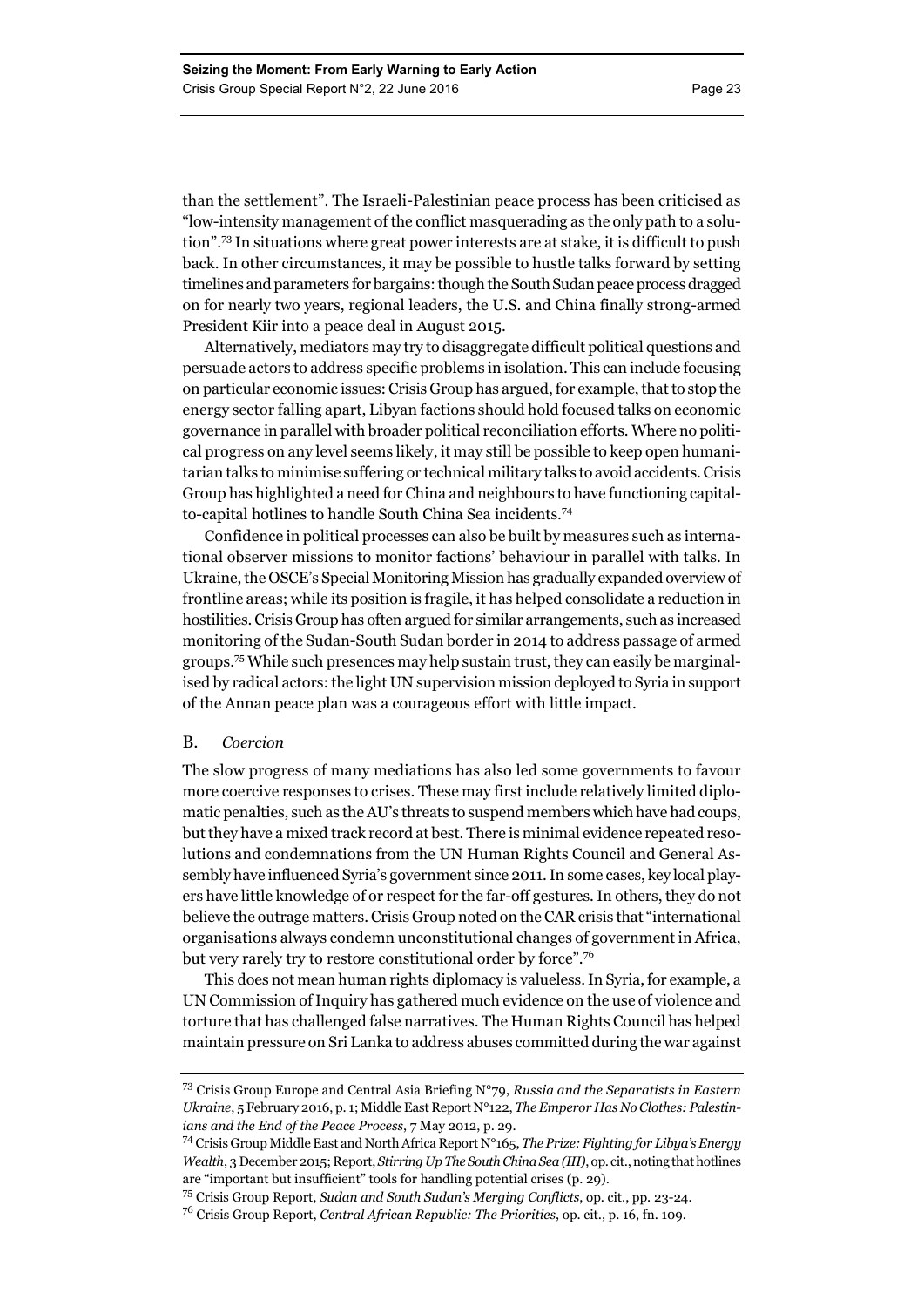the Tamil Tigers. Quantitative studies suggest "naming and shaming" helps limit atrocities; nonetheless, statements of concern still often go unheard.<sup>77</sup>

More stringent forms of coercion include threats of international prosecution of leaders involved in crises and sanctions. The former's impact is controversial. The International Criminal Court (ICC) appears to have deterred some elites from human rights abuses; other threats of prosecution have been counterproductive. Prospect of prosecution may cause a leader to become more radical. Security Council referral of Libya to the ICC in 2011 left Qadhafi "boxed in", more willing to fight. In other cases, the evidence is mixed: Crisis Group found that senior Kenyans the ICC accused of crimes relating to the 2007 elections used the cases to "shore up their ethnic bases" before 2013 polls (ironically uniting 2007 foes against the ICC), but also that ICC attention may have helped avert new violence. A wide-ranging study concluded that "the effects of justice mechanisms on the outlook of armed groups or criminal regimes is not likely to hasten an end to atrocities except on rare and unpredictable occasions", and "states should avoid the use of international justice as an instrumental tool to affect the dynamics of conflict".<sup>78</sup>

Polarisation over the ICC, especially in Africa, complicates framework diplomacy. Sudan's President Omar al-Bashir (indicted in 2009 for Darfur) is particularly effective at "mobilising Arab, Islamic and African countries against the court by pitching it as a Western instrument of regime change". The U.S. and its European allies had prolonged differences over whether to invoke the ICC over Syria, as Washington feared it would hurt diplomacy with Moscow; Russia and China vetoed a French Security Council resolution on this in 2014.79

At the least, policy makers should carefully calculate the likely impact of any call for international justice in a crisis. The Security Council referred Libya to the ICC a day after the Human Rights Council instituted a Commission of Inquiry.<sup>80</sup> The latter was arguably a wiser decision and would have been more effective without the former: it sent a message to Qadhafi that he *could* face legal action one day, but lacked the chilling effect of invoking the ICC. It is impossible to say how Qadhafi would have acted if the Security Council had held back, but the Human Rights Council's more subtle message was lost. $81$  In some cases, the best way to promote accountabil-

<sup>77</sup> See the Commission's report "Out of Sight, Out of Mind: Deaths in Detention in the Syrian Arab Republic", UN document A/HRC/31/CRP.1, 3 February 2016. Jacqueline H.R. De Merritt, "International Organizations and Government Killings: Does Naming and Shaming Save Lives?" *International Interactions*, vol. 38 (1), 2012, pp. 1-25.

<sup>&</sup>lt;sup>78</sup> For links to recent and ongoing quantitative studies, see Kevin Burke, "The Deterrent Effect of the International Criminal Court", Citizens for Global Solutions Blog, 2 March 2015. Jo Becker and Scott Shane, "Hillary Clinton, 'Smart Power' and a Dictator's Fall", *The New York Times*, 27 February 2016. Crisis Group Africa Report N°197, *Kenya's 2013 Elections*, 17 January 2013, p. 2; Briefing N°94, *Kenya After the Elections*, 15 May 2013. Anthony Dworkin, "International Justice and the Prevention of Atrocity", European Council on Foreign Relations, October 2014, p. 44.

<sup>79</sup> Fouad Hikmat, "Hard Road to Peace After ICC Indicts Bashir", *The East African*, 4 March 2009. Ian Black, "Russia and China Veto UN Move to Refer Syria to the International Criminal Court", *The Guardian*, 22 May 2014.

<sup>80</sup> Human Rights Council Resolution S-15/1, 25 February 2011. On Security Council-ICC relations, see Eran Sthoeger, "International Courts and Tribunals", in Sebastian von Einsiedel, David M. Malone and Bruno Stagno Ugarte (eds.), *The UN Security Council in the 21st Century* (Boulder, 2015), pp. 517-521.

 $81$  See also the "Report of the International Commission of Inquiry into Libya", 8 March 2012 (UN document A/HRC/19/68).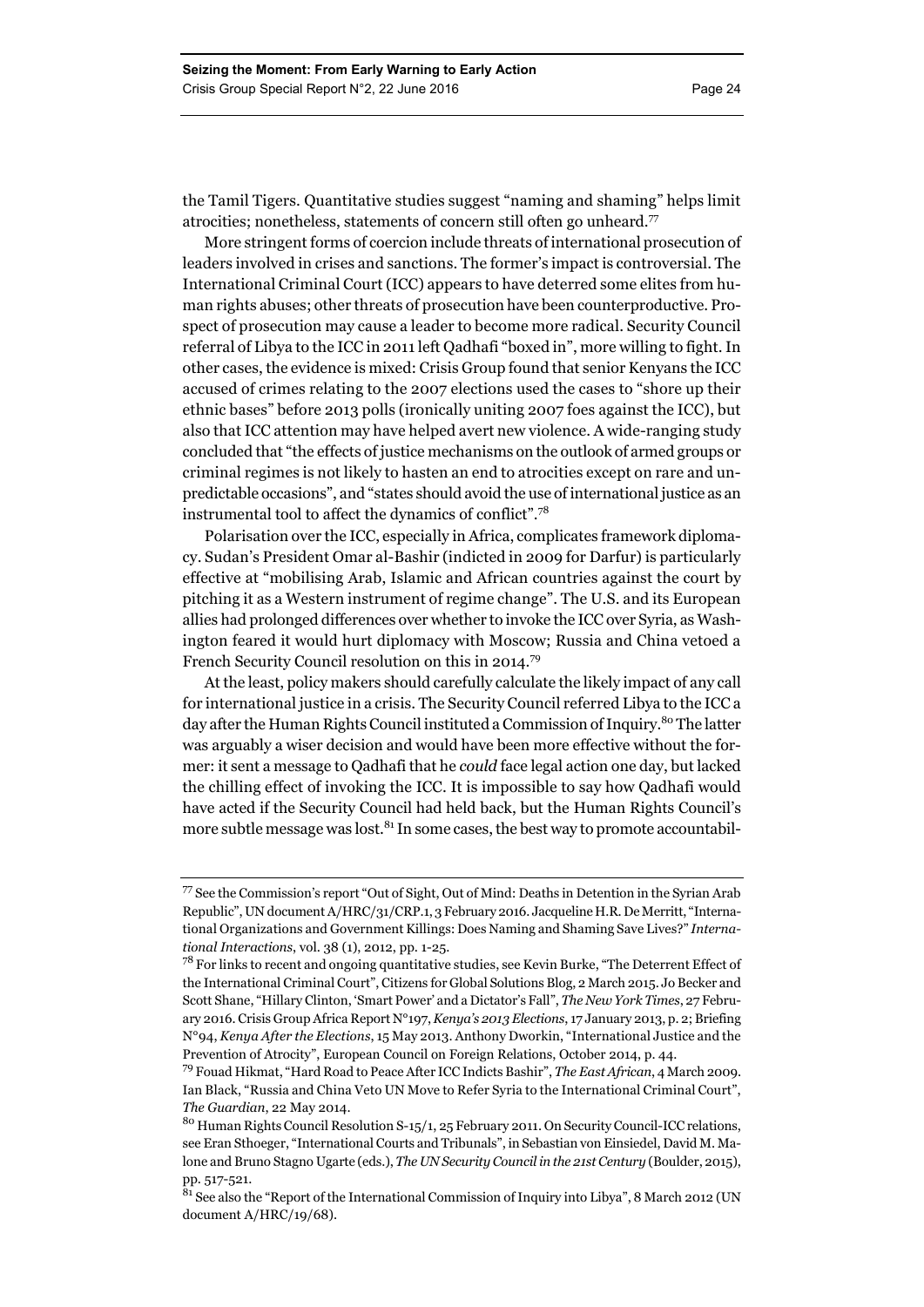ity is through special national or hybrid national/international justice mechanisms. Crisis Group has praised the UN-backed International Commission Against Impunity in Guatemala (CIGIC) for empowering citizens and tackling corruption.<sup>82</sup> Yet, developing such mechanisms takes time and requires consent from local power brokers that may be unavailable in a fast-moving crisis.

The value of sanctions, both targeted against individuals and entire sanctions regimes, is also often contentious, as are cuts in aid. Sanctions and economic penalties have helped bring some conflicts to a decisive conclusion – as in the EU's economic isolation of Côte d'Ivoire, 2010-2011 – and appear to have shaped, in combination with many other factors, recent calculations in Iran and Myanmar. Crisis Group has underlined the need to maintain sanctions pressure on Russia over Ukraine. Elsewhere, economic tools have been less effective, especially in changing the short-term thinking of leaders. Denied some EU economic aid in 2015, Burundi simply took cash from elsewhere in its budget.<sup>83</sup>

A study found that 22 UN targeted sanctions regimes led to an increase in corruption and criminality in 69 per cent of cases and strengthening of authoritarian rule in 54 per cent, while only 22 per cent could be broadly classed as successful.<sup>84</sup> Crisis Group typically emphasises that sanctions are only worthwhile policy tools if embedded in a wider political strategy, have a clear purpose, enjoy sufficient multilateral support to be effective and are tied to clear conditions for their lifting.

The risk of applying sanctions without strong political messaging on goals became clear in tense periods of the Iran nuclear negotiations. Crisis Group warned:

Critical differences exist between how policymakers in Washington and Brussels on the one hand and Tehran on the other view and interpret the sanctions regime. … the West views it as an instrument of coercive diplomacy, primarily designed to pressure Tehran into curtailing its nuclear activities … Iran sees it, and indeed the nuclear issue as a whole, as a thinly disguised pretext to undermine the regime.<sup>85</sup>

While the Iranian leadership has not completely shaken off its suspicions of Western intentions, improved communication over the aims of sanctions after 2013 helped make a deal feasible.

In sum, threats of international justice and sanctions may nudge political actors away from escalation but must be tied to a path back from violence.<sup>86</sup> They should be used sparingly and pointedly.

It is less clear whether military force can be applied in a controlled fashion. Crisis Group does not object in principle to use of force. It has advocated that the U.S. re-

<sup>82</sup> Crisis Group Latin America Report N°56, *Crutch to Catalyst? The International Commission Against Impunity in Guatemala*, 29 January 2016. Though supported by the UN, CIGIC follows Guatemalan law and works closely with domestic prosecutors.

<sup>83</sup> Crisis Group Briefings N°s 79, *Russia and the Separatists*, op. cit., p. 2; N°111, *Burundi: Peace Sacrificed?*, 29 May 2015, p. 3.

<sup>&</sup>lt;sup>84</sup> Thomas Biersteker et al., "The Effectiveness of United Nations Targeted Sanctions", The Targeted Sanctions Consortium, November 2013, p. 17. See also Sue Eckert, "The Role of Sanctions", in *The UN Security Council*, op. cit., pp. 413-439.

<sup>85</sup> Crisis Group Middle East Report N°138, *Spider Web: The Making and Unmaking of Iran Sanctions*, 25 February 2013, p. 39.

 $^{86}\!$  A partial exception in the sanctions field are arms embargoes, which may limit the deadliness of a war but are porous.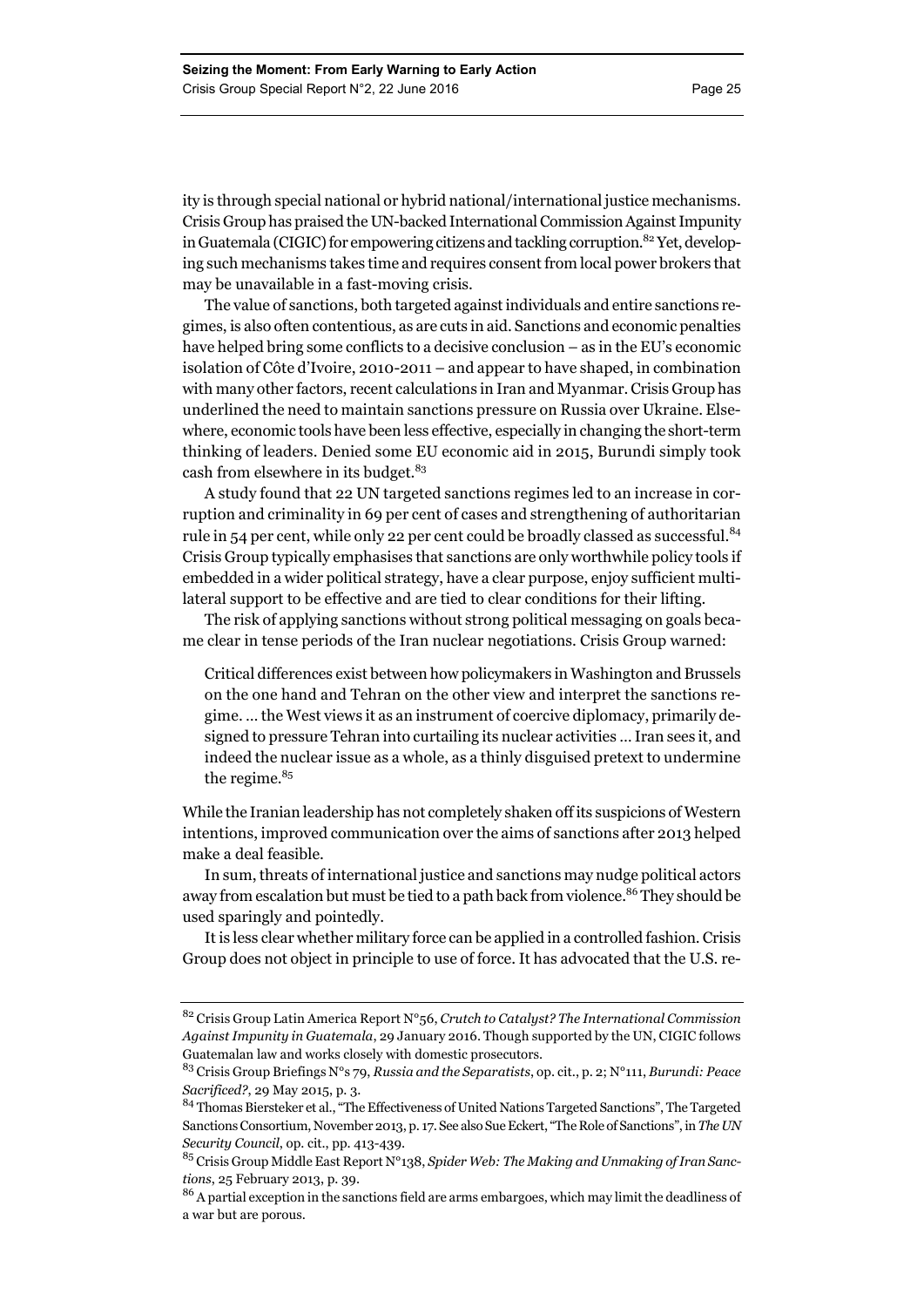tain its forces and even conduct further military activities in Afghanistan as part of a broader strategy of balancing and engaging with the Taliban in recent years. However, it has also raised concerns about many recent efforts to resolve escalating conflicts by military means in the absence of an overarching political strategy. It warned in 2011 in Libya that "Western calls for military intervention of one kind or another are perilous and potentially counterproductive". After NATO's air campaign began, it argued for a ceasefire and search for political settlement, because Qadhafi's fall could be followed by "a potentially prolonged vacuum that could have grave political and security implications for Libya's neighbours as well as aggravate an already serious humanitarian crisis". Recently, it said the Saudi-led operation in Yemen "did more to terrorise civilians than to harm the Huthis".<sup>87</sup>

The arguments against military interventions are as old as thought about warfare: once underway, initially limited campaigns tend to take on their own logic, strategic goals change, and violence can breed resistance that can itself escalate dangerously. Crisis Group thus often urges actors that insist on military action to limit its duration (as in calls for a Libyan ceasefire) and link it to political goals that targets can understand. In Yemen, for example, it urged the Saudis to "communicate specific security requirements" to help end their campaign.<sup>88</sup>

It is also necessary to consider the political implications of covert operations and support to proxy groups, common tools for big powers in recent crises. The U.S. and its allies have given covert support to Syrian rebels and Kurdish groups in Iraq. This is sometimes seen as a limited option, involving few or no (declared) boots on the ground and relatively inexpensive. Yet, it has unintended effects, such as empowering Kurds against the state, exacerbating Baghdad's challenge to restore a national order and "giving the Kurds not only greater military capability, but also diplomatic cover". Supposedly trustworthy militias can collaborate with more radical forces. Outside actors may not view such actions as limited: Russia reacted to U.S. and Arab covert support in Syria with its own direct intervention in 2015.<sup>89</sup> Even when using covert means, governments must recall the political goals they are meant to serve and the diplomatic messages they send.

Similar considerations apply to another form of military action not always classed as "coercive": deployment of multilateral peace operations and stabilisation missions. Mandating these is common in post-Cold War conflict resolution. Over 100,000 troops and police are under UN command worldwide, with entities such as the AU, EU and NATO heavily involved. UN officials warn against deploying troops where there is "no peace to keep", but there is a trend in the Security Council and elsewhere to do just that.<sup>90</sup> The AU and African sub-regional bodies have pushed for early de-

<sup>87</sup> Crisis Group Impact Note, "Pushing for a U-Turn in Afghanistan", 2015; Media Releases, "A Ceasefire and Negotiations the Right Way to Resolve the Libya Crisis", 10 March 2011 and "Libya: Achieving a Ceasefire, Moving Toward Legitimate Government", 13 May 2011; and Middle East Report N°167, *Yemen: Is Peace Possible?,* 9 February 2016, p. 4.

<sup>88</sup> Crisis Group Report, *Yemen: Is Peace Possible?*, op. cit., p. iv.

<sup>89</sup> Crisis Group Middle East Report N°158, *Arming Iraq's Kurds: Fighting IS*, *Inviting Conflict*, 12 May 2015, p. 25. "Coalition members see arming the Kurds as a quick security fix, divorced from broader political considerations", ibid. Jeremy Shapiro (ex-U.S. official), "Obama's Syria Failure is a Perfect Case Study in How Bad Foreign Policy is Made", Vox World, 16 March 2016.

<sup>90</sup> See the data gathered at www.peaceoperationsreview.org. John Karlsrud, "The UN at War: The Consequences of Peace-Enforcement Mandates for the UN Peacekeeping Operations in the CAR, the DRC and Mali", *Third World Quarterly*, vol.36 (1), pp. 40-54.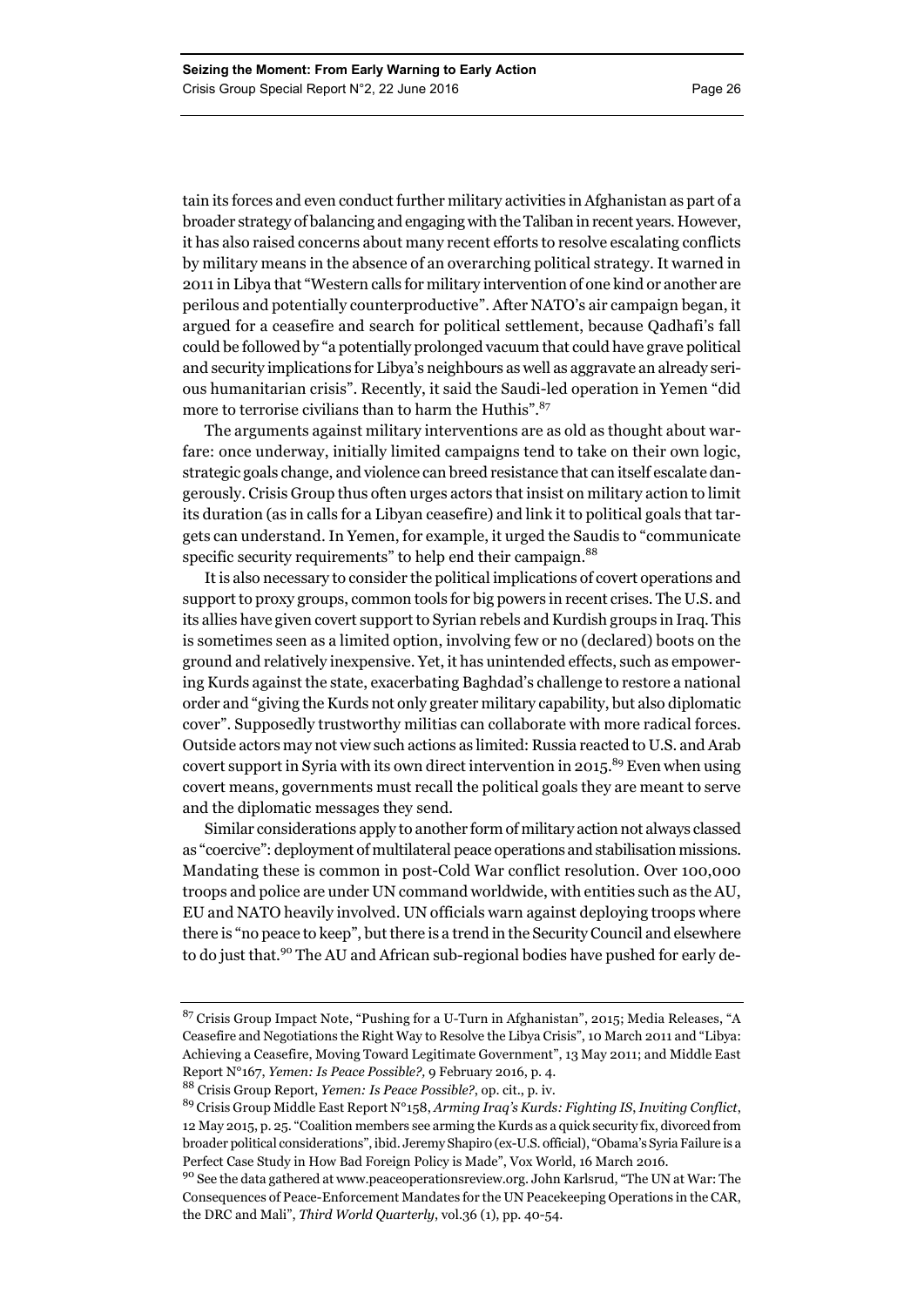ployments to stabilise countries in crisis, including Mali and CAR. There is evidence that deploying peacekeepers leads to significant reduction in violence, but it has risks: African troops have come dangerously close, particularly in CAR, to being a conflict party. The risks are also high for peacekeepers in such cases: the UN has lost over 60 to insurgent attacks in Mali since 2013.<sup>91</sup>

The long-term presence of peacekeepers can freeze political divisions rather than provide a framework for their resolution. The UN's DRC mission has faced significant implementation challenges: "political agreements, military operations and attempts at reconstruction have all come up against the same problem … there is a lack of political will to implement agreements and organise indispensable reforms". Crisis Group has emphasised that "peacekeeping is a tool, not a strategy", and CAR requires far broader support. Operations often settle into a cycle of "haphazard crisis responses, contingent decisions, and unintended consequences" (otherwise known as dealing with "one damn thing after another") and can lose strategic direction. In some cases, international forces end up cooperating with governments that lack popular support or target their own citizens.<sup>92</sup> Military deployments can make immediate and medium-term contributions to peace in many situations, but it is necessary to be realistic about their limits.

#### C. *Incentives*

If facilitation is complicated and coercive strategies can backfire, can outsiders respond to looming crises by offering political actors incentives to avoid or limit violence? These can take many forms, including proposals to win over leaders under pressure. The initially successful 2011 political transition plan for Yemen specifically protected President Ali Abdullah Saleh from domestic prosecution. In Darfur, Crisis Group suggested the Security Council could suspend ICC pursuit of President Bashir if Sudan adhered to its promises to end violence and promote reform in the region.93 More broadly, incentives fall into three categories: *(i)* offers of specific assistance to implement political agreements to avoid violence; *(ii)* greater economic and political

<sup>&</sup>lt;sup>91</sup> See on statistical evidence in favour of peace operations, Lisa Hultman, Jacob Kathman and Megan Shannon, "United Nations Peacekeeping and Civilian Protection in War", *American Journal of Political* Science, vol. 57 (4), pp. 875-891; on risks, Somini Sengupta and Alan Cowell, "Chad, Amid Criticism, Will Pull Troops from Force in Central Africa", *The New York Times*, 3 April 2014; on UN Mali casualties, Olga Abilova and Arthur Boutellis, "UN Peace Operations in Violent and Asymmetric Threat Environments", International Peace Institute, March 2016.

<sup>92</sup> Crisis Group Africa Briefing N°91, *Eastern Congo: Why Stabilisation Failed*, 4 October 2012, p. 13; Africa Report N°219, *The Central African Crisis: From Predation to Stabilisation*, 17 June 2014. Richard Gowan, "The Security Council and Peacekeeping", in *The Security Council*, op. cit., p. 752. For Darfur, Chad and Côte d'Ivoire cases, see Colum Lynch "See No Evil, Speak No Evil: U.N. Covers Up for Sudan's Bad Behavior in Darfur", *Foreign Policy* (online), 21 November 2014; and Giulia Piccolino and John Karlsrud, "Withering Consent, but Mutual Dependency: UN Peace Operations and African Assertiveness", *Conflict Security And Development* vol. 11(4), pp. 467-472. Recurrent revelations of sexual abuse by UN peacekeepers exacerbate the problem. Marco Odello and Rósín Burke, "Between Immunity and Impunity: Peacekeeping and Sexual Abuses and Violence," *The International Journal of Human Rights*, vol. 20(6), 2016, pp. 839-853.

<sup>93</sup> Crisis Group Middle East Report N°125, *Yemen: Enduring Conflict*, *Threatened Transition*, 3 July 2012, p. 1; Africa Report N°152, *Sudan: Peace*, *Justice and the ICC*, 17 July 2009. Saleh faced a simultaneous sanctions threat; the UN referred transitional justice questions to the Yemeni national dialogue conference, rather than endorsing a blanket amnesty (Crisis Group communication with UN official, 4 May 2016).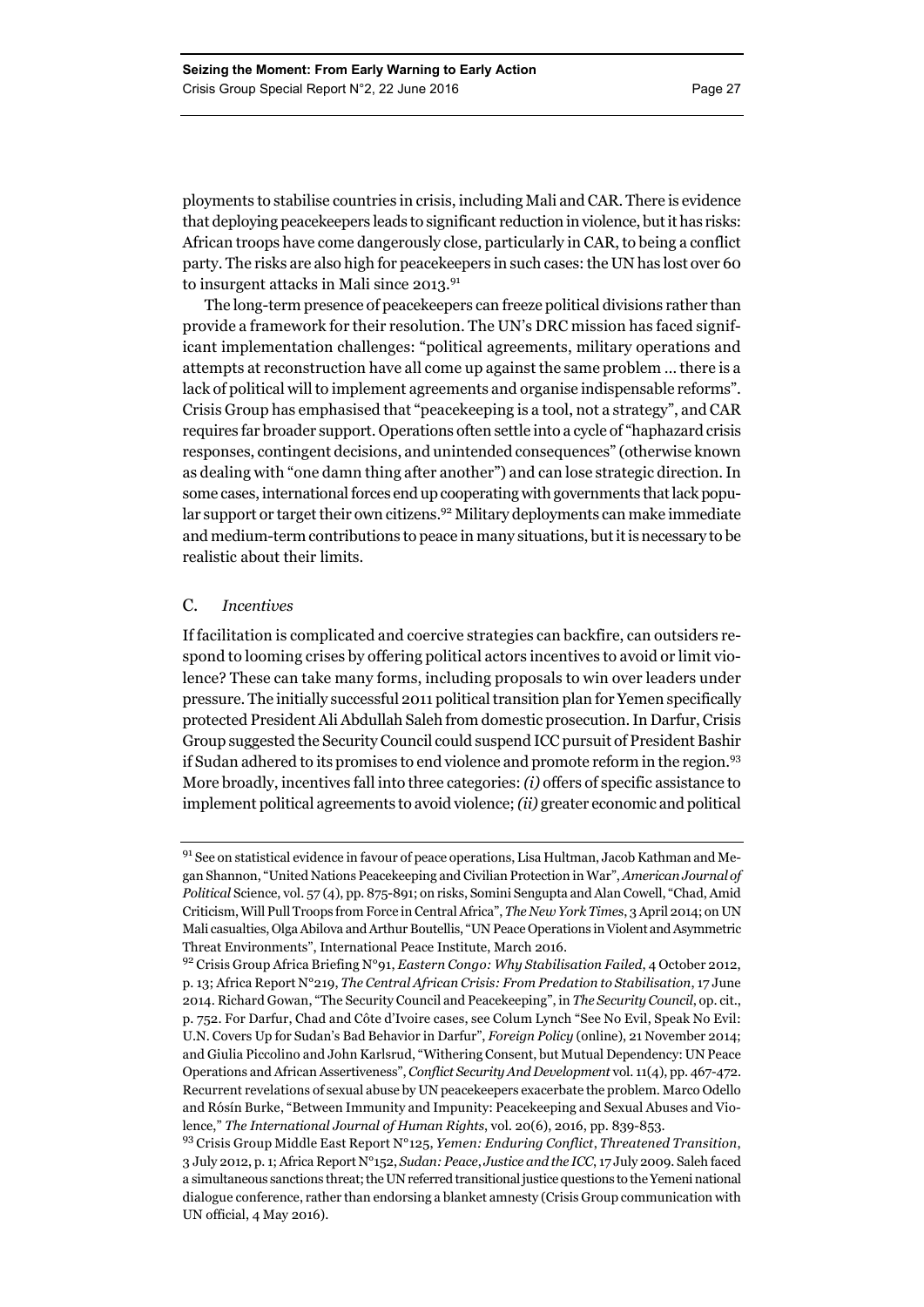assistance to reduce short- and medium-term risks and tensions; and *(iii)* efforts to help factions come to long-term agreements on the division of resources or political responsibilities to lower their interests in violence.

Help for implementation of political agreements to avoid or end violence can range from specific proposals to back new political mechanisms to broader efforts to support processes such as disarmament, security sector reform or local forms of transitional justice. In many mediations, such structures are agreed on for political reasons without reference to costs. The South Sudan peace deal, which, as noted, involved a convoluted high-level process, demanded "more than twenty new institutions, [including] the cantonment of tens of thousands of fighters and … other costly provisions". China helped resolve one obstacle by offering electrical generators for cantonments, but donors are wary of such projects, as hard to evaluate and frequently open to corruption and waste. The head of the UN Peacebuilding Support Office has complained, "in 2013, … support to legitimate politics, security, and justice systems represented only 16 per cent (or \$6.8 billion) of the \$42 billion in gross development assistance for 31 conflict-affected countries".<sup>94</sup>

In South Sudan and other cases, donors need to overcome qualms and support post-conflict mechanisms to help solidify peace agreements (while assessing which mechanisms are truly useful and which may be marginal). Nonetheless, as in other cases of capacity building, it is necessary to recognise that these are inherently political, not solely technical processes. Efforts to disarm or reform corrupt militaries should take into account factions and patronage networks that have grown up inside them and who loses from reform. In cases like Ukraine, though "the inter-penetration of the corrupt political class and super-rich oligarchy is the main obstacle to reform", it is necessary to offer financial aid to keep the state afloat.95

Such economic assistance may at times seem to do little more than buy time and make limited contributions to lasting resolutions. However, outsiders may be able to play a positive, if less direct, role by helping antagonistic leaders and factions identify long-term mechanisms for distributing resources. This is an important element of creating a path away from conflict: if actors agree on possible economic bargains, they may chart political ways forward together.

Crisis Group, as noted, has for example advocated a push for national consensus on economic governance in Libya, which relies entirely on energy sales, and "the institutions that manage production, sale and export of oil and gas and the wealth they generate … remain the bedrock of what is left of the state and a key to its control".96 As a result, much of that war is driven by contests for physical and political control over these assets and institutions. At the same time, a sustainable unity government "is a prerequisite to tackling the complex issues around security and management of the hydrocarbon economy". It is potentially a point of leverage for outsiders that framing political discussions in terms of protecting and sharing economic gains may persuade divided parties to compromise.

Crisis Group has applied similar logic, in different circumstances, to the South China Sea, where competition for underwater energy reserves may lead to clashes. A

<sup>94</sup> Casie Copeland, "South Sudan's Peace Needs More than Tents and Generators", Crisis Group In Pursuit of Peace Blog, 23 February 2016. Oscar Fernandez Taranco, "A New Deal or a New Global Partnership for Conflict-Affected States?", *Africa in Focus*, 30 March 2016.

<sup>95</sup> Andrew Wilson, "Survival of the Richest: How Oligarchs Block Reform in Ukraine", European Council on Foreign Relations, April 2016, p. 3.

<sup>96</sup> Crisis Group Report, *The Prize*, op. cit., p. 1.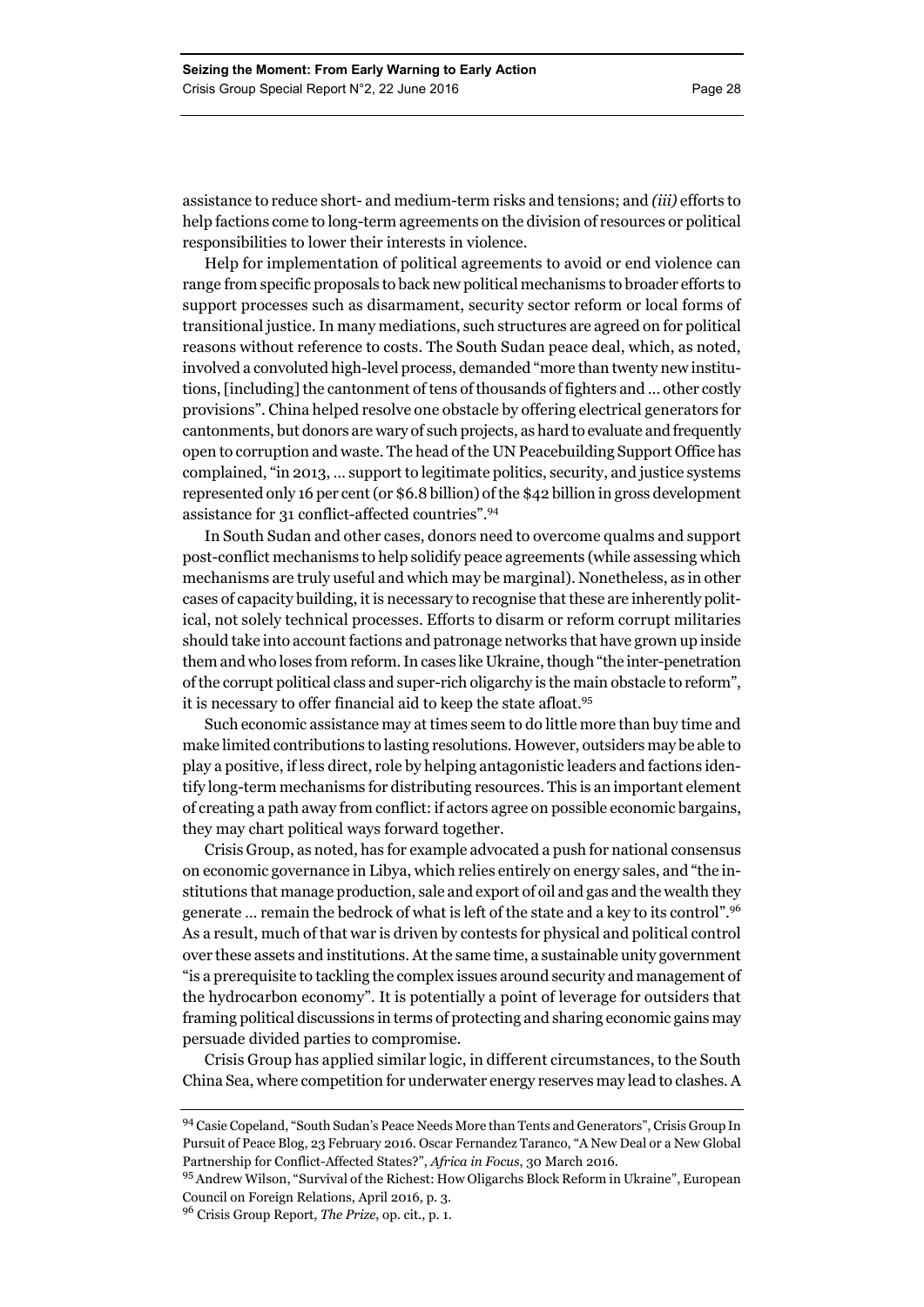mechanism is needed to reduce immediate risk of unintended confrontation, while collaborative efforts are explored to exploit the resources. Economic planning may help China and its neighbours envisage a compromise to share control.<sup>97</sup>

While early action inevitably centres on short-term issues, policymakers trying to avert conflict should start thinking about long-term end-states they can help local actors imagine and achieve. If this sounds hubristic, one must keep in mind that leaders and their followers may refuse assistance if they believe they will end up in a "wrong peace", ie, a situation in which their fundamental security and interests will be compromised. Sketching realistic terms for a "good peace" (a situation in which all sides feel secure with the outcome) may help reframe leaders' risk analyses and calculations, though this may take a long time.

In 2006, Crisis Group proposed "delayed limited enrichment" to resolve tensions over Iran's nuclear program that could include "a several-year delay in … [Iran's] enrichment program, major limitations on its initial size and scope, and a highly intrusive inspections regime". That early Crisis Group concept, unpopular with both sides at the time, proved, Foreign Minister Mohammad Javad Zarif recently acknowledged, to be a major contribution to the deal concluded in 2015.<sup>98</sup>

#### D. *Bringing Policy Tools Together*

None of the tools available for early action are perfect or even consistently useful. There is a tendency for policymakers to adopt what organisational theorists call the "garbage can" theory of response to crisis: throwing whatever policy tools they have to hand at it and hoping that something will work. This is particularly pernicious where, in the absence of effective framework diplomacy, multiple states and organisations are simultaneously bidding to manage a looming crisis. Different agencies and bureaucracies in powerful states such as the U.S. or diffuse bodies such as the UN often follow confused or internally contradictory policies, despite repeated calls for more integrated approaches. Looking at American policy towards Kurdish groups in Syria, Iraq and Turkey for example, Crisis Group has argued that the U.S. should "unify and clarify its messaging, which has not been understood by many actors in the field, in part because it has not been consistent".99

Even if many calls for greater coherence in crisis response have gone unheeded, it is worth repeating their basic message. Governments and international organisations are likely to perform better in a crisis if they establish clear central planning and oversight functions early to guide overall strategy and can also communicate their strategic goals clearly and explicitly to allies and opponents. In every organisation there are reasons why these tasks are difficult, but in an era when crisis management requires so much framework diplomacy to establish even minimal levels of cooperation, individual players must be clear over their own goals.

<sup>97</sup> See Crisis Group Asia Report N°275, *Stirring up the South China Sea (IV): Oil in Troubled Waters*, 26 January 2016.

<sup>98</sup> Crisis Group Middle East Report N°51, *Iran: Is There a Way out of the Nuclear Impasse?*, 23 February 2006, p. i. "Resolving Crisis in the Middle East: an Iranian Perspective", Australia National University, 15 March 2016, www.youtube.com/watch?v=A8y9-VjXnBE.

<sup>99</sup> Michael Lipson, "A 'Garbage Can' Model of UN Peacekeeping", *Global Governance*, vol. 13 (1), 2007, pp. 79-97. Crisis Group Briefing, *Steps Toward Stabilising*, 0p. cit., p. 9.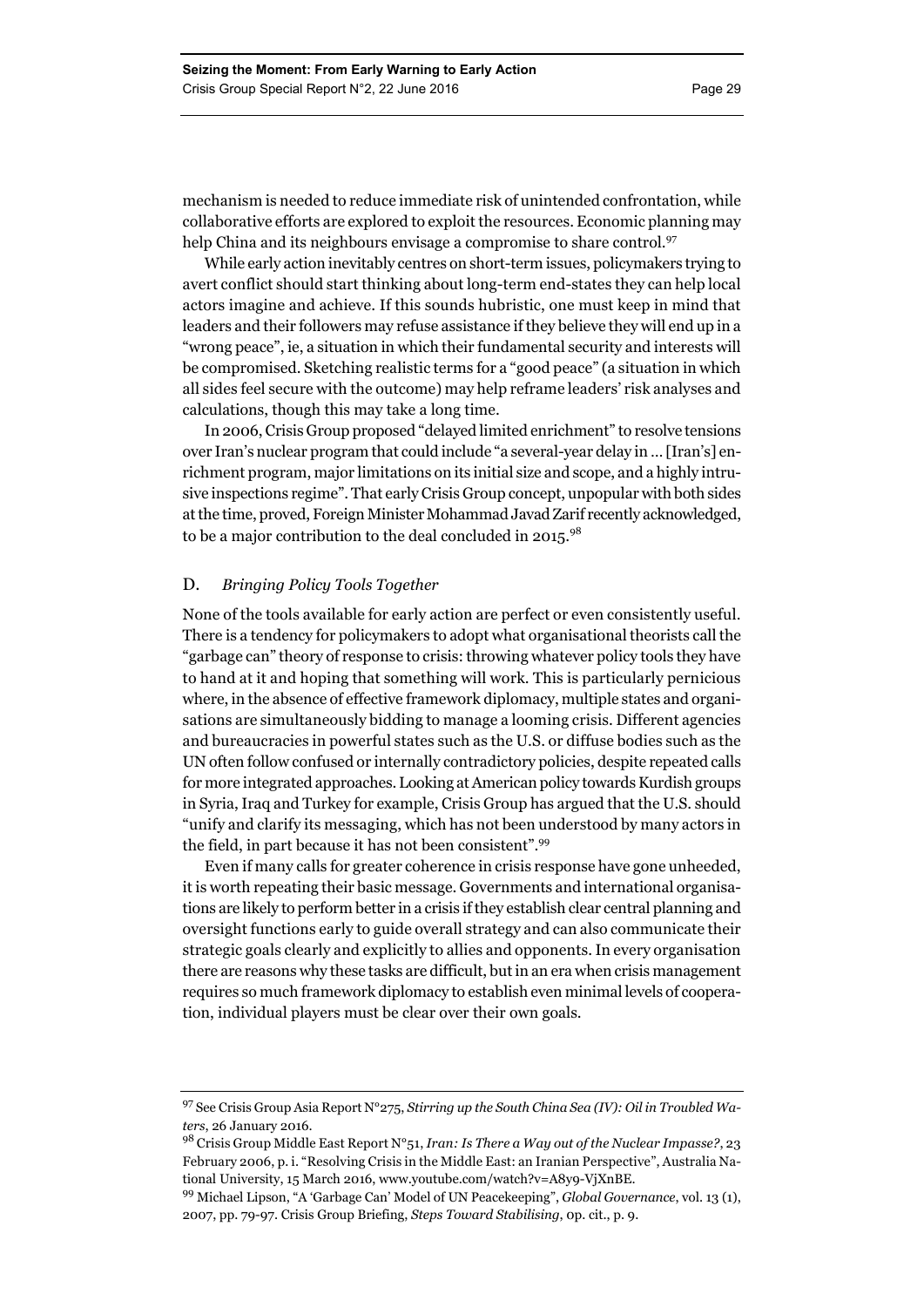#### V. **Conclusion**

Though this report has laid out a framework for approaching early warning and early action in an increasingly complex international environment, it must be recognised that all forms of diplomatic engagement are risky and have unpredictable results. It is easy to be pessimistic, but letting conflicts escalate is often risker than addressing them early. Strategic, well-designed engagement predicated on the discipline of close analysis, development of anticipatory relationships and construction of framework diplomacy may all help prevent or limit conflict. As Crisis Group President Guéhenno has noted, "we should approach our responsibilities with humility and set clear limits to our agenda. We must be modest, but we must not be defeatist".<sup>100</sup> To the extent resources permit, governments and regional and wider international organisations should thus invest in four key areas:

- **Knowledge and relationships.** In addition to economic, demographic and other indicators, policymakers, working directly or through others, should develop the closest possible knowledge of troubled countries' political systems and those actors who could play essential roles in shaping the outcomes of future crises. Approaches include *(i)* cultivating channels for frank discussions with leaders and elites; *(ii)* close monitoring of shifts in political alignments; *(iii)* deepening contacts with militaries and security services to understand their political positions; and *(iv)* tracking tensions in volatile peripheral areas.
- **Framework diplomacy.** Both in anticipation of and in the immediate run-up to potential crises, policymakers should place early emphasis on constructing diplomatic frameworks and mechanisms among regional and wider powers to discuss policy options and reduce tensions. The faster frameworks can be constructed, whether under the aegis of international organisations or ad hoc, and the more robust the discussions they permit, the more likely they can provide a platform for resolving or at least managing an otherwise divisive crisis.
- **Strategic planning and communication.** Where powers or organisations choose to engage directly in a crisis, they must define their goals early and clarify them to both domestic and external players rapidly and explicitly. This is especially true when overt or covert military options are in play.
- **Creating pathways to peace.** While decision-makers can use a wide range of tools to try to resolve a crisis, these should be paired with ideas and proposals for a mutually-beneficial peace agreement that can offer a long-term horizon for antagonists to aim at. Outsiders can use back channels, second-track diplomacy and other means to define peace parameters. To do this, however, they need the mix of analysis and relationships required in the first place for effective early warning; indeed, it is hard to know how a conflict can be avoided or halted without a thorough sense of how it begins. Effective preventive diplomacy begins with getting deep inside the dynamic of a conflict – a process that involves grinding analytical work, political risk-taking and uncertain success, and yet can, if done right, create a basis for avoiding unnecessary crises.

#### **Brussels, 22 June 2016**

<sup>100</sup> Jean-Marie Guéhenno, *The Fog of Peace: a Memoir of International Peacekeeping in the 21st Century* (Washington, 2015), p. 317.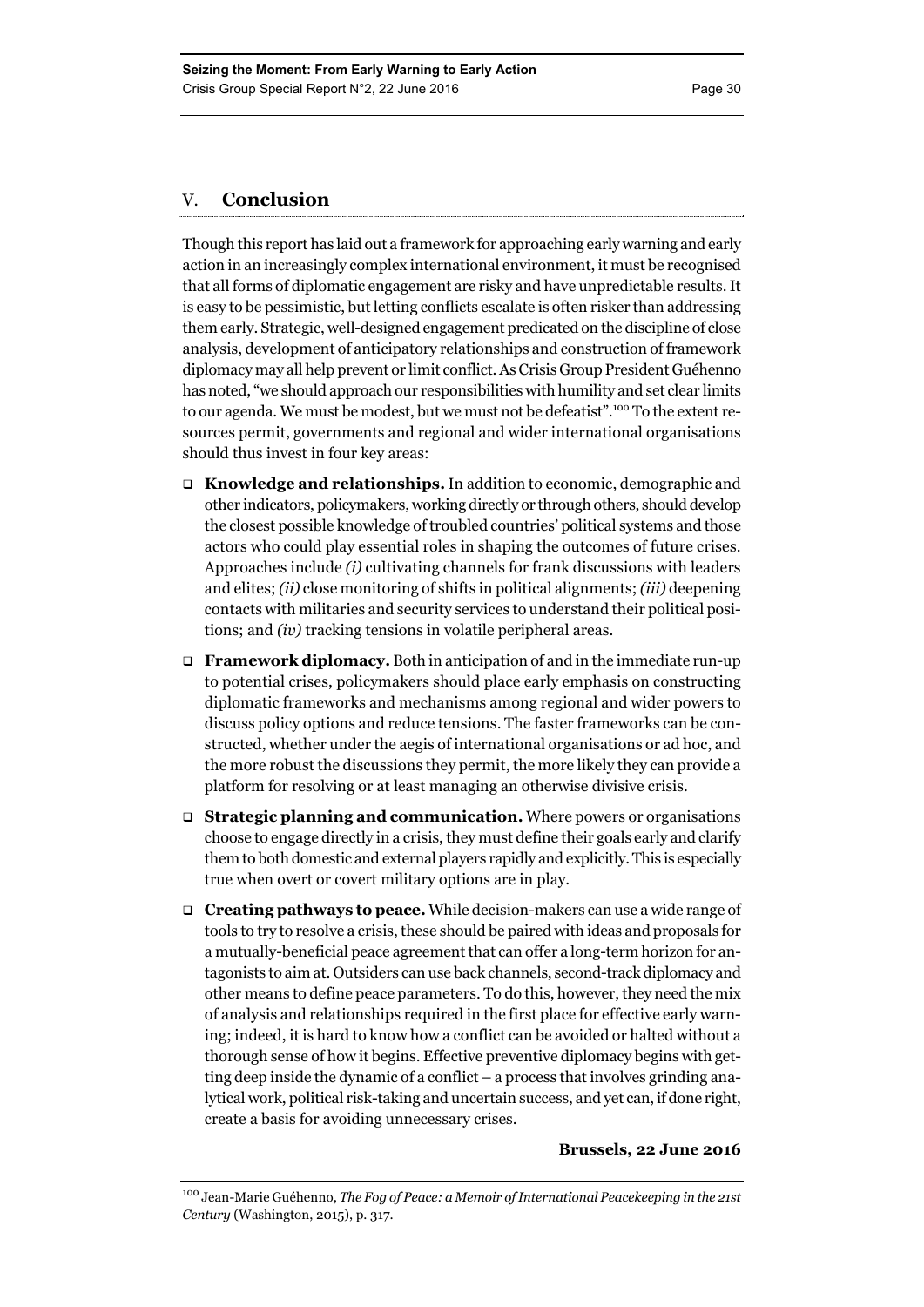#### Appendix A: About International Crisis Group

The International Crisis Group (Crisis Group) is an independent, non-profit, non-governmental organisation, with some 120 staff members on five continents, working through field-based analysis and high-level advocacy to prevent and resolve deadly conflict.

Crisis Group's approach is grounded in field research. Teams of political analysts are located within or close by countries or regions at risk of outbreak, escalation or recurrence of violent conflict. Based on information and assessments from the field, it produces analytical reports containing practical recommendations targeted at key international, regional and national decision-takers. Crisis Group also publishes *CrisisWatch*, a monthly early warning bulletin, providing a succinct regular update on the state of play in up to 70 situations of conflict or potential conflict around the world.

Crisis Group's reports are distributed widely by email and made available simultaneously on its website, www.crisisgroup.org. Crisis Group works closely with governments and those who influence them, including the media, to highlight its crisis analyses and to generate support for its policy prescriptions.

The Crisis Group Board of Trustees – which includes prominent figures from the fields of politics, diplomacy, business and the media – is directly involved in helping to bring the reports and recommendations to the attention of senior policymakers around the world. Crisis Group is chaired by former UN Deputy Secretary-General and Administrator of the United Nations Development Programme (UNDP), Lord Mark Malloch-Brown. Its Vice Chair is Ayo Obe, a Legal Practitioner, Columnist and TV Presenter in Nigeria.

Crisis Group's President & CEO, Jean-Marie Guéhenno, served as the UN Under-Secretary-General for Peacekeeping Operations from 2000-2008, and in 2012, as Deputy Joint Special Envoy of the United Nations and the League of Arab States on Syria. He left his post as Deputy Joint Special Envoy to chair the commission that prepared the white paper on French defence and national security in 2013. Crisis Group's international headquarters is in Brussels, and the organisation has offices in nine other locations: Bishkek, Bogota, Dakar, Islamabad, Istanbul, Nairobi, London, New York, and Washington DC. It also has staff representation in the following locations: Bangkok, Beijing, Beirut, Caracas, Delhi, Dubai, Gaza City, Guatemala City, Jerusalem, Johannesburg, Kabul, Kiev, Mexico City, Rabat, Sydney, Tunis, and Yangon.

Crisis Group receives financial support from a wide range of governments, foundations, and private sources. Currently Crisis Group holds relationships with the following governmental departments and agencies: Australian Department of Foreign Affairs and Trade, Austrian Development Agency, Canadian Department of Foreign Affairs, Trade and Development, Danish Ministry of Foreign Affairs, Dutch Ministry of Foreign Affairs, European Union Instrument contributing to Stability and Peace (IcSP), French Ministry of Foreign Affairs, German Federal Foreign Office, Irish Aid, Principality of Liechtenstein, Luxembourg Ministry of Foreign Affairs, New Zealand Ministry of Foreign Affairs and Trade, Norwegian Ministry of Foreign Affairs, Swedish Ministry of Foreign Affairs, Swiss Federal Department of Foreign Affairs, and U.S. Agency for International Development.

Crisis Group also holds relationships with the following foundations: Carnegie Corporation of New York, Henry Luce Foundation, Humanity United, John D. and Catherine T. MacArthur Foundation, Koerber Foundation, Open Society Foundations, Open Society Initiative for West Africa, Ploughshares Fund, Robert Bosch Stiftung, Rockefeller Brothers Fund, and Tinker Foundation.

**June 2016**